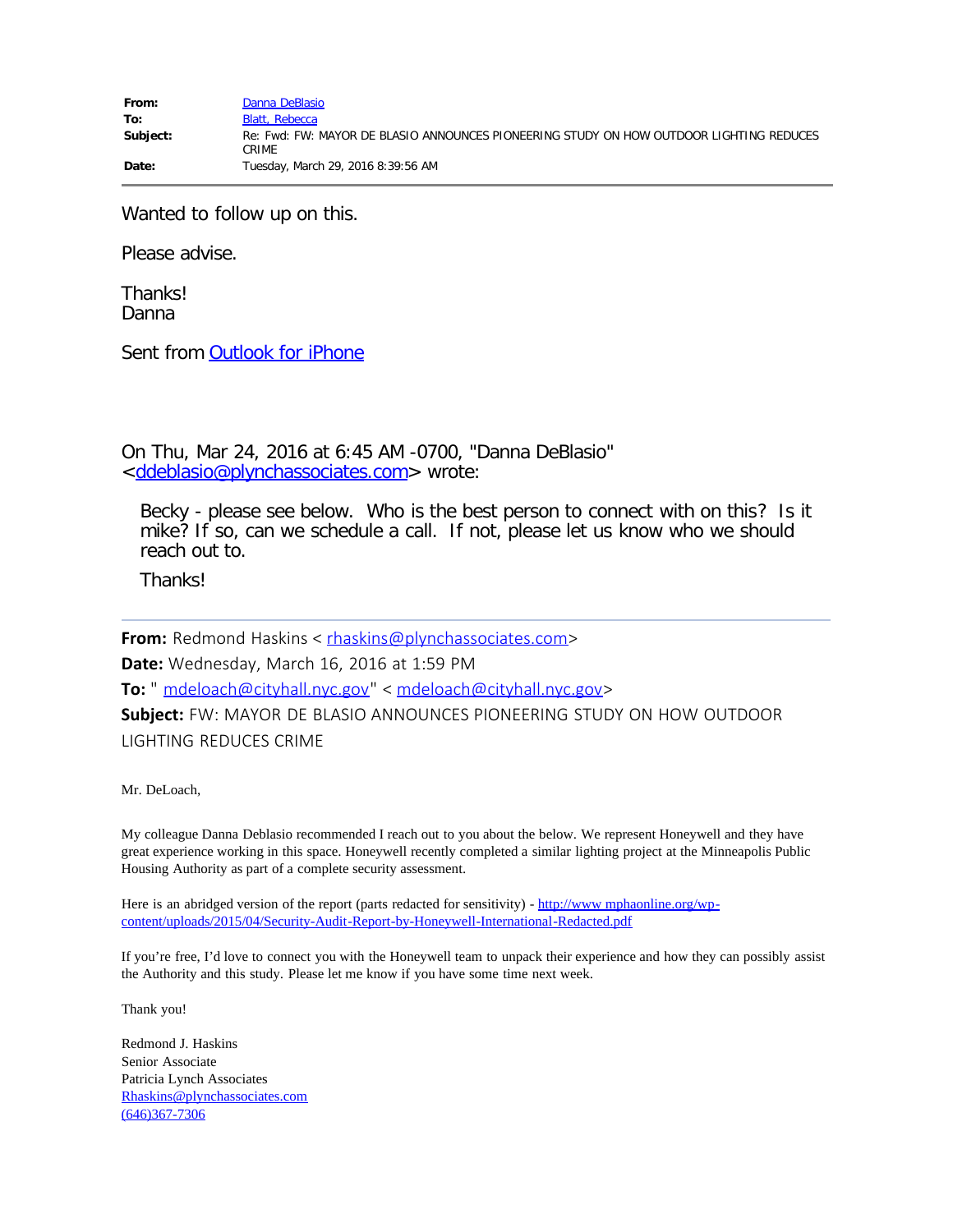From: Mayor's Press Office <pressoffice@cityhall.nyc.gov> Sent: Friday, March 11, 2016 12:05 PM Subject: MAYOR DE BLASIO ANNOUNCES PIONEERING STUDY ON HOW OUTDOOR LIGHTING REDUCES CRIME To: Mayor's Press Office <pressoffice@cityhall.nyc.gov>

#### $\overline{?}$

#### THE CITY OF NEW YORK OFFICE OF THE MAYOR NEW YORK, NY 10007

#### **FOR IMMEDIATE RELEASE:** March 11, 2016 **CONTACT**: pressoffice@cityhall.nyc.gov, (212) 788-2958

\_\_\_\_\_\_\_\_\_\_\_\_\_\_\_\_\_\_\_\_\_\_\_\_\_\_\_\_\_

### **MAYOR DE BLASIO ANNOUNCES PIONEERING STUDY ON HOW OUTDOOR LIGHTING REDUCES CRIME**

#### *Residents of public housing developments helped shape, study, design and select locations for 400 units of additional lighting*

#### *Crime Lab New York to evaluate the effect of different amounts of lighting on crime reduction as part of the Mayor's Action Plan for Neighborhood Safety*

**NEW YORK**––In partnership with residents from 40 public housing developments, Mayor de Blasio today announced a study that will be the first in the country to rigorously examine the effect of different lighting installation strategies on crime reduction. The results of this study will inform how the City makes future investments in permanent lighting, advancing the de Blasio administration's commitment to promote safe and strong neighborhoods through comprehensive and innovative strategies that extend beyond traditional law enforcement.

"We need to use every tool at our disposal to ensure that every New Yorker is safe," said **Mayor Bill de Blasio**. "By partnering with residents from these 40 developments on this rigorously evaluated study, the City will be able to understand precisely how different lighting strategies can reduce crime and create safer public spaces."

To shape this study – in which 40 public housing developments will receive 400 units of additional temporary lighting over the next six months – the City worked with residents to identify exterior locations within their developments that they felt were in most need of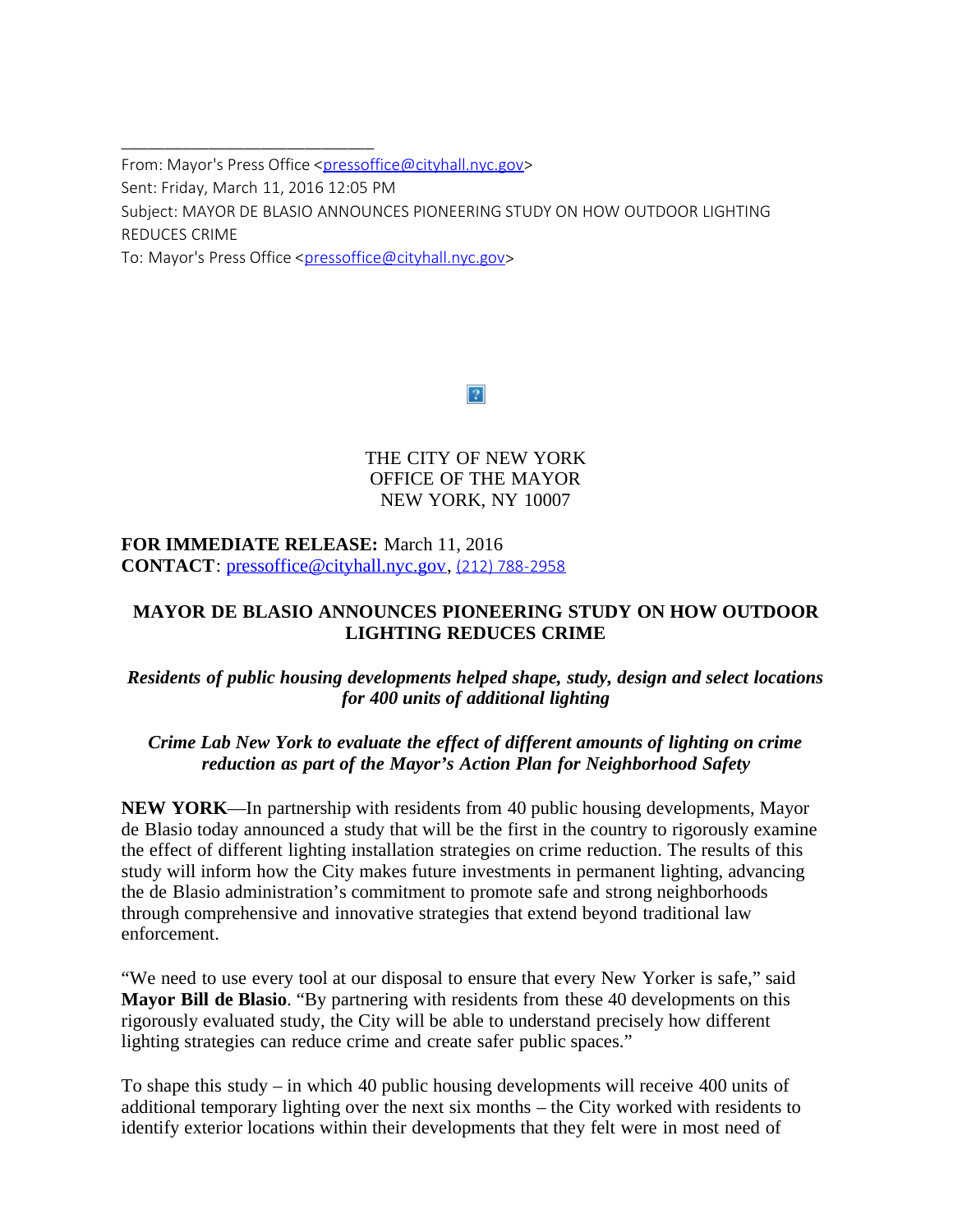lighting at night. The study will determine the effect of lighting on outdoor criminal activity, including an evaluation of the impact of varying amounts of additional lighting. The study will also survey residents to determine how lighting changes fears of crime or victimization, and how it affects neighborhood cohesion among residents. The study and lighting towers are funded with \$5.56 million in City asset forfeiture money.

"When we think about deterring crime, we need to pursue a broad range of strategies beyond traditional law enforcement. A well-lit street deters crime better than a dark alley, just as opportunities for work and play promote safety better than disadvantage and disconnection," said **Elizabeth Glazer, Director of the Mayor's Office of Criminal Justice**. "These are the ideas at the heart of the Mayor's Action Plan for Neighborhood Safety. Conducting this study is an important next step in this Action Plan and in our work to promote public safety in partnership with the residents of public housing."

"Addressing crime in public housing requires a multi-tiered approach. As NYCHA moves to increase security cameras, install layered-access doors and permanent light towers, and reimagine our resident security procedures, we must also examine how such measures influence the communal perception of safety. I commend the administration and City Lab New York for creating this innovative partnership to study the effect lighting can have on crime," **NYCHA Chair and CEO Shola Olatoye**.

The study announced today is part of the Mayor's Action Plan for Neighborhood Safety (MAP), a partnership between the Mayor's Office of Criminal Justice, the New York City Housing Authority, the NYPD and residents from 15 high-crime public housing developments. Since July 2014, MAP has been working in these 15 neighborhoods to comprehensively address conditions that inhibit or encourage crime, such as disadvantage, disconnection and physical disorder, strengthening neighborhoods in partnership with the people who live in them. The results of the overall MAP initiative thus far have been promising. Between Fiscal 2014 and Fiscal 2015, violent crime in the 15 MAP developments dropped by 11.2 percent.

As part of MAP's focus on improving the safety of public spaces, NYCHA is installing new and improved permanent lighting at all 15 MAP developments, as well as CCTV cameras and layered-access control with \$140 million in funding from the City Council and Speaker, the Mayor's Office and the Manhattan District Attorney's Office. NYCHA expects to complete installation of new lighting at all 15 MAP sites by the end of 2019.

The temporary lighting initiative announced today extends beyond the 15 developments, and will complement the efforts in the 15 MAP developments by rigorously determining the effect that different lighting approaches have on reducing crime. The findings gathered at the 40 NYCHA developments selected for the study will enable the City to better understand how to best scale up lighting projects beyond the 15 MAP developments.

"I am proud that the Mayor is taking the vital steps to ensure safety for New Yorkers. This small step will make a huge difference for many residents who live in my beloved congressional district. I applaud the administration for thinking innovatively to reduce crimes and promote safer neighborhoods and communities in our Great City," said **Congressman Charles Rangel**.

"I grew up in New York City public housing and always remember feeling safe and secure in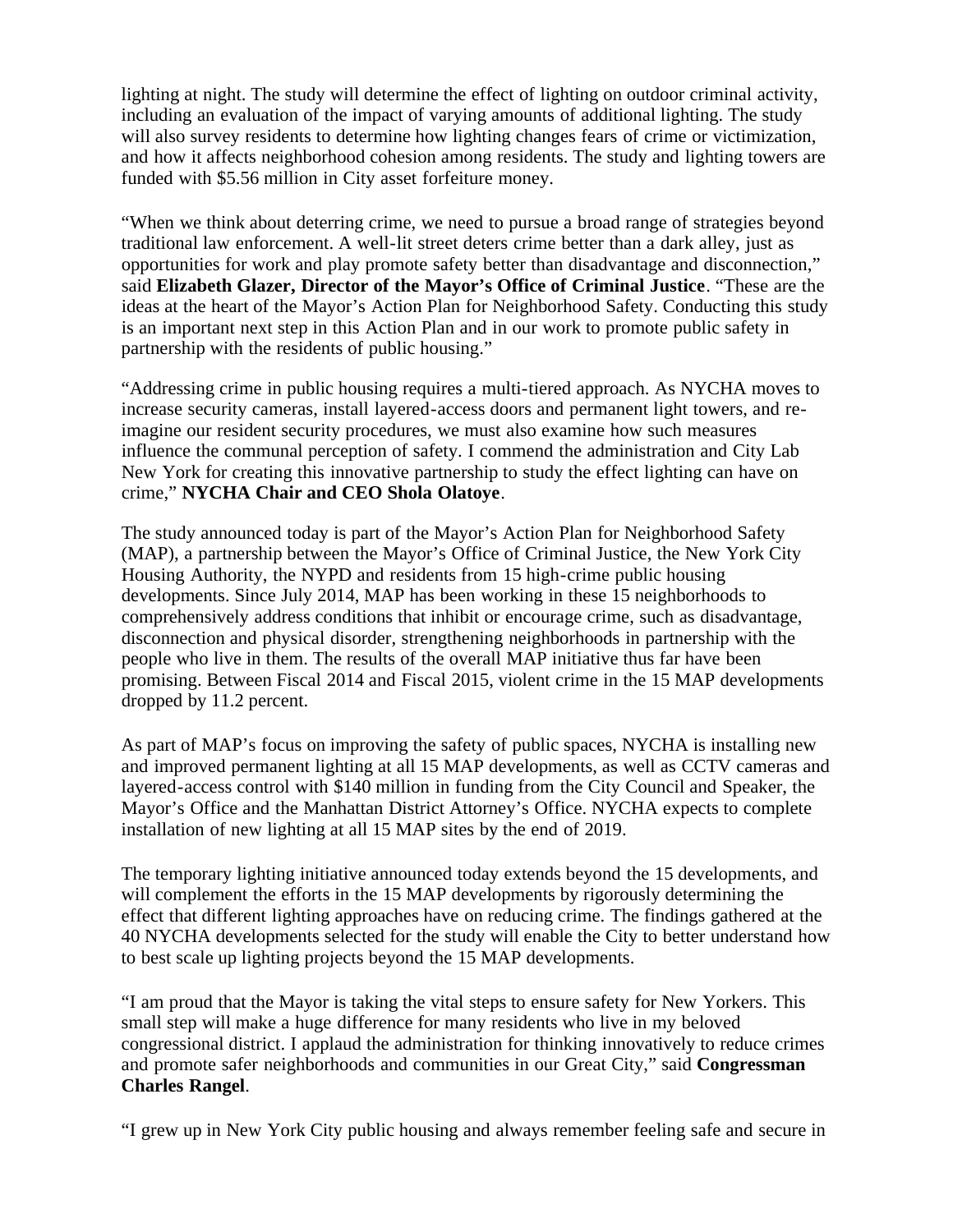my surroundings. Today's public housing residents deserve to have that same sense of security in their homes. Early evidence suggests extra lighting can be an effective deterrent of crime, so this study should help the city evaluate how best to improve public safety. I applaud Mayor de Blasio for spearheading this initiative," said **Congressman Eliot Engel**.

"When I was District Attorney, I always recommended homeowners install outdoor lighting as a deterrent to burglaries, trespassing and other unlawful activity. Residents in city housing developments deserve the same preventive measures. I commend Mayor Bill de Blasio and Commissioner William Bratton for taking a scientific approach to determining best practices," said **Congressman Dan Donovan**.

"Public safety remains a top priority for New York City residents," said **Congresswoman Yvette D. Clarke**. "I am pleased to announce that seven public housing developments in the ninth congressional district have been selected to take part in the de Blasio administration's pioneering initiative to evaluate and to eventually reduce crime utilizing light. As part of the Mayor's Action Plan for Neighborhood Safety, I believe that this study will produce effective tools to protect our residents and to prioritize crime reduction where vulnerabilities exist. I look forward to partnering with the administration, the New York City Housing Authority, the New York City Police Department and most importantly residents, to strengthen and build safer communities."

"In the fight to keep our streets safe, we need an all-hands-on-deck approach. The unacceptable reality is that many of our public housing complexes suffer from disproportionately high rates of crime – in part because of poor lighting in hallways, elevators and courtyards. It is my hope that this is a strong first step in a recalibrated effort to give public housing residents the safety and peace of mind they deserve," said **Congressman Hakeem Jeffries**.

"The strategic placing of lightening is a simple, yet effective method to make communities safer. This study will help New York City's government decide where it needs to invest in outdoor lighting to tackle crime and strengthen neighborhoods using an innovative and costeffective approach," said **Congressman José E. Serrano**.

"All New Yorkers have a fundamental right to feel secure in their homes and communities. Mayor de Blasio's new study on the effects of lighting on crime, a concern I regularly hear about from constituents, is an important step towards achieving this goal. I thank the Mayor, NYCHA Chair Olatoye, and NYPD Commissioner Bratton for their continued commitment to building safer and stronger neighborhoods throughout our city and look forward to reviewing the results of this study," said **State Senator Brad Hoylman**.

"I applaud District Attorney Vance and Mayor de Blasio for making these targeted investments to improve the security of our NYCHA residents. A safe home is a basic right, and working with residents, I am confident this program will reduce the threats they too often face," said **Assembly Member Robert J. Rodriguez**.

"I'm pleased that Marlboro Houses in my district has been chosen to participate in this initiative. It's common sense that residents feel safer walking around at night in areas that are well lit, which in turn enhances quality of life and builds community," said **Assembly Member Steven Cymbrowitz**. "I commend Mayor de Blasio for engaging residents directly in the planning process and working to make NYCHA developments a replicable model for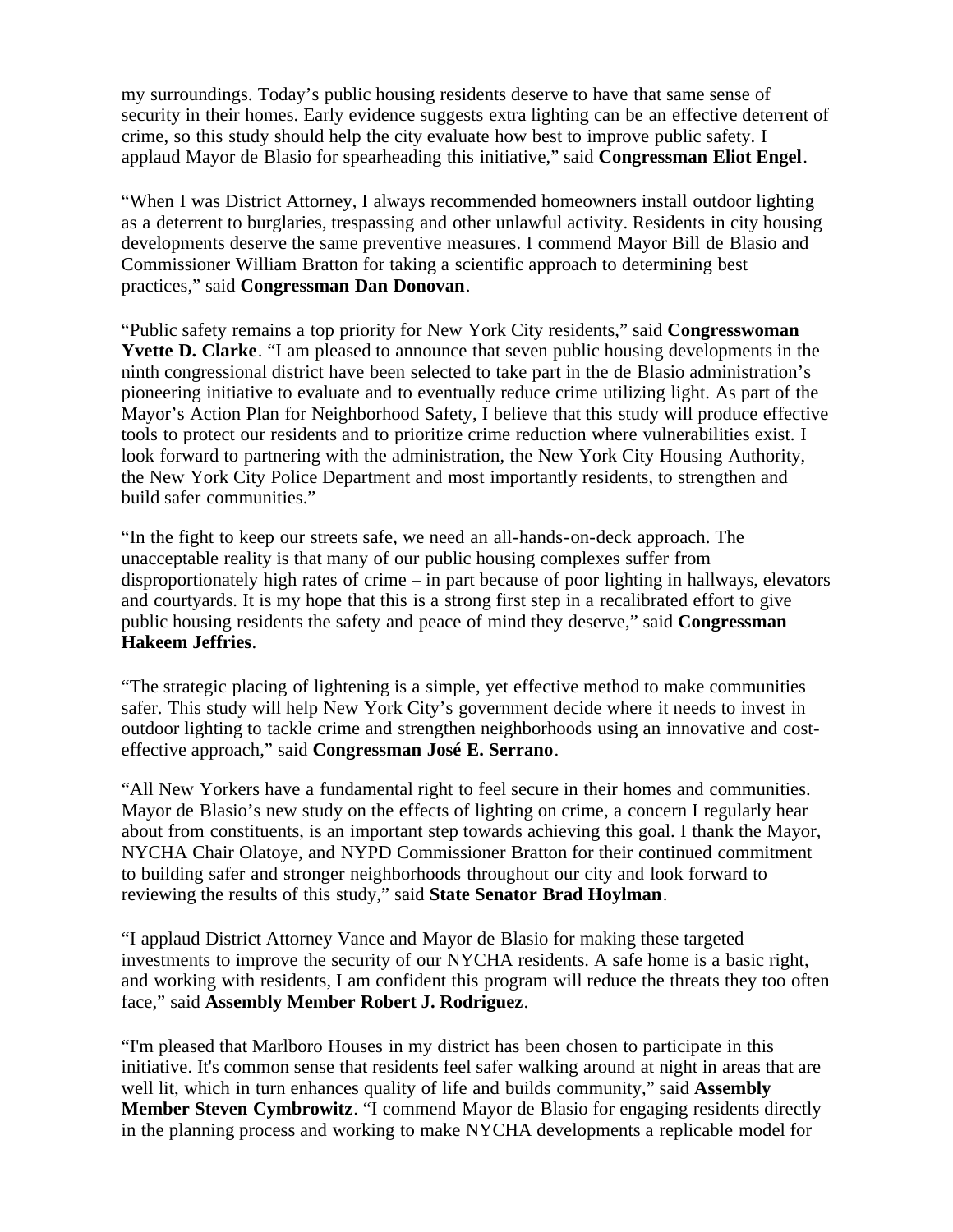forward-thinking safety initiatives."

"I applaud Mayor de Blasio in making this very important capital investment in our NYCHA developments. This study is essential to the safety and wellbeing of our families and communities. I look forward to working with him and his administration throughout the process," said **Assembly Member Latrice Walker**.

"The safety of all residents in New York matters. It is time that we take the necessary steps needed to help keep crime down and our community safe," said **Assembly Member Diana Richardson**. "This study, in conjunction with 40 of the NYCHA's public housing developments, is a great way for us to designate proper lighting solutions in our area."

"A critical element of safety is being able to see what's happening and feel secure in your surroundings. This study will improve both of those dynamics for our South Bronxites. Representing the second largest NYCHA population in NYC, I support this innovative path ahead for us to work together to make our communities safer together. I commend Mayor de Blasio, Chairwoman Olatoye and my Tenant Association Presidents of Danny Barber and Jenny Cruz for standing up for the people of the 79th district," said **Assembly Member Blake**.

"Of all the possible improvements in NYCHA's security infrastructure, none is more critical to both the reality and feeling of safety than exterior lighting," said **Council Member Ritchie Torres, Chair of the Committee on Public Housing**. "I applaud the Mayor's Office, MOCJ, and NYCHA for their innovative and holistic approach to public safety in public housing."

"All New Yorkers deserve to feel safe in their communities. Purposeful placement of external lighting is a proven deterrent of criminal activity and often improves residents' sense of safety.

I applaud Mayor de Blasio and Executive Director of the Mayor's Office of Criminal Justice Elizabeth Glazer for undertaking a study to determine the best practices in lighting design as a public safety tool. Where New York goes, the country follows, thus I commend this administration for their dedication to the safety of NYCHA residents and their commitment to evaluating and improving this City's public safety strategies," said **Council Member Vanessa L. Gibson, Chair of the Committee on Public Safety**.

"I'm glad the mayor has taken steps to improve the safety and quality of life for residents of public housing," said **Council Majority Leader Jimmy Van Bramer**. "Adequate outdoor lighting is an important safety tool. I look forward to working with the Mayor, NYCHA and residents of our public housing developments to see this study carried out, and take steps to keep New Yorkers safe."

"Public housing residents deserve to feel safe within their own developments and communities. The study of how lighting can be used as an anti-crime tool is an innovative approach to increasing public safety at night while enhancing the NYPD's ability to effectively patrol NYCHA grounds. I applaud the de Blasio administration for its commitment to improving neighborhood safety," said **Council Member Laurie A. Cumbo**.

"I'm excited that two NYCHA developments in my district – Monroe and Sotomayor – will be taking part in this landmark evaluation in crime deterrence," said **Council Member Annabel Palma**. "NYCHA residents deserve to live in communities that embody and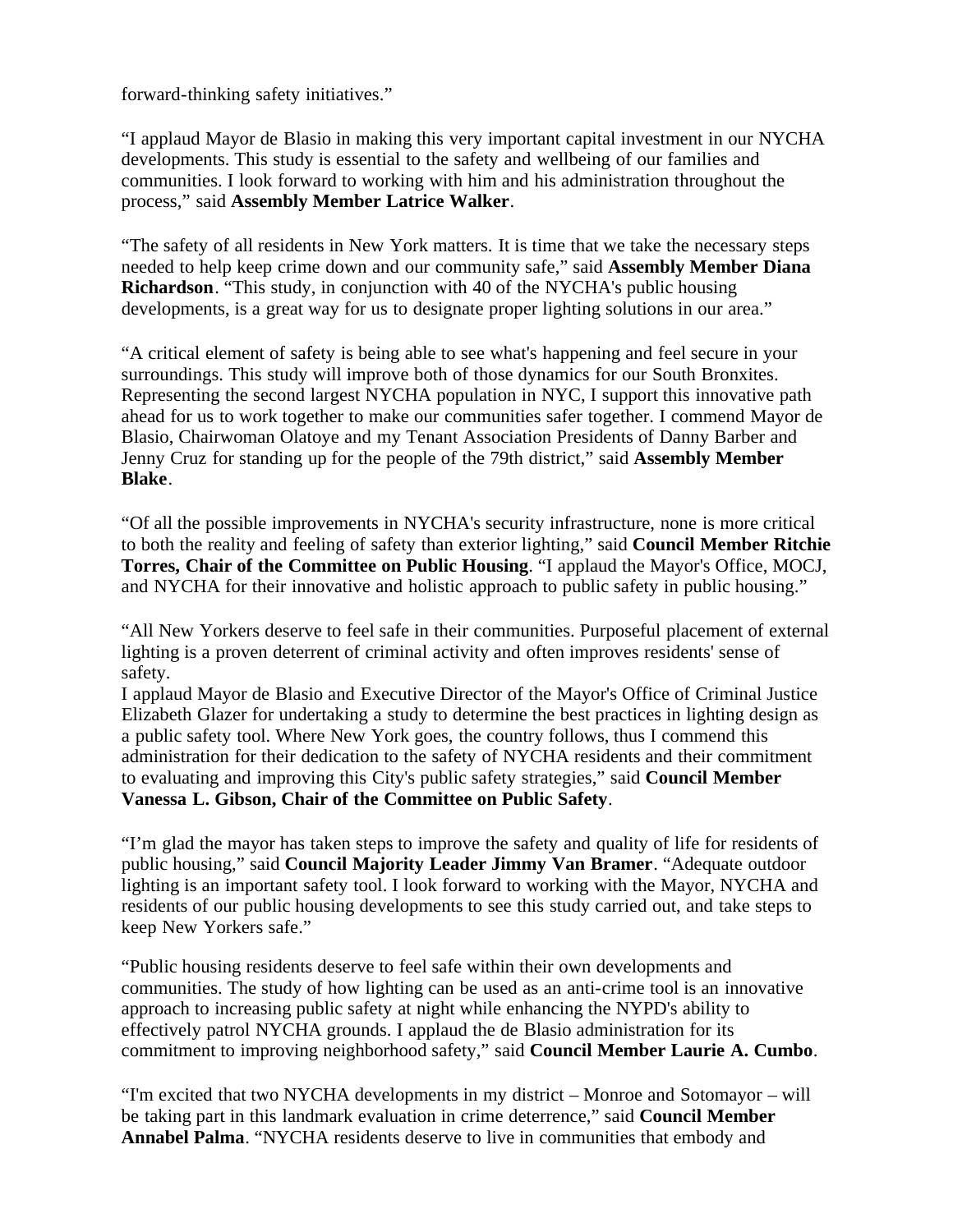encourage safety as a crucial element for quality of life. I applaud Mayor de Blasio for enacting this initiative, and look forward to bearing witness to what may come of it."

"The safety of our New Yorkers must be our city's top priority, and we must do everything possible to make sure that our children, adults and senior citizens feel safe," said **Council Member Mathieu Eugene, Chair of the Committee on Youth Services**. "I commend Mayor Bill de Blasio for initiating this important lighting study, which will help ensure the safety of all New Yorkers."

"This outdoor lighting study is an integral component of the Mayor's Action Plan for Neighborhood Safety. As we've seen with illuminating our city parks at night, additional lighting at public housing developments could result in a decrease in crime at these designated locations. It's logical to assume that individuals may think twice about committing crimes at night if there's a literal spotlight on their actions, but this is why we have studies. I look forward to seeing the results, and I commend all parties involved for organizing this analysis to improve neighborhood safety," said **Council Member Vincent J. Gentile**.

"Adding lighting in our housing developments is seriously bolstering the quality of life for NYCHA residents as it pertains to safety," said **Council Member Ydanis Rodríguez**. "An 11 percent drop in crime is to be taken seriously, and I hope we can scale this initiative up for the sake of residents in communities across the city. Working with local residents to find areas for improvement on a project like this is crucial as their voices are grounded in experience and an intrinsic knowledge of where changes are needed. I applaud the de Blasio administration for their initiative and for finding new ways to improve safety within NYCHA developments."

"Yesterday evening, I was proud to stand with NYCHA residents to celebrate the installation of 357 new state-of-the-art LED lighting fixtures at the Polo Grounds Towers. Good lighting is just one component of my Office's \$101 million commitment to enhancing security measures at 15 NYCHA development sites citywide, which also includes layered access and security cameras. I commend the City for authorizing this study; in this day and age, it's not enough to simply state that something works; success needs to be evaluated, measured and documented, so that future investments can be made intelligently and their effectiveness maximized," said **Manhattan District Attorney Cyrus R. Vance, Jr.**

"I think that the lights will be a great deterrent, bringing about stronger communities and better outcomes for residents," said **Patricia Herman, RA President at Lincoln Houses**. "With this lights study, I hope we may find the right solution to violence."

"My tenants are happy to have more lights, and I'm hoping the lights will keep crime down," said **Carlos Mora, RA President at Monroe Houses**. "It's encouraging to see New York City working to better understand how lighting can make our communities safer."

"We believe that these lights will have an astounding impact on crime since it will create visibility to activities normally done in the dark," said **Diana Blackwell, RA President at Frederick E. Samuel Houses**. "With the City's lights study, I'm eager to learn more about how lights can increase safety and lessen the fears of residents after dark."

"The affect that lighting has had in my community so far, has been like 'Raid to Roaches,'" said **Leonard Jones, RA President at Fenimore-Lefferts Houses**. "My community feels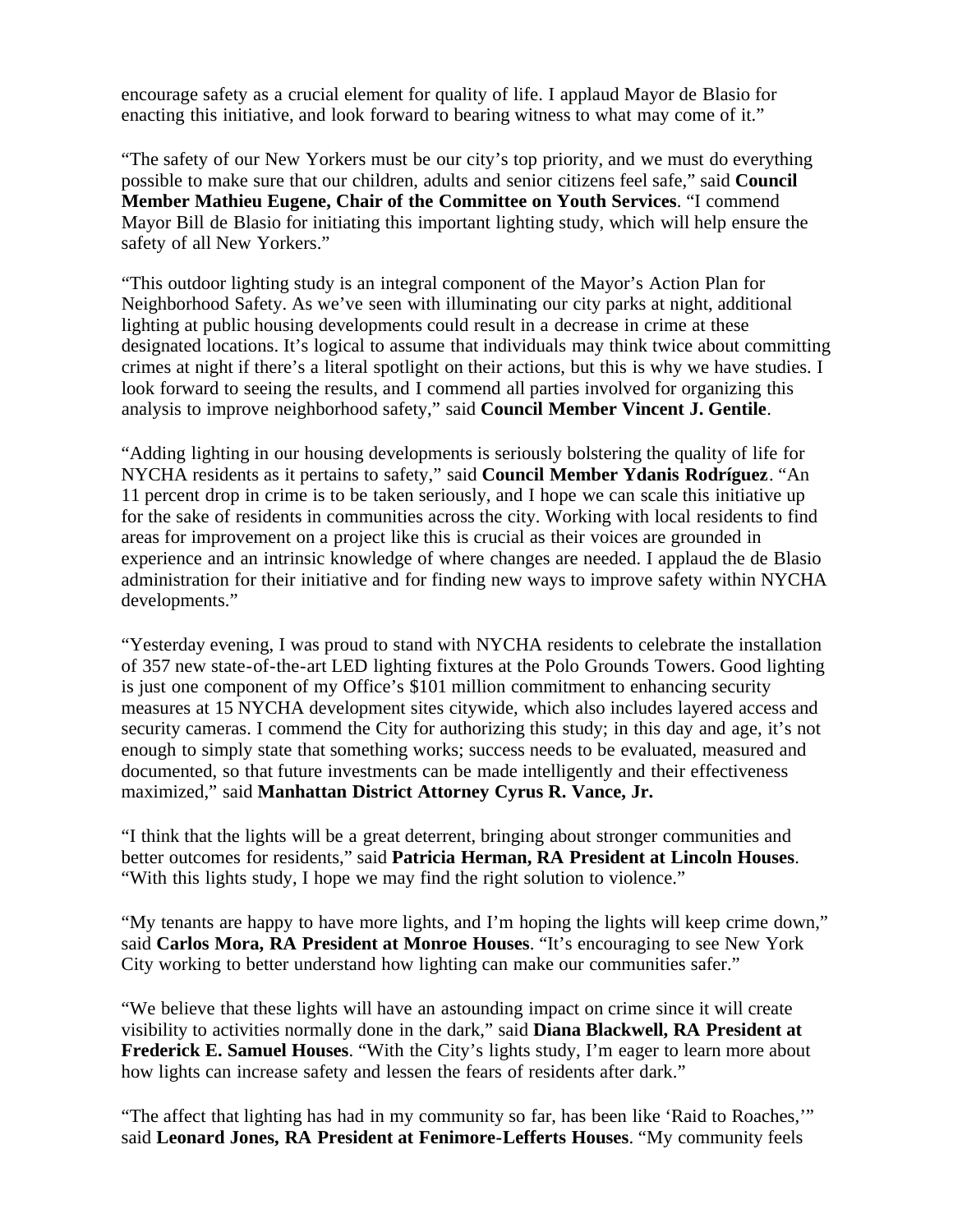safer with additional lighting, and I commend the City for taking steps to better understand how lights can help communities keep crime down."

"My community welcomes the lights, and feels safer with the light," said **Viola Harris, RA President at Beach 41st Street Houses**. "I'm glad the city is doing the study. I hope that when the City finishes the study, lighting is something we can better use moving forward."

"We've had a successful relationship with the staff and management. We've had good cooperation like I've never seen before," said **Michael Lopez, RA President at Washington Houses**. "Staff has come out at night, to refocus the lights so it wouldn't bother anyone through windows. They're doing a great job. The City is actually spotlighting people, and now they know if they're doing something, they're going to be seen."

"The light is lighting up everything really nice in the community. I feel a lot safer, I can actually see the people that are on the street," said **Carol Wilkins, RA President at Ravenswood Houses**. "I think the lighting study is a good idea. I think the lights will be able to keep the crime down as we can better identify who is doing the criminal activity."

"Crime Lab New York is thrilled to be partnering with the City to evaluate how lighting can reduce crime and build stronger communities," said **Katy Brodsky Falco, Executive Director of Crime Lab New York**. "It is a privilege to be able to evaluate this multi-agency initiative that has incorporated residents into the planning process, and we hope that the research will contribute to a better understanding of how to create safer and stronger communities."

###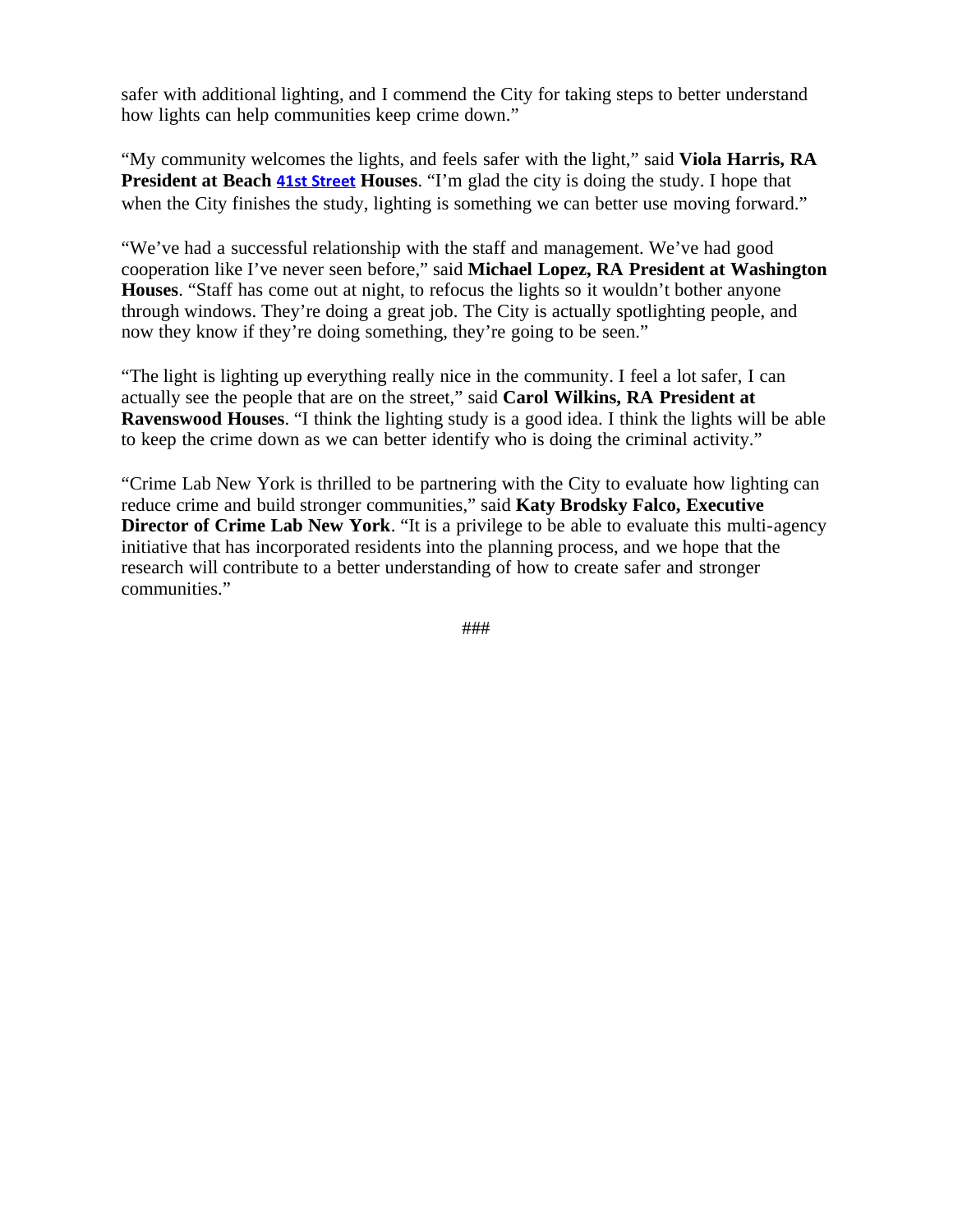| From:    | Turk, Barbara                                                                        |
|----------|--------------------------------------------------------------------------------------|
| To:      | "Milan Taylor"                                                                       |
| Subject: | RE: MAYOR DE BLASIO ANNOUNCES PIONEERING STUDY ON HOW OUTDOOR LIGHTING REDUCES CRIME |
| Date:    | Monday, March 14, 2016 10:13:48 AM                                                   |

Great to see you yesterday, Milan. And happy birthday!!

**From:** Milan Taylor [mailto:milantaylor@rytf.org] **Sent:** Saturday, March 12, 2016 5:36 PM **To:** Turk, Barbara **Subject:** Re: MAYOR DE BLASIO ANNOUNCES PIONEERING STUDY ON HOW OUTDOOR LIGHTING REDUCES CRIME

Thanks for sending this over.

Milan R. Taylor Chief Executive Officer / Founder Rockaway Youth Task Force O: (718) 868-0386 C: (917) 603-3566

www.RYTF.org @RockawayYouth

On Mar 11, 2016, at 2:10 PM, Turk, Barbara  $\leq$ BTurk@cityhall.nyc.gov> wrote:

FYI

**From:** Mayor's Press Office **Sent:** Friday, March 11, 2016 12:05 PM **To:** Mayor's Press Office **Subject:** MAYOR DE BLASIO ANNOUNCES PIONEERING STUDY ON HOW OUTDOOR LIGHTING REDUCES CRIME

> $\langle \text{image}001.\text{png} \rangle$ THE CITY OF NEW YORK OFFICE OF THE MAYOR NEW YORK, NY 10007

**FOR IMMEDIATE RELEASE:** March 11, 2016 **CONTACT**: pressoffice@cityhall.nyc.gov, (212) 788-2958

#### **MAYOR DE BLASIO ANNOUNCES PIONEERING STUDY ON HOW OUTDOOR LIGHTING REDUCES CRIME**

*Residents of public housing developments helped shape, study, design and select locations for 400 units of additional lighting*

*Crime Lab New York to evaluate the effect of different amounts of lighting on crime reduction as part of the Mayor's Action Plan for Neighborhood Safety*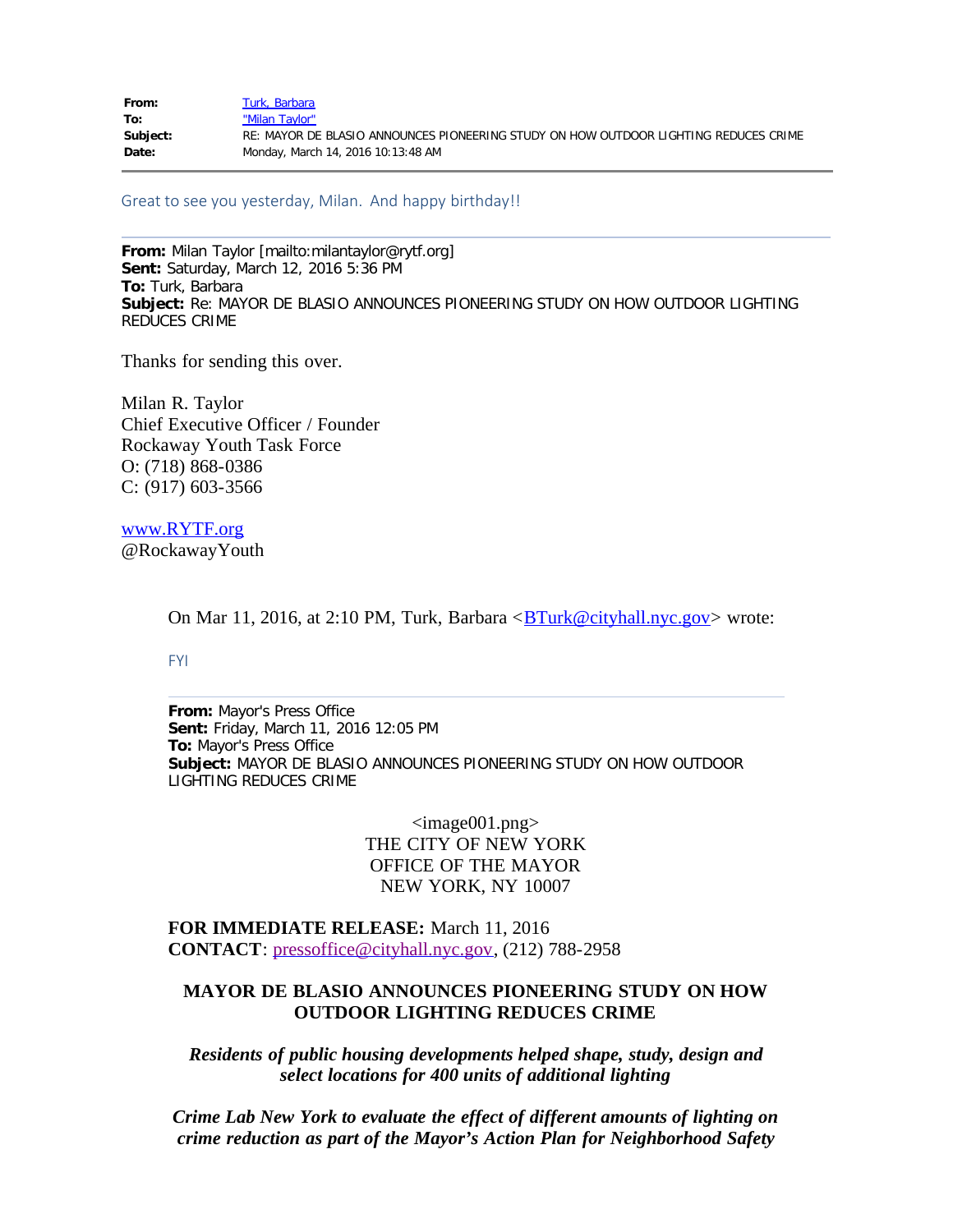**NEW YORK**––In partnership with residents from 40 public housing developments, Mayor de Blasio today announced a study that will be the first in the country to rigorously examine the effect of different lighting installation strategies on crime reduction. The results of this study will inform how the City makes future investments in permanent lighting, advancing the de Blasio administration's commitment to promote safe and strong neighborhoods through comprehensive and innovative strategies that extend beyond traditional law enforcement.

"We need to use every tool at our disposal to ensure that every New Yorker is safe," said **Mayor Bill de Blasio**. "By partnering with residents from these 40 developments on this rigorously evaluated study, the City will be able to understand precisely how different lighting strategies can reduce crime and create safer public spaces."

To shape this study – in which 40 public housing developments will receive 400 units of additional temporary lighting over the next six months – the City worked with residents to identify exterior locations within their developments that they felt were in most need of lighting at night. The study will determine the effect of lighting on outdoor criminal activity, including an evaluation of the impact of varying amounts of additional lighting. The study will also survey residents to determine how lighting changes fears of crime or victimization, and how it affects neighborhood cohesion among residents. The study and lighting towers are funded with \$5.56 million in City asset forfeiture money.

"When we think about deterring crime, we need to pursue a broad range of strategies beyond traditional law enforcement. A well-lit street deters crime better than a dark alley, just as opportunities for work and play promote safety better than disadvantage and disconnection," said**Elizabeth Glazer, Director of the Mayor's Office of Criminal Justice**. "These are the ideas at the heart of the Mayor's Action Plan for Neighborhood Safety. Conducting this study is an important next step in this Action Plan and in our work to promote public safety in partnership with the residents of public housing."

"Addressing crime in public housing requires a multi-tiered approach. As NYCHA moves to increase security cameras, install layered-access doors and permanent light towers, and re-imagine our resident security procedures, we must also examine how such measures influence the communal perception of safety. I commend the administration and City Lab New York for creating this innovative partnership to study the effect lighting can have on crime," **NYCHA Chair and CEO Shola Olatoye**.

The study announced today is part of the Mayor's Action Plan for Neighborhood Safety (MAP), a partnership between the Mayor's Office of Criminal Justice, the New York City Housing Authority, the NYPD and residents from 15 high-crime public housing developments. Since July 2014, MAP has been working in these 15 neighborhoods to comprehensively address conditions that inhibit or encourage crime, such as disadvantage, disconnection and physical disorder, strengthening neighborhoods in partnership with the people who live in them.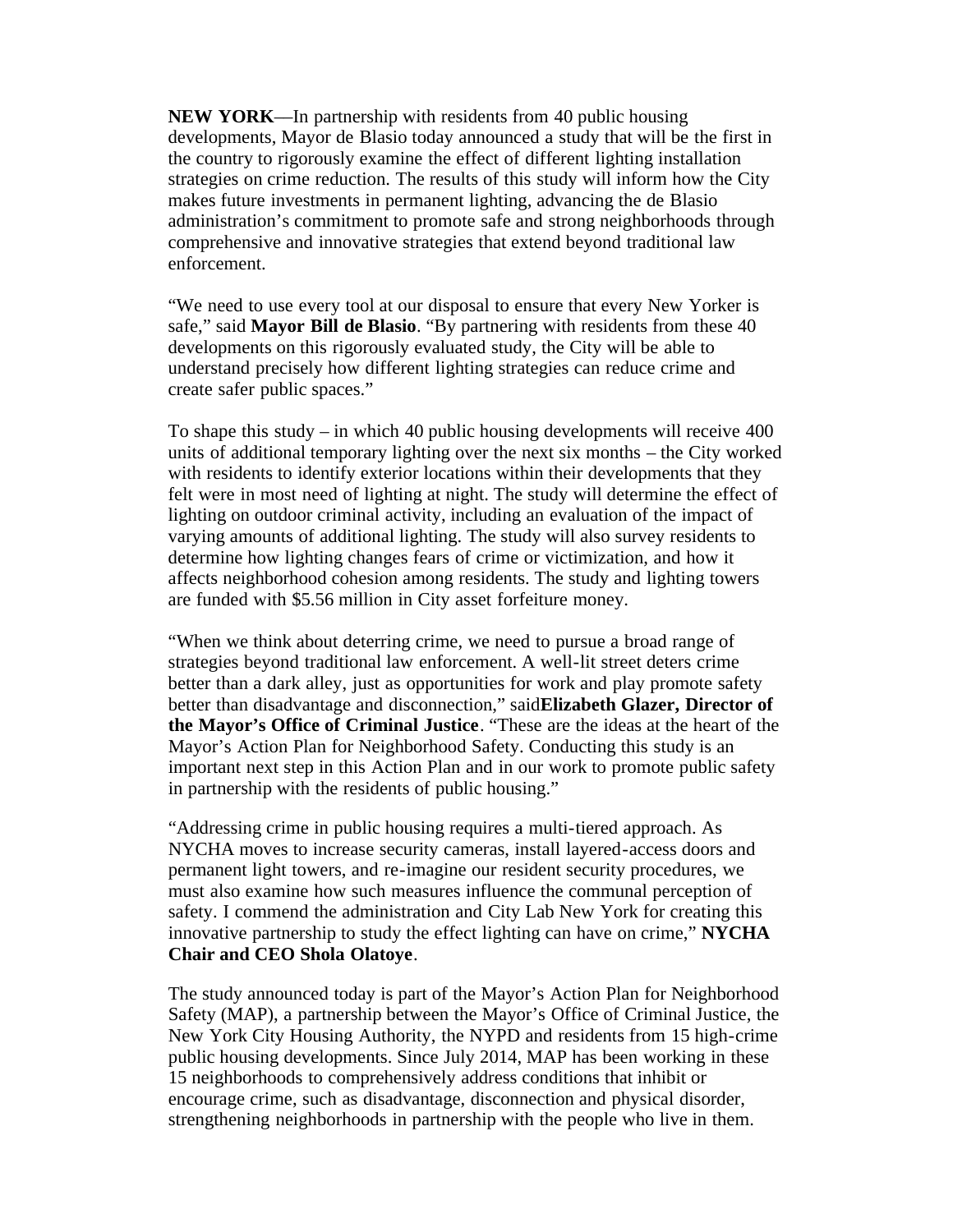The results of the overall MAP initiative thus far have been promising. Between Fiscal 2014 and Fiscal 2015, violent crime in the 15 MAP developments dropped by 11.2 percent.

As part of MAP's focus on improving the safety of public spaces, NYCHA is installing new and improved permanent lighting at all 15 MAP developments, as well as CCTV cameras and layered-access control with \$140 million in funding from the City Council and Speaker, the Mayor's Office and the Manhattan District Attorney's Office. NYCHA expects to complete installation of new lighting at all 15 MAP sites by the end of 2019.

The temporary lighting initiative announced today extends beyond the 15 developments, and will complement the efforts in the 15 MAP developments by rigorously determining the effect that different lighting approaches have on reducing crime. The findings gathered at the 40 NYCHA developments selected for the study will enable the City to better understand how to best scale up lighting projects beyond the 15 MAP developments.

"I am proud that the Mayor is taking the vital steps to ensure safety for New Yorkers. This small step will make a huge difference for many residents who live in my beloved congressional district. I applaud the administration for thinking innovatively to reduce crimes and promote safer neighborhoods and communities in our Great City," said **Congressman Charles Rangel**.

"I grew up in New York City public housing and always remember feeling safe and secure in my surroundings. Today's public housing residents deserve to have that same sense of security in their homes. Early evidence suggests extra lighting can be an effective deterrent of crime, so this study should help the city evaluate how best to improve public safety. I applaud Mayor de Blasio for spearheading this initiative," said**Congressman Eliot Engel**.

"When I was District Attorney, I always recommended homeowners install outdoor lighting as a deterrent to burglaries, trespassing and other unlawful activity. Residents in city housing developments deserve the same preventive measures. I commend Mayor Bill de Blasio and Commissioner William Bratton for taking a scientific approach to determining best practices," said **Congressman Dan Donovan**.

"Public safety remains a top priority for New York City residents," said **Congresswoman Yvette D. Clarke**. "I am pleased to announce that seven public housing developments in the ninth congressional district have been selected to take part in the de Blasio administration's pioneering initiative to evaluate and to eventually reduce crime utilizing light. As part of the Mayor's Action Plan for Neighborhood Safety, I believe that this study will produce effective tools to protect our residents and to prioritize crime reduction where vulnerabilities exist. I look forward to partnering with the administration, the New York City Housing Authority, the New York City Police Department and most importantly residents, to strengthen and build safer communities."

"In the fight to keep our streets safe, we need an all-hands-on-deck approach.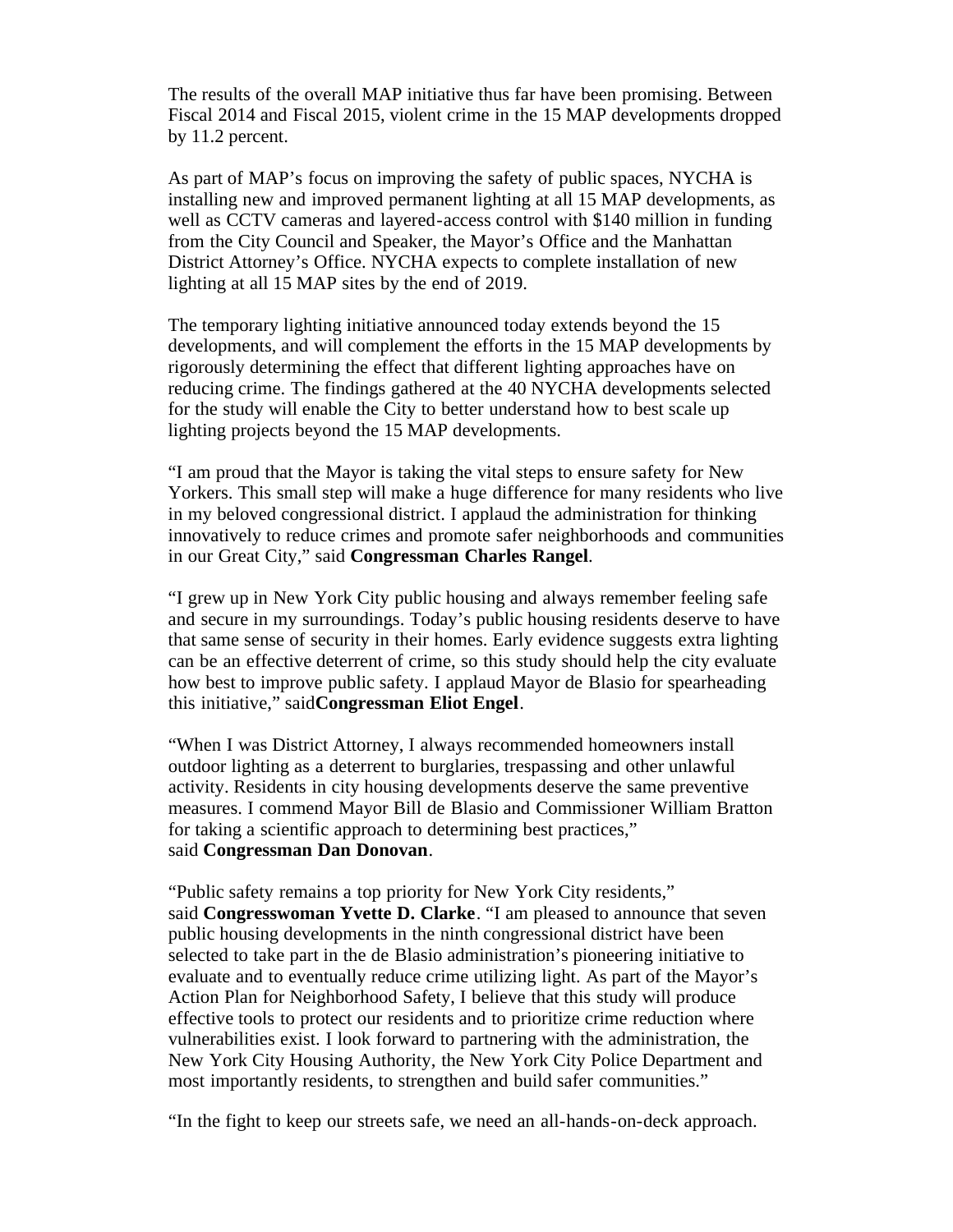The unacceptable reality is that many of our public housing complexes suffer from disproportionately high rates of crime – in part because of poor lighting in hallways, elevators and courtyards. It is my hope that this is a strong first step in a recalibrated effort to give public housing residents the safety and peace of mind they deserve," said**Congressman Hakeem Jeffries**.

"The strategic placing of lightening is a simple, yet effective method to make communities safer. This study will help New York City's government decide where it needs to invest in outdoor lighting to tackle crime and strengthen neighborhoods using an innovative and cost-effective approach," said **Congressman José E. Serrano**.

"All New Yorkers have a fundamental right to feel secure in their homes and communities. Mayor de Blasio's new study on the effects of lighting on crime, a concern I regularly hear about from constituents, is an important step towards achieving this goal. I thank the Mayor, NYCHA Chair Olatoye, and NYPD Commissioner Bratton for their continued commitment to building safer and stronger neighborhoods throughout our city and look forward to reviewing the results of this study," said **State Senator Brad Hoylman**.

"I applaud District Attorney Vance and Mayor de Blasio for making these targeted investments to improve the security of our NYCHA residents. A safe home is a basic right, and working with residents, I am confident this program will reduce the threats they too often face," said**Assembly Member Robert J. Rodriguez**.

"I'm pleased that Marlboro Houses in my district has been chosen to participate in this initiative. It's common sense that residents feel safer walking around at night in areas that are well lit, which in turn enhances quality of life and builds community," said **Assembly Member Steven Cymbrowitz**. "I commend Mayor de Blasio for engaging residents directly in the planning process and working to make NYCHA developments a replicable model for forward-thinking safety initiatives."

"I applaud Mayor de Blasio in making this very important capital investment in our NYCHA developments. This study is essential to the safety and wellbeing of our families and communities. I look forward to working with him and his administration throughout the process," said**Assembly Member Latrice Walker**.

"The safety of all residents in New York matters. It is time that we take the necessary steps needed to help keep crime down and our community safe," said **Assembly Member Diana Richardson**. "This study, in conjunction with 40 of the NYCHA's public housing developments, is a great way for us to designate proper lighting solutions in our area."

"A critical element of safety is being able to see what's happening and feel secure in your surroundings. This study will improve both of those dynamics for our South Bronxites. Representing the second largest NYCHA population in NYC, I support this innovative path ahead for us to work together to make our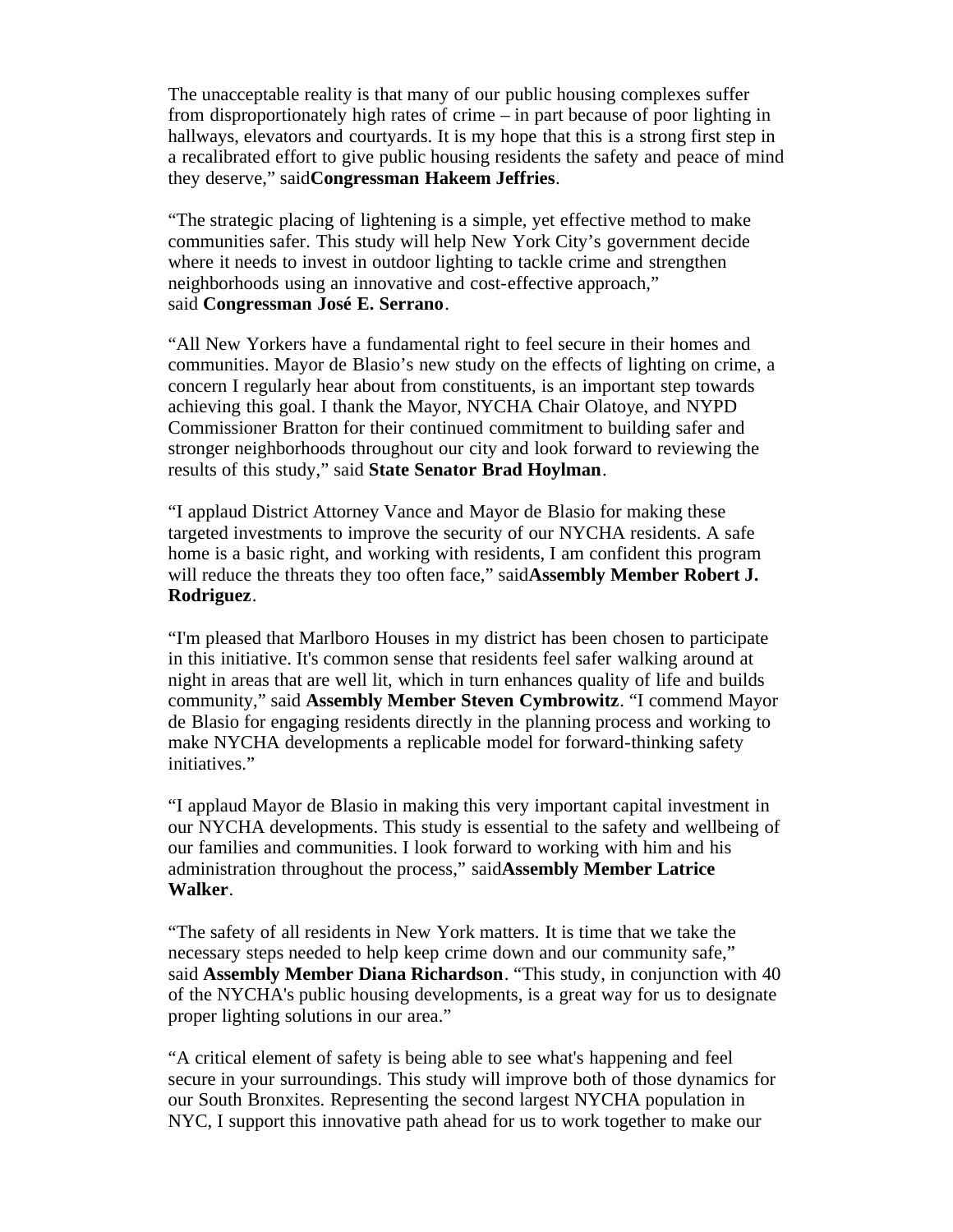communities safer together. I commend Mayor de Blasio, Chairwoman Olatoye and my Tenant Association Presidents of Danny Barber and Jenny Cruz for standing up for the people of the 79th district," said **Assembly Member Blake**.

"Of all the possible improvements in NYCHA's security infrastructure, none is more critical to both the reality and feeling of safety than exterior lighting," said **Council Member Ritchie Torres, Chair of the Committee on Public Housing**. "I applaud the Mayor's Office, MOCJ, and NYCHA for their innovative and holistic approach to public safety in public housing."

"All New Yorkers deserve to feel safe in their communities. Purposeful placement of external lighting is a proven deterrent of criminal activity and often improves residents' sense of safety.

I applaud Mayor de Blasio and Executive Director of the Mayor's Office of Criminal Justice Elizabeth Glazer for undertaking a study to determine the best practices in lighting design as a public safety tool. Where New York goes, the country follows, thus I commend this administration for their dedication to the safety of NYCHA residents and their commitment to evaluating and improving this City's public safety strategies," said **Council Member Vanessa L. Gibson, Chair of the Committee on Public Safety**.

"I'm glad the mayor has taken steps to improve the safety and quality of life for residents of public housing," said **Council Majority Leader Jimmy Van Bramer**. "Adequate outdoor lighting is an important safety tool. I look forward to working with the Mayor, NYCHA and residents of our public housing developments to see this study carried out, and take steps to keep New Yorkers safe."

"Public housing residents deserve to feel safe within their own developments and communities. The study of how lighting can be used as an anti-crime tool is an innovative approach to increasing public safety at night while enhancing the NYPD's ability to effectively patrol NYCHA grounds. I applaud the de Blasio administration for its commitment to improving neighborhood safety," said **Council Member Laurie A. Cumbo**.

"I'm excited that two NYCHA developments in my district – Monroe and Sotomayor – will be taking part in this landmark evaluation in crime deterrence," said **Council Member Annabel Palma**. "NYCHA residents deserve to live in communities that embody and encourage safety as a crucial element for quality of life. I applaud Mayor de Blasio for enacting this initiative, and look forward to bearing witness to what may come of it."

"The safety of our New Yorkers must be our city's top priority, and we must do everything possible to make sure that our children, adults and senior citizens feel safe," said **Council Member Mathieu Eugene, Chair of the Committee on Youth Services**. "I commend Mayor Bill de Blasio for initiating this important lighting study, which will help ensure the safety of all New Yorkers."

"This outdoor lighting study is an integral component of the Mayor's Action Plan for Neighborhood Safety. As we've seen with illuminating our city parks at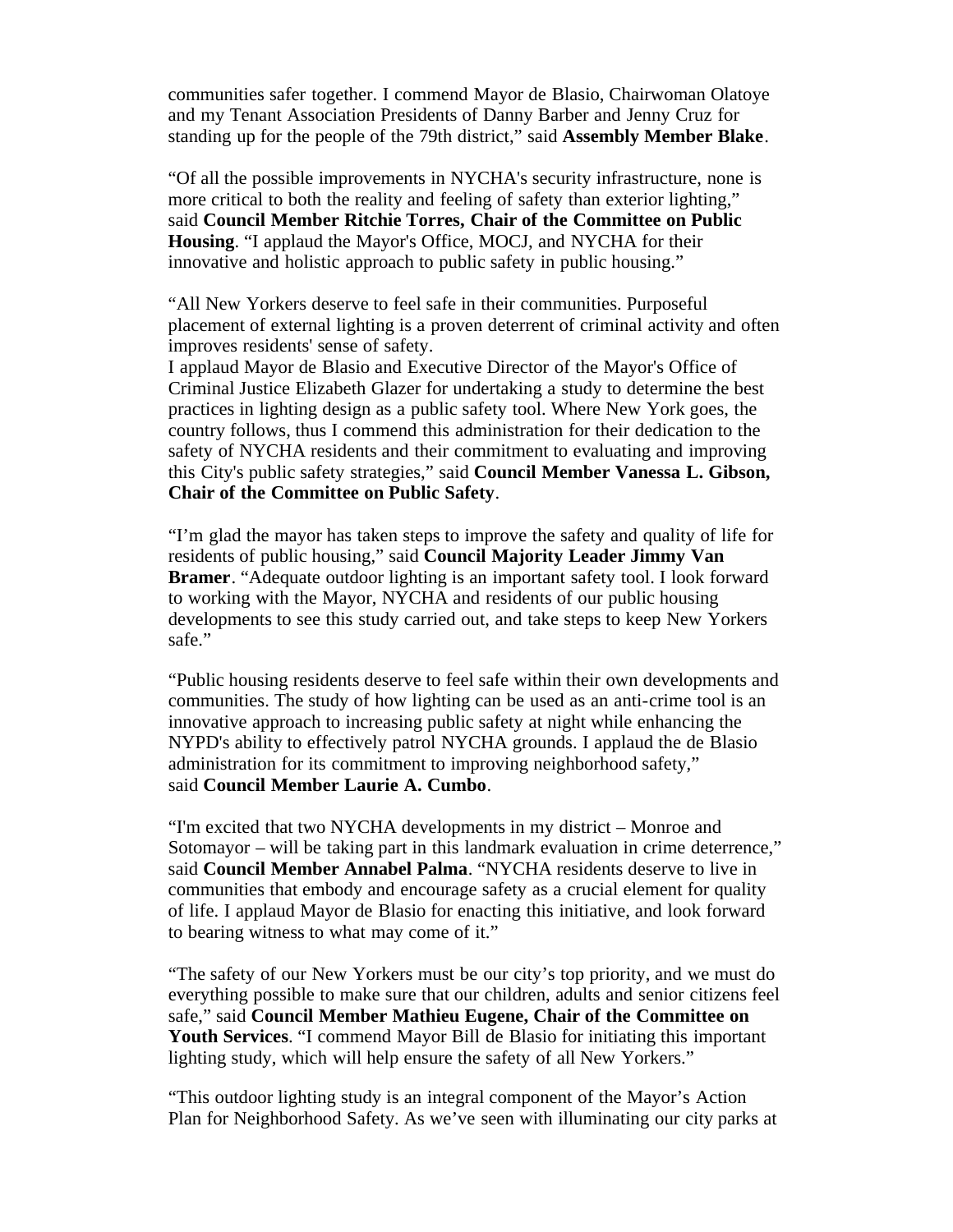night, additional lighting at public housing developments could result in a decrease in crime at these designated locations. It's logical to assume that individuals may think twice about committing crimes at night if there's a literal spotlight on their actions, but this is why we have studies. I look forward to seeing the results, and I commend all parties involved for organizing this analysis to improve neighborhood safety," said **Council Member Vincent J. Gentile**.

"Adding lighting in our housing developments is seriously bolstering the quality of life for NYCHA residents as it pertains to safety," said**Council Member Ydanis Rodríguez**. "An 11 percent drop in crime is to be taken seriously, and I hope we can scale this initiative up for the sake of residents in communities across the city. Working with local residents to find areas for improvement on a project like this is crucial as their voices are grounded in experience and an intrinsic knowledge of where changes are needed. I applaud the de Blasio administration for their initiative and for finding new ways to improve safety within NYCHA developments."

"Yesterday evening, I was proud to stand with NYCHA residents to celebrate the installation of 357 new state-of-the-art LED lighting fixtures at the Polo Grounds Towers. Good lighting is just one component of my Office's \$101 million commitment to enhancing security measures at 15 NYCHA development sites citywide, which also includes layered access and security cameras. I commend the City for authorizing this study; in this day and age, it's not enough to simply state that something works; success needs to be evaluated, measured and documented, so that future investments can be made intelligently and their effectiveness maximized," said **Manhattan District Attorney Cyrus R. Vance, Jr.**

"I think that the lights will be a great deterrent, bringing about stronger communities and better outcomes for residents," said **Patricia Herman, RA President at Lincoln Houses**. "With this lights study, I hope we may find the right solution to violence."

"My tenants are happy to have more lights, and I'm hoping the lights will keep crime down," said **Carlos Mora, RA President at Monroe Houses**. "It's encouraging to see New York City working to better understand how lighting can make our communities safer."

"We believe that these lights will have an astounding impact on crime since it will create visibility to activities normally done in the dark," said**Diana Blackwell, RA President at Frederick E. Samuel Houses**. "With the City's lights study, I'm eager to learn more about how lights can increase safety and lessen the fears of residents after dark."

"The affect that lighting has had in my community so far, has been like 'Raid to Roaches,'" said **Leonard Jones, RA President at Fenimore-Lefferts Houses**. "My community feels safer with additional lighting, and I commend the City for taking steps to better understand how lights can help communities keep crime down."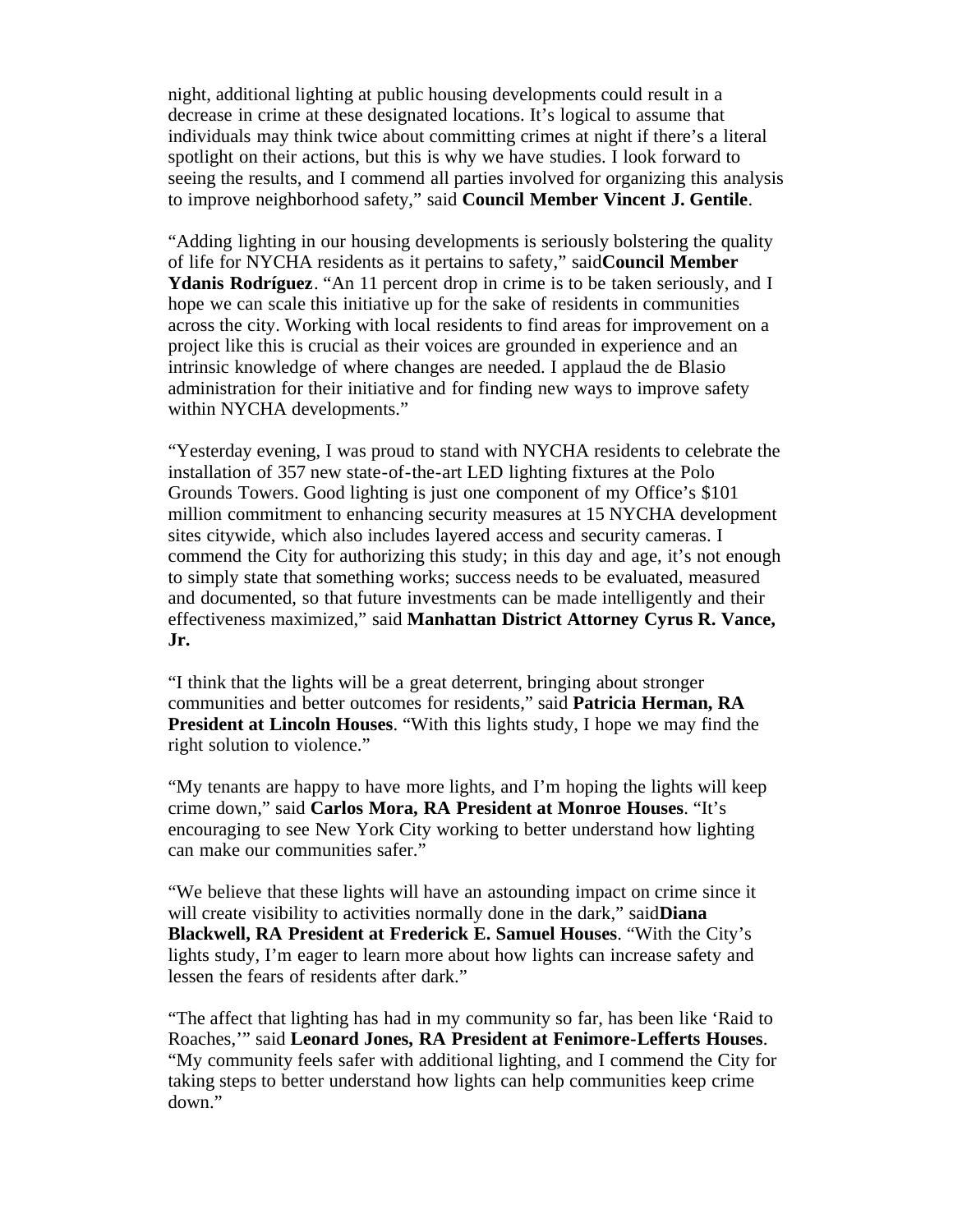"My community welcomes the lights, and feels safer with the light," said **Viola Harris, RA President at Beach 41st Street Houses**. "I'm glad the city is doing the study. I hope that when the City finishes the study, lighting is something we can better use moving forward."

"We've had a successful relationship with the staff and management. We've had good cooperation like I've never seen before," said **Michael Lopez, RA President at Washington Houses**. "Staff has come out at night, to refocus the lights so it wouldn't bother anyone through windows. They're doing a great job. The City is actually spotlighting people, and now they know if they're doing something, they're going to be seen."

"The light is lighting up everything really nice in the community. I feel a lot safer, I can actually see the people that are on the street," said**Carol Wilkins, RA President at Ravenswood Houses**. "I think the lighting study is a good idea. I think the lights will be able to keep the crime down as we can better identify who is doing the criminal activity."

"Crime Lab New York is thrilled to be partnering with the City to evaluate how lighting can reduce crime and build stronger communities," said **Katy Brodsky Falco, Executive Director of Crime Lab New York**. "It is a privilege to be able to evaluate this multi-agency initiative that has incorporated residents into the planning process, and we hope that the research will contribute to a better understanding of how to create safer and stronger communities."

###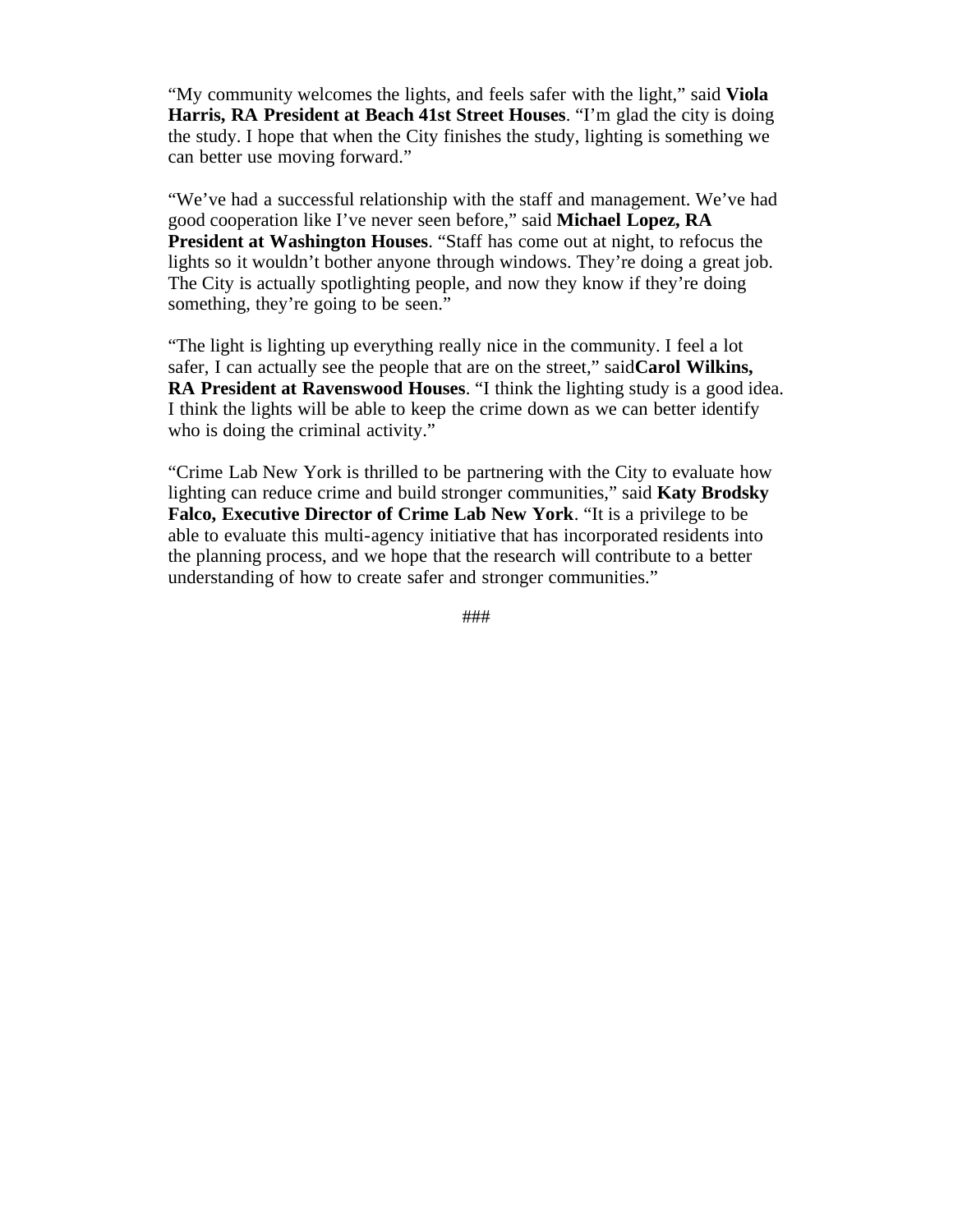| From:               | Francois, Renita                                                                     |
|---------------------|--------------------------------------------------------------------------------------|
| To:                 | "McEvans Francois"                                                                   |
| Subject:            | Fw: MAYOR DE BLASIO ANNOUNCES PIONEERING STUDY ON HOW OUTDOOR LIGHTING REDUCES CRIME |
| Date:               | Friday, March 11, 2016 12:09:30 PM                                                   |
| <b>Attachments:</b> | image001.png                                                                         |

Sent from my BlackBerry 10 smartphone.

**From:** Riley, Constance <criley@cityhall.nyc.gov> **Sent:** Friday, March 11, 2016 12:05 PM **To:** Francois, Renita **Subject:** FW: MAYOR DE BLASIO ANNOUNCES PIONEERING STUDY ON HOW OUTDOOR LIGHTING REDUCES CRIME

fyi

**From:** Mayor's Press Office **Sent:** Friday, March 11, 2016 12:05 PM **To:** Mayor's Press Office **Subject:** MAYOR DE BLASIO ANNOUNCES PIONEERING STUDY ON HOW OUTDOOR LIGHTING REDUCES CRIME



THE CITY OF NEW YORK OFFICE OF THE MAYOR NEW YORK, NY 10007

**FOR IMMEDIATE RELEASE:** March 11, 2016 **CONTACT**: pressoffice@cityhall.nyc.gov, (212) 788-2958

#### **MAYOR DE BLASIO ANNOUNCES PIONEERING STUDY ON HOW OUTDOOR LIGHTING REDUCES CRIME**

*Residents of public housing developments helped shape, study, design and select locations for 400 units of additional lighting*

*Crime Lab New York to evaluate the effect of different amounts of lighting on crime reduction as part of the Mayor's Action Plan for Neighborhood Safety*

**NEW YORK**––In partnership with residents from 40 public housing developments, Mayor de Blasio today announced a study that will be the first in the country to rigorously examine the effect of different lighting installation strategies on crime reduction. The results of this study will inform how the City makes future investments in permanent lighting, advancing the de Blasio administration's commitment to promote safe and strong neighborhoods through comprehensive and innovative strategies that extend beyond traditional law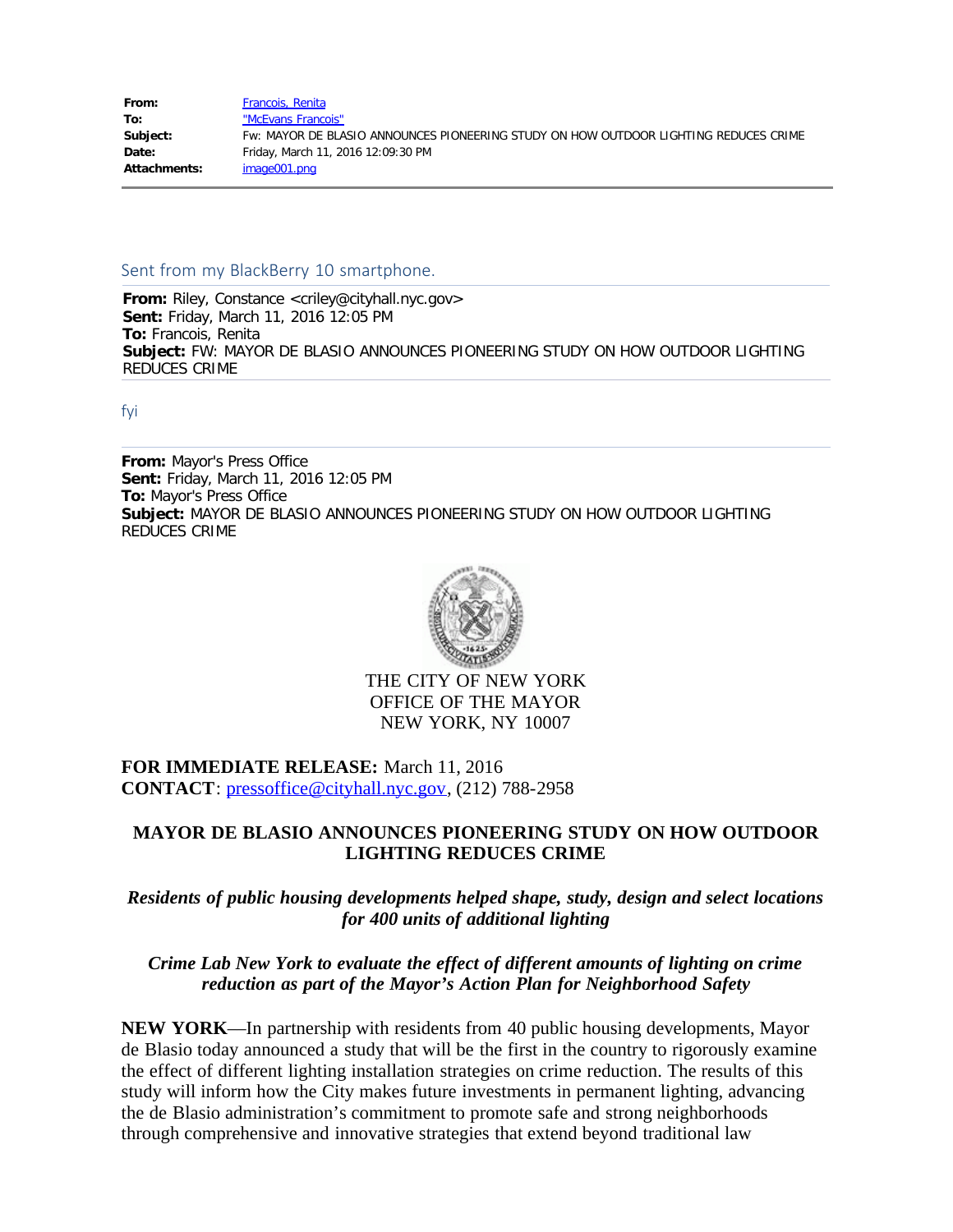enforcement.

"We need to use every tool at our disposal to ensure that every New Yorker is safe," said **Mayor Bill de Blasio**. "By partnering with residents from these 40 developments on this rigorously evaluated study, the City will be able to understand precisely how different lighting strategies can reduce crime and create safer public spaces."

To shape this study – in which 40 public housing developments will receive 400 units of additional temporary lighting over the next six months – the City worked with residents to identify exterior locations within their developments that they felt were in most need of lighting at night. The study will determine the effect of lighting on outdoor criminal activity, including an evaluation of the impact of varying amounts of additional lighting. The study will also survey residents to determine how lighting changes fears of crime or victimization, and how it affects neighborhood cohesion among residents. The study and lighting towers are funded with \$5.56 million in City asset forfeiture money.

"When we think about deterring crime, we need to pursue a broad range of strategies beyond traditional law enforcement. A well-lit street deters crime better than a dark alley, just as opportunities for work and play promote safety better than disadvantage and disconnection," said **Elizabeth Glazer, Director of the Mayor's Office of Criminal Justice**. "These are the ideas at the heart of the Mayor's Action Plan for Neighborhood Safety. Conducting this study is an important next step in this Action Plan and in our work to promote public safety in partnership with the residents of public housing."

"Addressing crime in public housing requires a multi-tiered approach. As NYCHA moves to increase security cameras, install layered-access doors and permanent light towers, and reimagine our resident security procedures, we must also examine how such measures influence the communal perception of safety. I commend the administration and City Lab New York for creating this innovative partnership to study the effect lighting can have on crime," **NYCHA Chair and CEO Shola Olatoye**.

The study announced today is part of the Mayor's Action Plan for Neighborhood Safety (MAP), a partnership between the Mayor's Office of Criminal Justice, the New York City Housing Authority, the NYPD and residents from 15 high-crime public housing developments. Since July 2014, MAP has been working in these 15 neighborhoods to comprehensively address conditions that inhibit or encourage crime, such as disadvantage, disconnection and physical disorder, strengthening neighborhoods in partnership with the people who live in them. The results of the overall MAP initiative thus far have been promising. Between Fiscal 2014 and Fiscal 2015, violent crime in the 15 MAP developments dropped by 11.2 percent.

As part of MAP's focus on improving the safety of public spaces, NYCHA is installing new and improved permanent lighting at all 15 MAP developments, as well as CCTV cameras and layered-access control with \$140 million in funding from the City Council and Speaker, the Mayor's Office and the Manhattan District Attorney's Office. NYCHA expects to complete installation of new lighting at all 15 MAP sites by the end of 2019.

The temporary lighting initiative announced today extends beyond the 15 developments, and will complement the efforts in the 15 MAP developments by rigorously determining the effect that different lighting approaches have on reducing crime. The findings gathered at the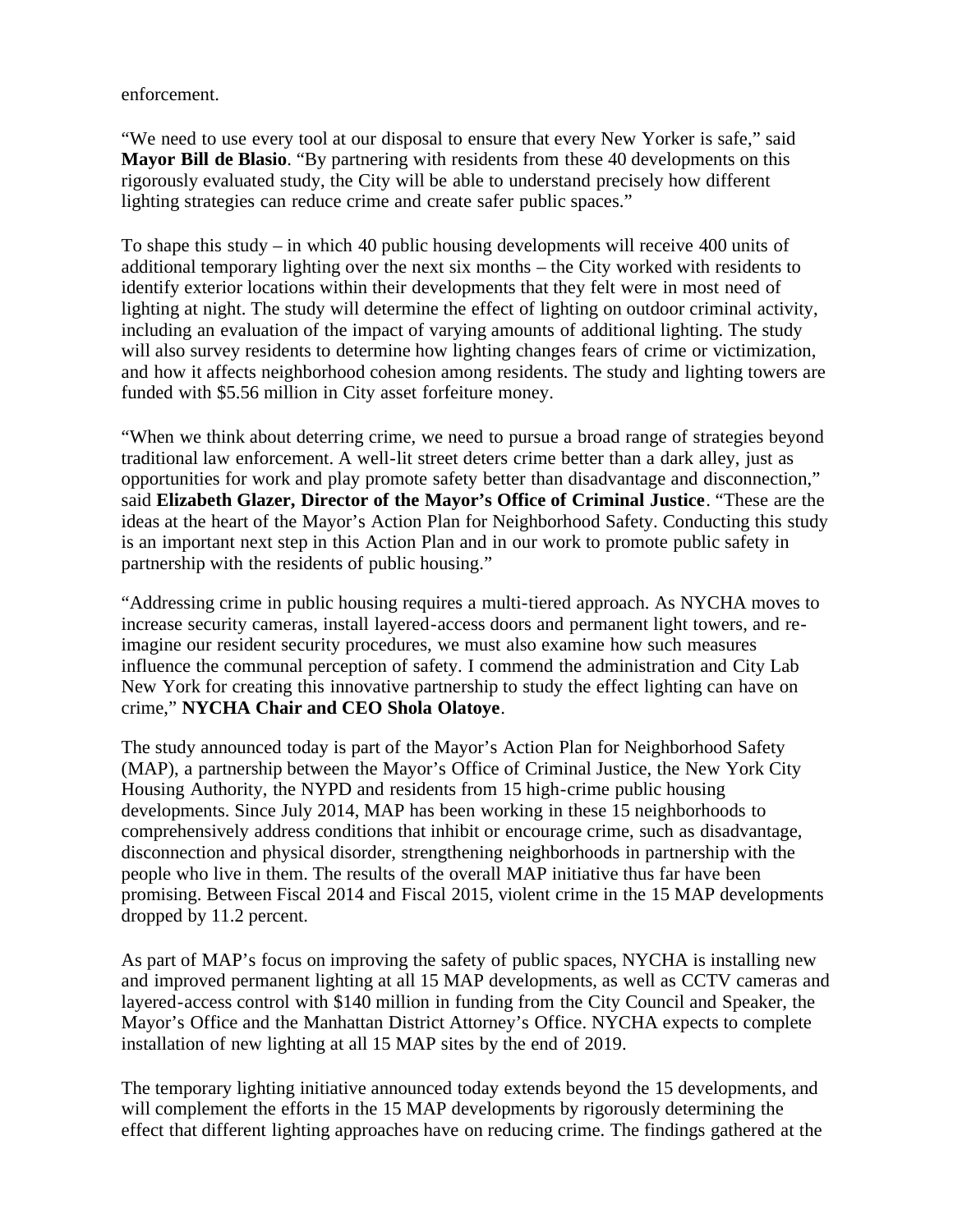40 NYCHA developments selected for the study will enable the City to better understand how to best scale up lighting projects beyond the 15 MAP developments.

"I am proud that the Mayor is taking the vital steps to ensure safety for New Yorkers. This small step will make a huge difference for many residents who live in my beloved congressional district. I applaud the administration for thinking innovatively to reduce crimes and promote safer neighborhoods and communities in our Great City," said **Congressman Charles Rangel**.

"I grew up in New York City public housing and always remember feeling safe and secure in my surroundings. Today's public housing residents deserve to have that same sense of security in their homes. Early evidence suggests extra lighting can be an effective deterrent of crime, so this study should help the city evaluate how best to improve public safety. I applaud Mayor de Blasio for spearheading this initiative," said **Congressman Eliot Engel**.

"When I was District Attorney, I always recommended homeowners install outdoor lighting as a deterrent to burglaries, trespassing and other unlawful activity. Residents in city housing developments deserve the same preventive measures. I commend Mayor Bill de Blasio and Commissioner William Bratton for taking a scientific approach to determining best practices," said **Congressman Dan Donovan**.

"Public safety remains a top priority for New York City residents," said **Congresswoman Yvette D. Clarke**. "I am pleased to announce that seven public housing developments in the ninth congressional district have been selected to take part in the de Blasio administration's pioneering initiative to evaluate and to eventually reduce crime utilizing light. As part of the Mayor's Action Plan for Neighborhood Safety, I believe that this study will produce effective tools to protect our residents and to prioritize crime reduction where vulnerabilities exist. I look forward to partnering with the administration, the New York City Housing Authority, the New York City Police Department and most importantly residents, to strengthen and build safer communities."

"In the fight to keep our streets safe, we need an all-hands-on-deck approach. The unacceptable reality is that many of our public housing complexes suffer from disproportionately high rates of crime – in part because of poor lighting in hallways, elevators and courtyards. It is my hope that this is a strong first step in a recalibrated effort to give public housing residents the safety and peace of mind they deserve," said **Congressman Hakeem Jeffries**.

"The strategic placing of lightening is a simple, yet effective method to make communities safer. This study will help New York City's government decide where it needs to invest in outdoor lighting to tackle crime and strengthen neighborhoods using an innovative and costeffective approach," said **Congressman José E. Serrano**.

"All New Yorkers have a fundamental right to feel secure in their homes and communities. Mayor de Blasio's new study on the effects of lighting on crime, a concern I regularly hear about from constituents, is an important step towards achieving this goal. I thank the Mayor, NYCHA Chair Olatoye, and NYPD Commissioner Bratton for their continued commitment to building safer and stronger neighborhoods throughout our city and look forward to reviewing the results of this study," said **State Senator Brad Hoylman**.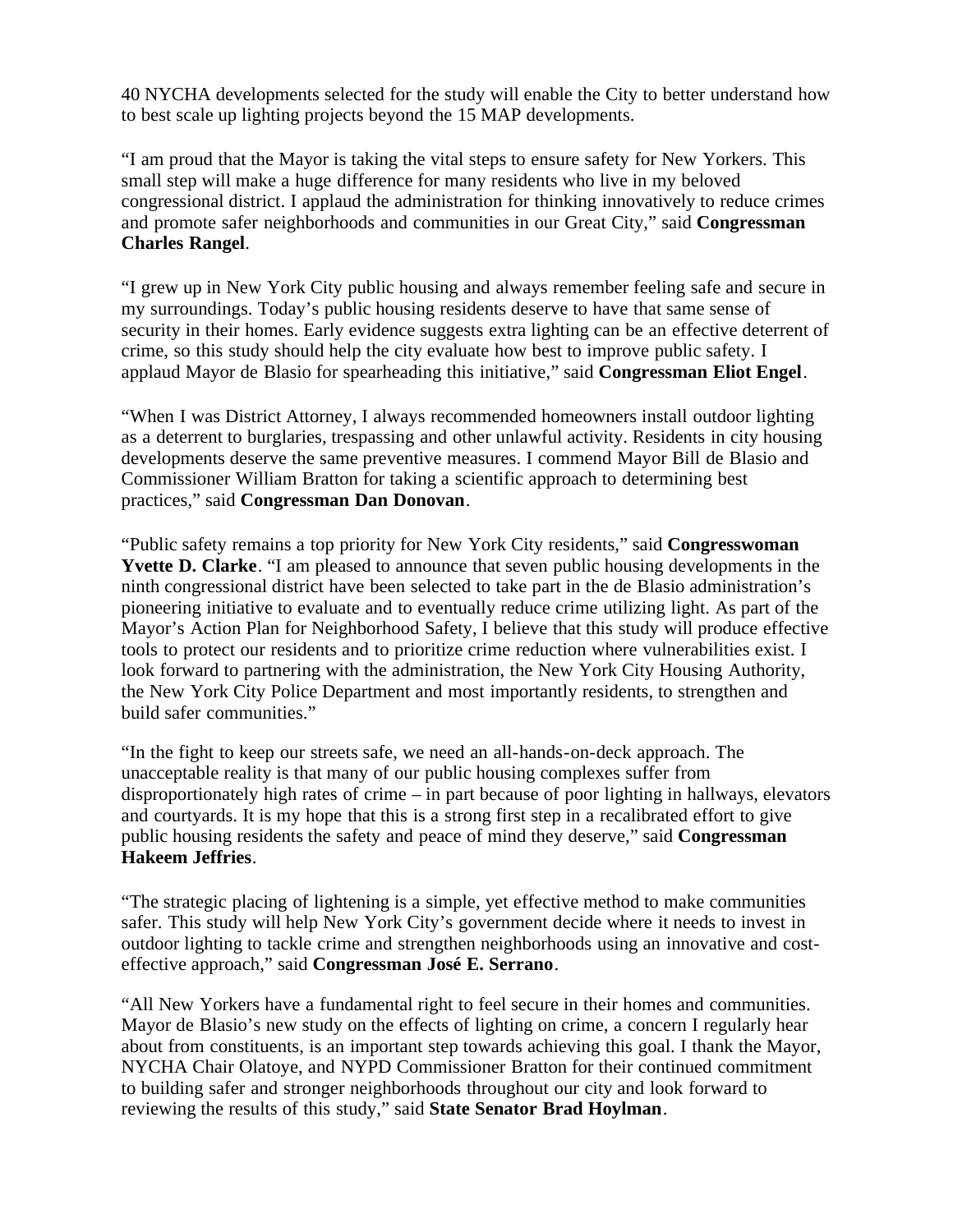"I applaud District Attorney Vance and Mayor de Blasio for making these targeted investments to improve the security of our NYCHA residents. A safe home is a basic right, and working with residents, I am confident this program will reduce the threats they too often face," said **Assembly Member Robert J. Rodriguez**.

"I'm pleased that Marlboro Houses in my district has been chosen to participate in this initiative. It's common sense that residents feel safer walking around at night in areas that are well lit, which in turn enhances quality of life and builds community," said **Assembly Member Steven Cymbrowitz**. "I commend Mayor de Blasio for engaging residents directly in the planning process and working to make NYCHA developments a replicable model for forward-thinking safety initiatives."

"I applaud Mayor de Blasio in making this very important capital investment in our NYCHA developments. This study is essential to the safety and wellbeing of our families and communities. I look forward to working with him and his administration throughout the process," said **Assembly Member Latrice Walker**.

"The safety of all residents in New York matters. It is time that we take the necessary steps needed to help keep crime down and our community safe," said **Assembly Member Diana Richardson**. "This study, in conjunction with 40 of the NYCHA's public housing developments, is a great way for us to designate proper lighting solutions in our area."

"A critical element of safety is being able to see what's happening and feel secure in your surroundings. This study will improve both of those dynamics for our South Bronxites. Representing the second largest NYCHA population in NYC, I support this innovative path ahead for us to work together to make our communities safer together. I commend Mayor de Blasio, Chairwoman Olatoye and my Tenant Association Presidents of Danny Barber and Jenny Cruz for standing up for the people of the 79th district," said **Assembly Member Blake**.

"Of all the possible improvements in NYCHA's security infrastructure, none is more critical to both the reality and feeling of safety than exterior lighting," said **Council Member Ritchie Torres, Chair of the Committee on Public Housing**. "I applaud the Mayor's Office, MOCJ, and NYCHA for their innovative and holistic approach to public safety in public housing."

"All New Yorkers deserve to feel safe in their communities. Purposeful placement of external lighting is a proven deterrent of criminal activity and often improves residents' sense of safety.

I applaud Mayor de Blasio and Executive Director of the Mayor's Office of Criminal Justice Elizabeth Glazer for undertaking a study to determine the best practices in lighting design as a public safety tool. Where New York goes, the country follows, thus I commend this administration for their dedication to the safety of NYCHA residents and their commitment to evaluating and improving this City's public safety strategies," said **Council Member Vanessa L. Gibson, Chair of the Committee on Public Safety**.

"I'm glad the mayor has taken steps to improve the safety and quality of life for residents of public housing," said **Council Majority Leader Jimmy Van Bramer**. "Adequate outdoor lighting is an important safety tool. I look forward to working with the Mayor, NYCHA and residents of our public housing developments to see this study carried out, and take steps to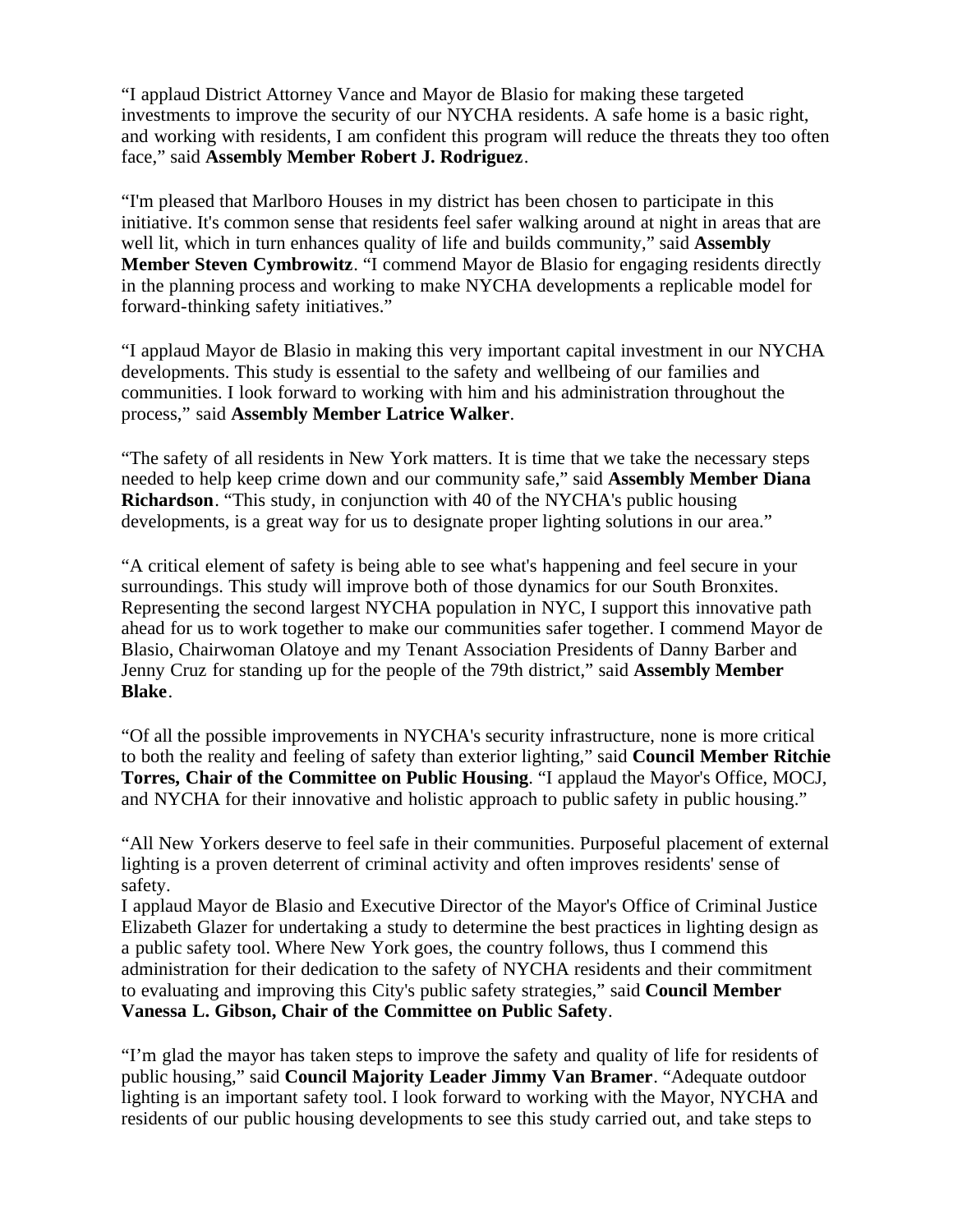keep New Yorkers safe."

"Public housing residents deserve to feel safe within their own developments and communities. The study of how lighting can be used as an anti-crime tool is an innovative approach to increasing public safety at night while enhancing the NYPD's ability to effectively patrol NYCHA grounds. I applaud the de Blasio administration for its commitment to improving neighborhood safety," said **Council Member Laurie A. Cumbo**.

"I'm excited that two NYCHA developments in my district – Monroe and Sotomayor – will be taking part in this landmark evaluation in crime deterrence," said **Council Member Annabel Palma**. "NYCHA residents deserve to live in communities that embody and encourage safety as a crucial element for quality of life. I applaud Mayor de Blasio for enacting this initiative, and look forward to bearing witness to what may come of it."

"The safety of our New Yorkers must be our city's top priority, and we must do everything possible to make sure that our children, adults and senior citizens feel safe," said **Council Member Mathieu Eugene, Chair of the Committee on Youth Services**. "I commend Mayor Bill de Blasio for initiating this important lighting study, which will help ensure the safety of all New Yorkers."

"This outdoor lighting study is an integral component of the Mayor's Action Plan for Neighborhood Safety. As we've seen with illuminating our city parks at night, additional lighting at public housing developments could result in a decrease in crime at these designated locations. It's logical to assume that individuals may think twice about committing crimes at night if there's a literal spotlight on their actions, but this is why we have studies. I look forward to seeing the results, and I commend all parties involved for organizing this analysis to improve neighborhood safety," said **Council Member Vincent J. Gentile**.

"Adding lighting in our housing developments is seriously bolstering the quality of life for NYCHA residents as it pertains to safety," said **Council Member Ydanis Rodríguez**. "An 11 percent drop in crime is to be taken seriously, and I hope we can scale this initiative up for the sake of residents in communities across the city. Working with local residents to find areas for improvement on a project like this is crucial as their voices are grounded in experience and an intrinsic knowledge of where changes are needed. I applaud the de Blasio administration for their initiative and for finding new ways to improve safety within NYCHA developments."

"Yesterday evening, I was proud to stand with NYCHA residents to celebrate the installation of 357 new state-of-the-art LED lighting fixtures at the Polo Grounds Towers. Good lighting is just one component of my Office's \$101 million commitment to enhancing security measures at 15 NYCHA development sites citywide, which also includes layered access and security cameras. I commend the City for authorizing this study; in this day and age, it's not enough to simply state that something works; success needs to be evaluated, measured and documented, so that future investments can be made intelligently and their effectiveness maximized," said **Manhattan District Attorney Cyrus R. Vance, Jr.**

"I think that the lights will be a great deterrent, bringing about stronger communities and better outcomes for residents," said **Patricia Herman, RA President at Lincoln Houses**. "With this lights study, I hope we may find the right solution to violence."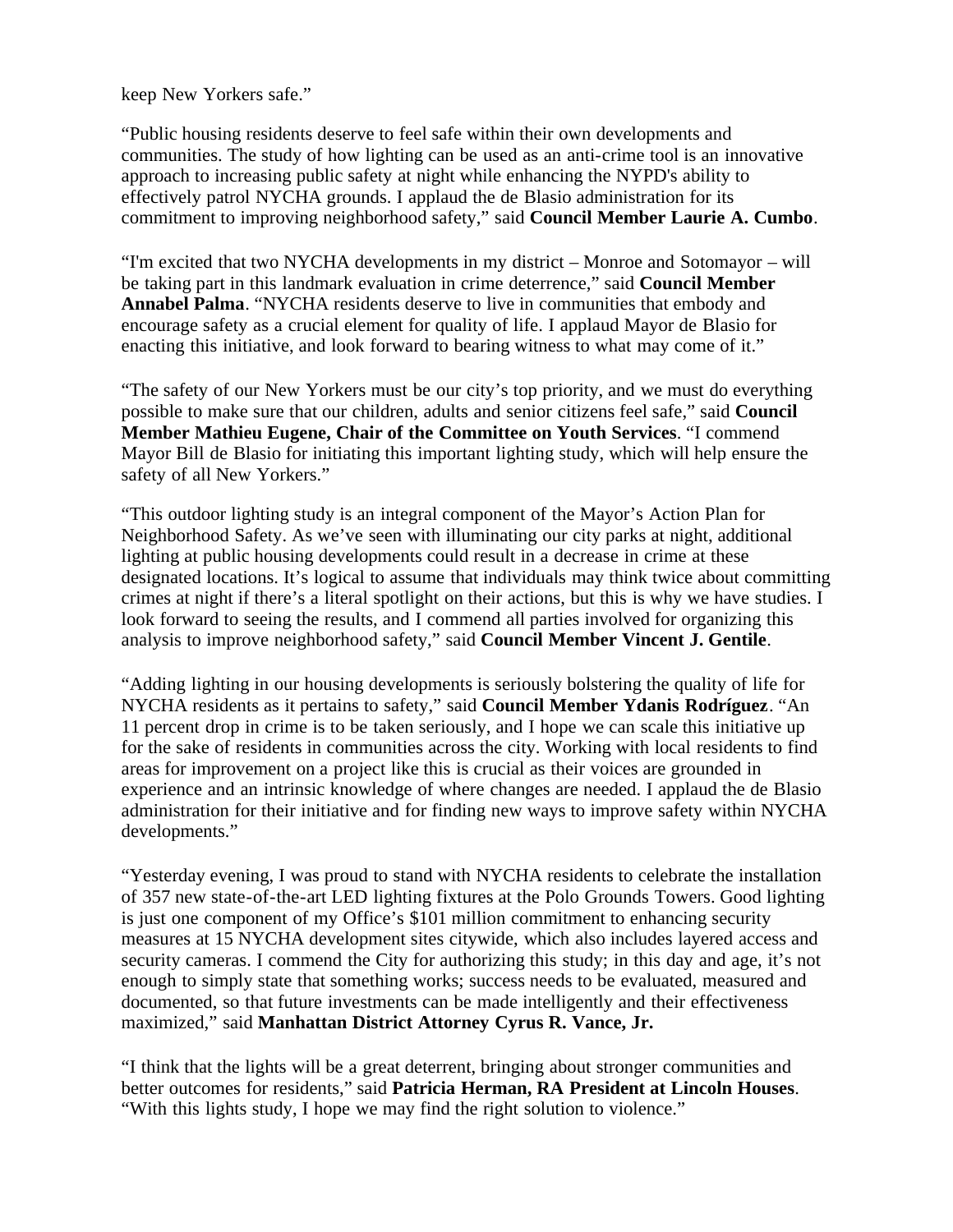"My tenants are happy to have more lights, and I'm hoping the lights will keep crime down," said **Carlos Mora, RA President at Monroe Houses**. "It's encouraging to see New York City working to better understand how lighting can make our communities safer."

"We believe that these lights will have an astounding impact on crime since it will create visibility to activities normally done in the dark," said **Diana Blackwell, RA President at Frederick E. Samuel Houses**. "With the City's lights study, I'm eager to learn more about how lights can increase safety and lessen the fears of residents after dark."

"The affect that lighting has had in my community so far, has been like 'Raid to Roaches,'" said **Leonard Jones, RA President at Fenimore-Lefferts Houses**. "My community feels safer with additional lighting, and I commend the City for taking steps to better understand how lights can help communities keep crime down."

"My community welcomes the lights, and feels safer with the light," said **Viola Harris, RA President at Beach 41st Street Houses**. "I'm glad the city is doing the study. I hope that when the City finishes the study, lighting is something we can better use moving forward."

"We've had a successful relationship with the staff and management. We've had good cooperation like I've never seen before," said **Michael Lopez, RA President at Washington Houses**. "Staff has come out at night, to refocus the lights so it wouldn't bother anyone through windows. They're doing a great job. The City is actually spotlighting people, and now they know if they're doing something, they're going to be seen."

"The light is lighting up everything really nice in the community. I feel a lot safer, I can actually see the people that are on the street," said **Carol Wilkins, RA President at Ravenswood Houses**. "I think the lighting study is a good idea. I think the lights will be able to keep the crime down as we can better identify who is doing the criminal activity."

"Crime Lab New York is thrilled to be partnering with the City to evaluate how lighting can reduce crime and build stronger communities," said **Katy Brodsky Falco, Executive Director of Crime Lab New York**. "It is a privilege to be able to evaluate this multi-agency initiative that has incorporated residents into the planning process, and we hope that the research will contribute to a better understanding of how to create safer and stronger communities."

###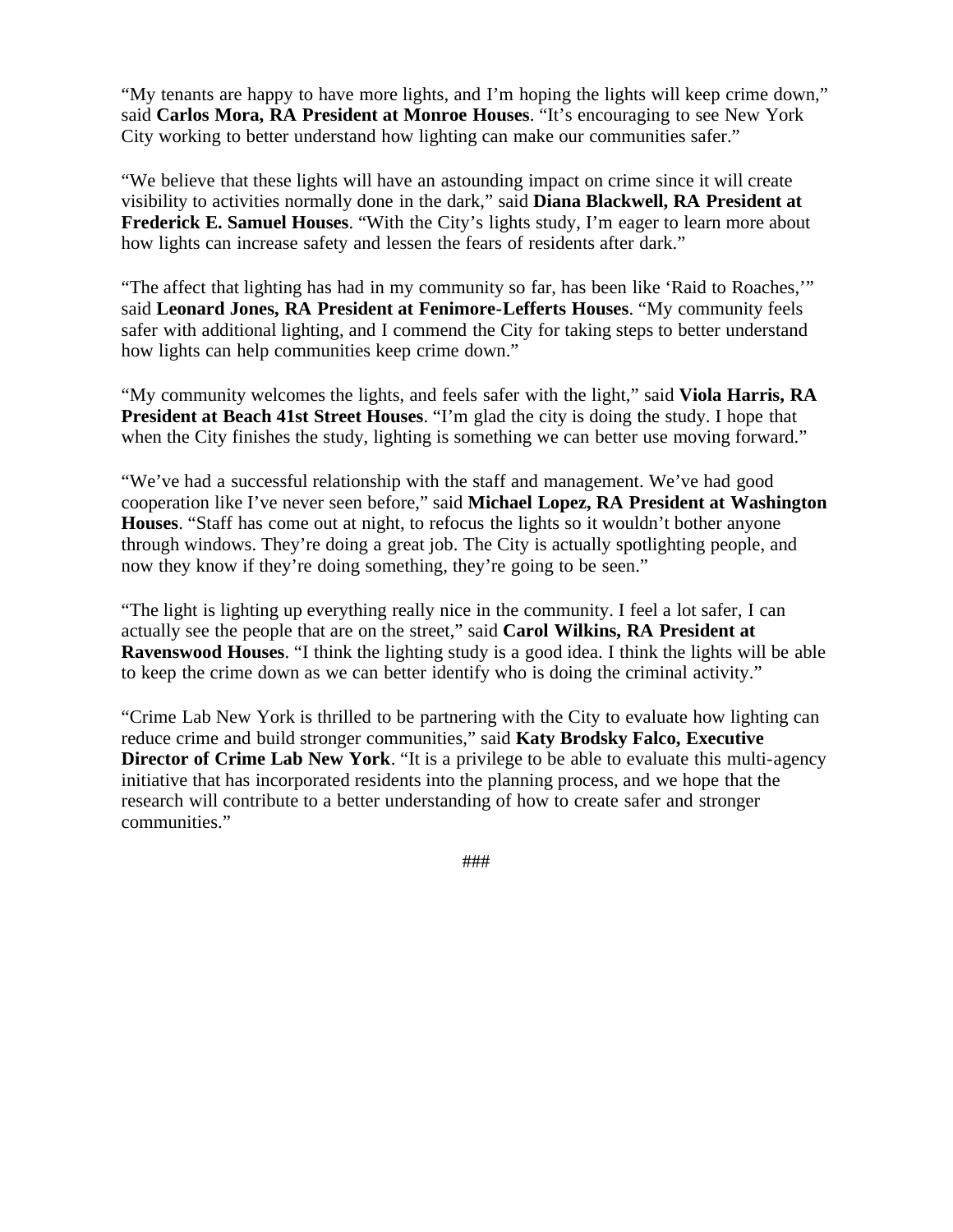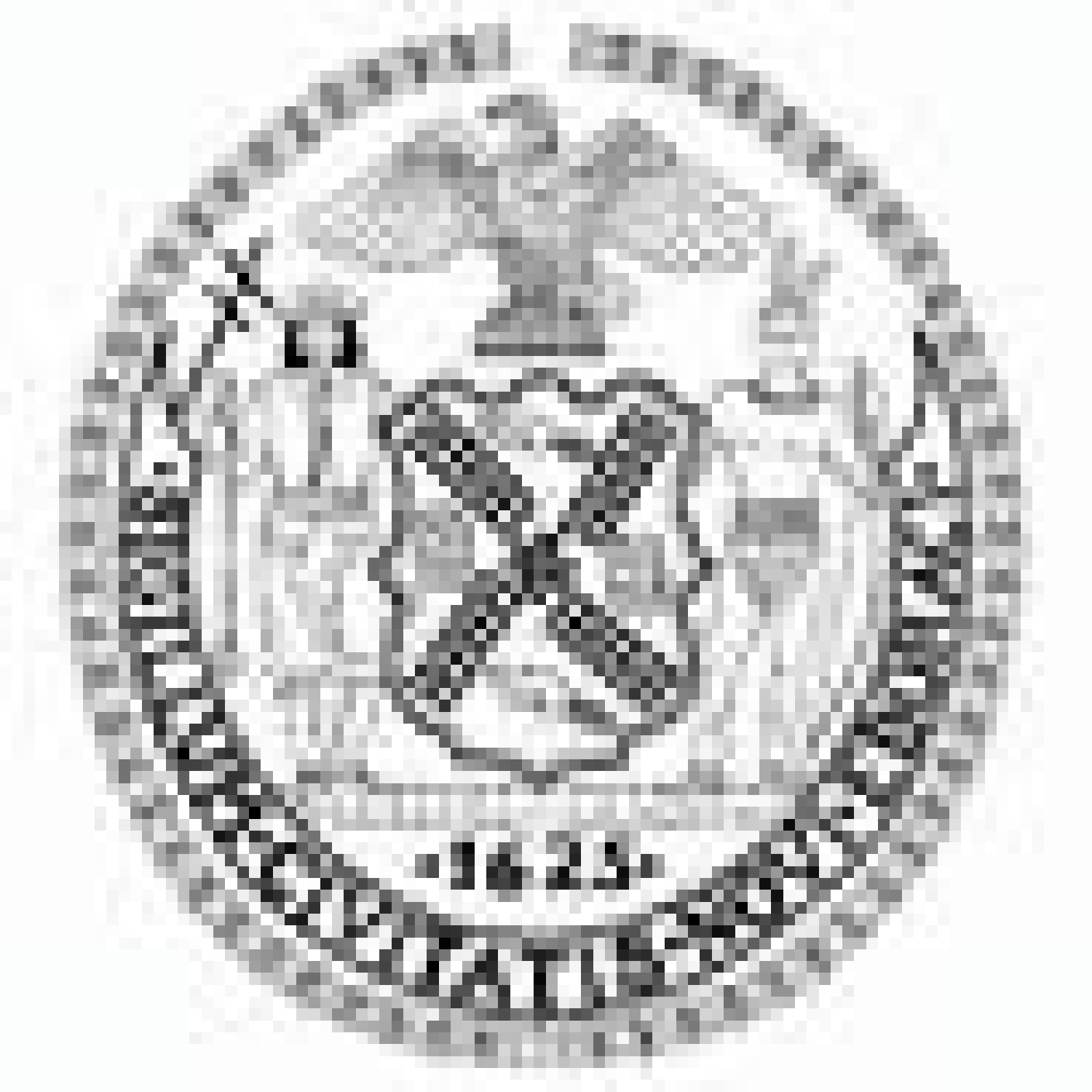From: Tolentino, Cheska **Subject:** Fw: MAYOR DE BLASIO ANNOUNCES PIONEERING STUDY ON HOW OUTDOOR LIGHTING REDUCES CRIME

You made it!!!! :)

**Attachments:** image001.png

**Date:** Friday, March 11, 2016 12:09:35 PM

**To:**

Cheska Tolentino State Legislative Affairs NYC Office of the Mayor Mobile: 646-705-4579

**From:** Mayor's Press Office <pressoffice@cityhall.nyc.gov> **Sent:** Friday, March 11, 2016 12:04 PM **To:** Mayor's Press Office **Subject:** MAYOR DE BLASIO ANNOUNCES PIONEERING STUDY ON HOW OUTDOOR LIGHTING REDUCES CRIME



THE CITY OF NEW YORK OFFICE OF THE MAYOR NEW YORK, NY 10007

**FOR IMMEDIATE RELEASE:** March 11, 2016 **CONTACT**: pressoffice@cityhall.nyc.gov, (212) 788-2958

## **MAYOR DE BLASIO ANNOUNCES PIONEERING STUDY ON HOW OUTDOOR LIGHTING REDUCES CRIME**

*Residents of public housing developments helped shape, study, design and select locations for 400 units of additional lighting*

#### *Crime Lab New York to evaluate the effect of different amounts of lighting on crime reduction as part of the Mayor's Action Plan for Neighborhood Safety*

**NEW YORK**––In partnership with residents from 40 public housing developments, Mayor de Blasio today announced a study that will be the first in the country to rigorously examine the effect of different lighting installation strategies on crime reduction. The results of this study will inform how the City makes future investments in permanent lighting, advancing the de Blasio administration's commitment to promote safe and strong neighborhoods through comprehensive and innovative strategies that extend beyond traditional law enforcement.

"We need to use every tool at our disposal to ensure that every New Yorker is safe," said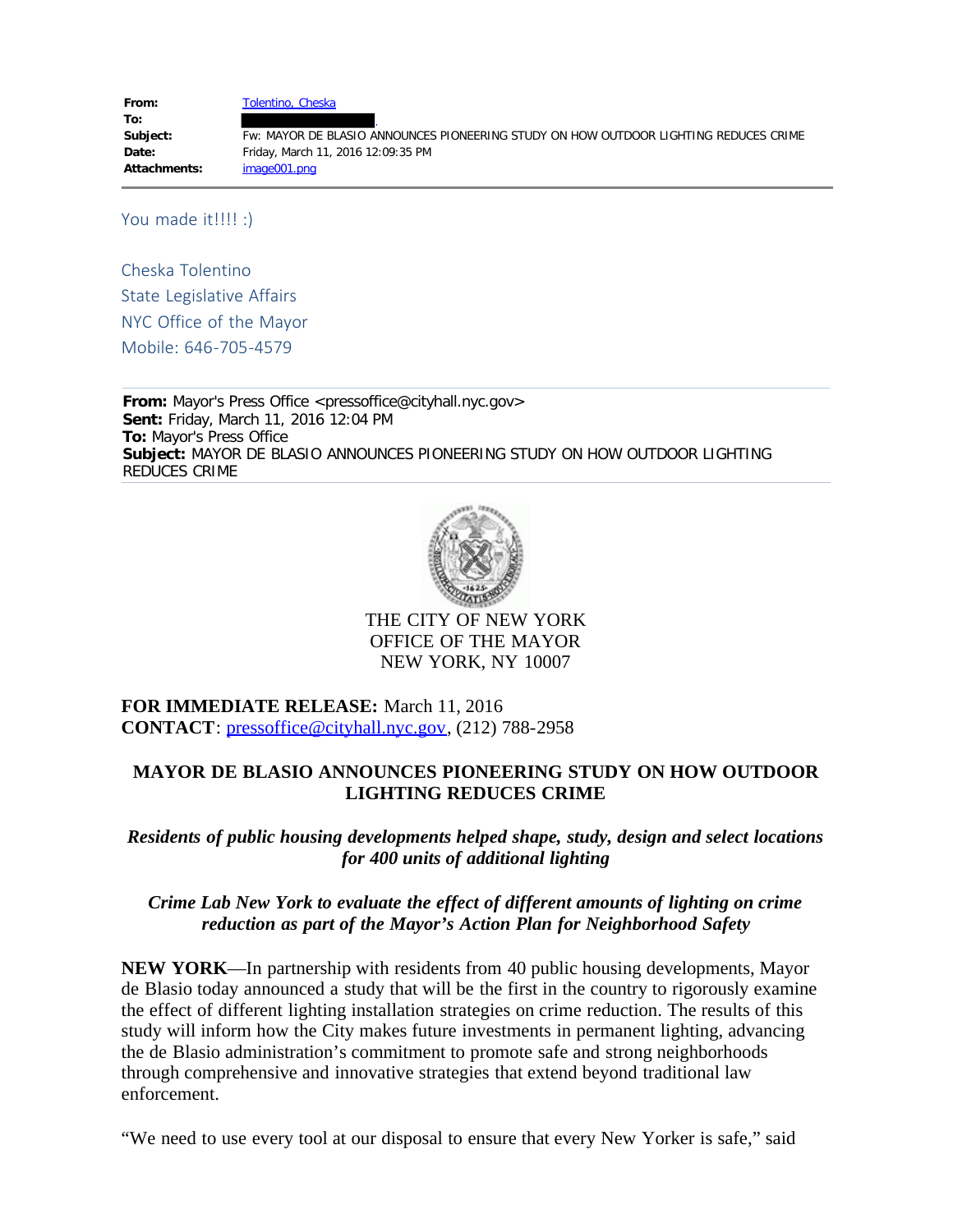**Mayor Bill de Blasio**. "By partnering with residents from these 40 developments on this rigorously evaluated study, the City will be able to understand precisely how different lighting strategies can reduce crime and create safer public spaces."

To shape this study – in which 40 public housing developments will receive 400 units of additional temporary lighting over the next six months – the City worked with residents to identify exterior locations within their developments that they felt were in most need of lighting at night. The study will determine the effect of lighting on outdoor criminal activity, including an evaluation of the impact of varying amounts of additional lighting. The study will also survey residents to determine how lighting changes fears of crime or victimization, and how it affects neighborhood cohesion among residents. The study and lighting towers are funded with \$5.56 million in City asset forfeiture money.

"When we think about deterring crime, we need to pursue a broad range of strategies beyond traditional law enforcement. A well-lit street deters crime better than a dark alley, just as opportunities for work and play promote safety better than disadvantage and disconnection," said **Elizabeth Glazer, Director of the Mayor's Office of Criminal Justice**. "These are the ideas at the heart of the Mayor's Action Plan for Neighborhood Safety. Conducting this study is an important next step in this Action Plan and in our work to promote public safety in partnership with the residents of public housing."

"Addressing crime in public housing requires a multi-tiered approach. As NYCHA moves to increase security cameras, install layered-access doors and permanent light towers, and reimagine our resident security procedures, we must also examine how such measures influence the communal perception of safety. I commend the administration and City Lab New York for creating this innovative partnership to study the effect lighting can have on crime," **NYCHA Chair and CEO Shola Olatoye**.

The study announced today is part of the Mayor's Action Plan for Neighborhood Safety (MAP), a partnership between the Mayor's Office of Criminal Justice, the New York City Housing Authority, the NYPD and residents from 15 high-crime public housing developments. Since July 2014, MAP has been working in these 15 neighborhoods to comprehensively address conditions that inhibit or encourage crime, such as disadvantage, disconnection and physical disorder, strengthening neighborhoods in partnership with the people who live in them. The results of the overall MAP initiative thus far have been promising. Between Fiscal 2014 and Fiscal 2015, violent crime in the 15 MAP developments dropped by 11.2 percent.

As part of MAP's focus on improving the safety of public spaces, NYCHA is installing new and improved permanent lighting at all 15 MAP developments, as well as CCTV cameras and layered-access control with \$140 million in funding from the City Council and Speaker, the Mayor's Office and the Manhattan District Attorney's Office. NYCHA expects to complete installation of new lighting at all 15 MAP sites by the end of 2019.

The temporary lighting initiative announced today extends beyond the 15 developments, and will complement the efforts in the 15 MAP developments by rigorously determining the effect that different lighting approaches have on reducing crime. The findings gathered at the 40 NYCHA developments selected for the study will enable the City to better understand how to best scale up lighting projects beyond the 15 MAP developments.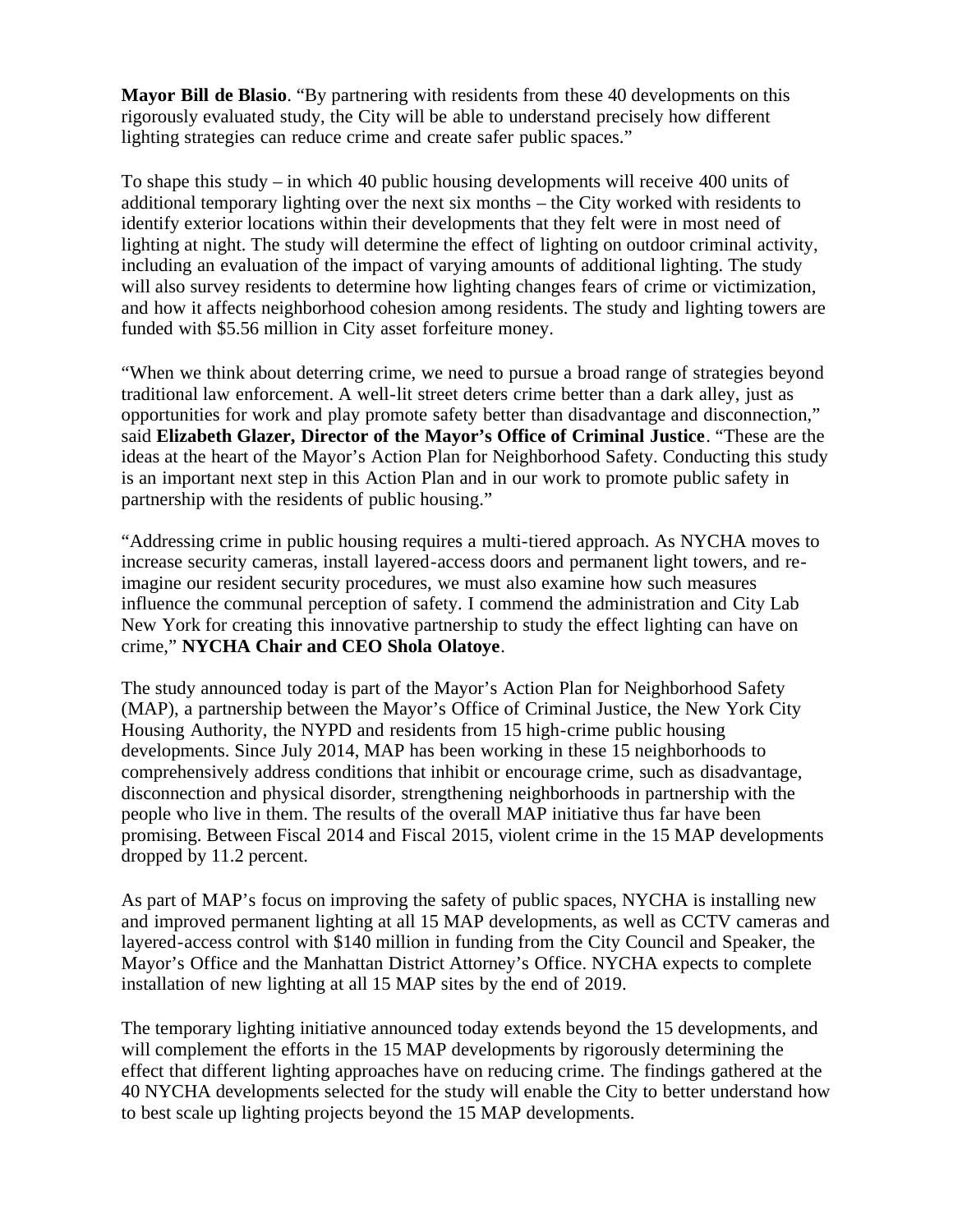"I am proud that the Mayor is taking the vital steps to ensure safety for New Yorkers. This small step will make a huge difference for many residents who live in my beloved congressional district. I applaud the administration for thinking innovatively to reduce crimes and promote safer neighborhoods and communities in our Great City," said **Congressman Charles Rangel**.

"I grew up in New York City public housing and always remember feeling safe and secure in my surroundings. Today's public housing residents deserve to have that same sense of security in their homes. Early evidence suggests extra lighting can be an effective deterrent of crime, so this study should help the city evaluate how best to improve public safety. I applaud Mayor de Blasio for spearheading this initiative," said **Congressman Eliot Engel**.

"When I was District Attorney, I always recommended homeowners install outdoor lighting as a deterrent to burglaries, trespassing and other unlawful activity. Residents in city housing developments deserve the same preventive measures. I commend Mayor Bill de Blasio and Commissioner William Bratton for taking a scientific approach to determining best practices," said **Congressman Dan Donovan**.

"Public safety remains a top priority for New York City residents," said **Congresswoman Yvette D. Clarke**. "I am pleased to announce that seven public housing developments in the ninth congressional district have been selected to take part in the de Blasio administration's pioneering initiative to evaluate and to eventually reduce crime utilizing light. As part of the Mayor's Action Plan for Neighborhood Safety, I believe that this study will produce effective tools to protect our residents and to prioritize crime reduction where vulnerabilities exist. I look forward to partnering with the administration, the New York City Housing Authority, the New York City Police Department and most importantly residents, to strengthen and build safer communities."

"In the fight to keep our streets safe, we need an all-hands-on-deck approach. The unacceptable reality is that many of our public housing complexes suffer from disproportionately high rates of crime – in part because of poor lighting in hallways, elevators and courtyards. It is my hope that this is a strong first step in a recalibrated effort to give public housing residents the safety and peace of mind they deserve," said **Congressman Hakeem Jeffries**.

"The strategic placing of lightening is a simple, yet effective method to make communities safer. This study will help New York City's government decide where it needs to invest in outdoor lighting to tackle crime and strengthen neighborhoods using an innovative and costeffective approach," said **Congressman José E. Serrano**.

"All New Yorkers have a fundamental right to feel secure in their homes and communities. Mayor de Blasio's new study on the effects of lighting on crime, a concern I regularly hear about from constituents, is an important step towards achieving this goal. I thank the Mayor, NYCHA Chair Olatoye, and NYPD Commissioner Bratton for their continued commitment to building safer and stronger neighborhoods throughout our city and look forward to reviewing the results of this study," said **State Senator Brad Hoylman**.

"I applaud District Attorney Vance and Mayor de Blasio for making these targeted investments to improve the security of our NYCHA residents. A safe home is a basic right, and working with residents, I am confident this program will reduce the threats they too often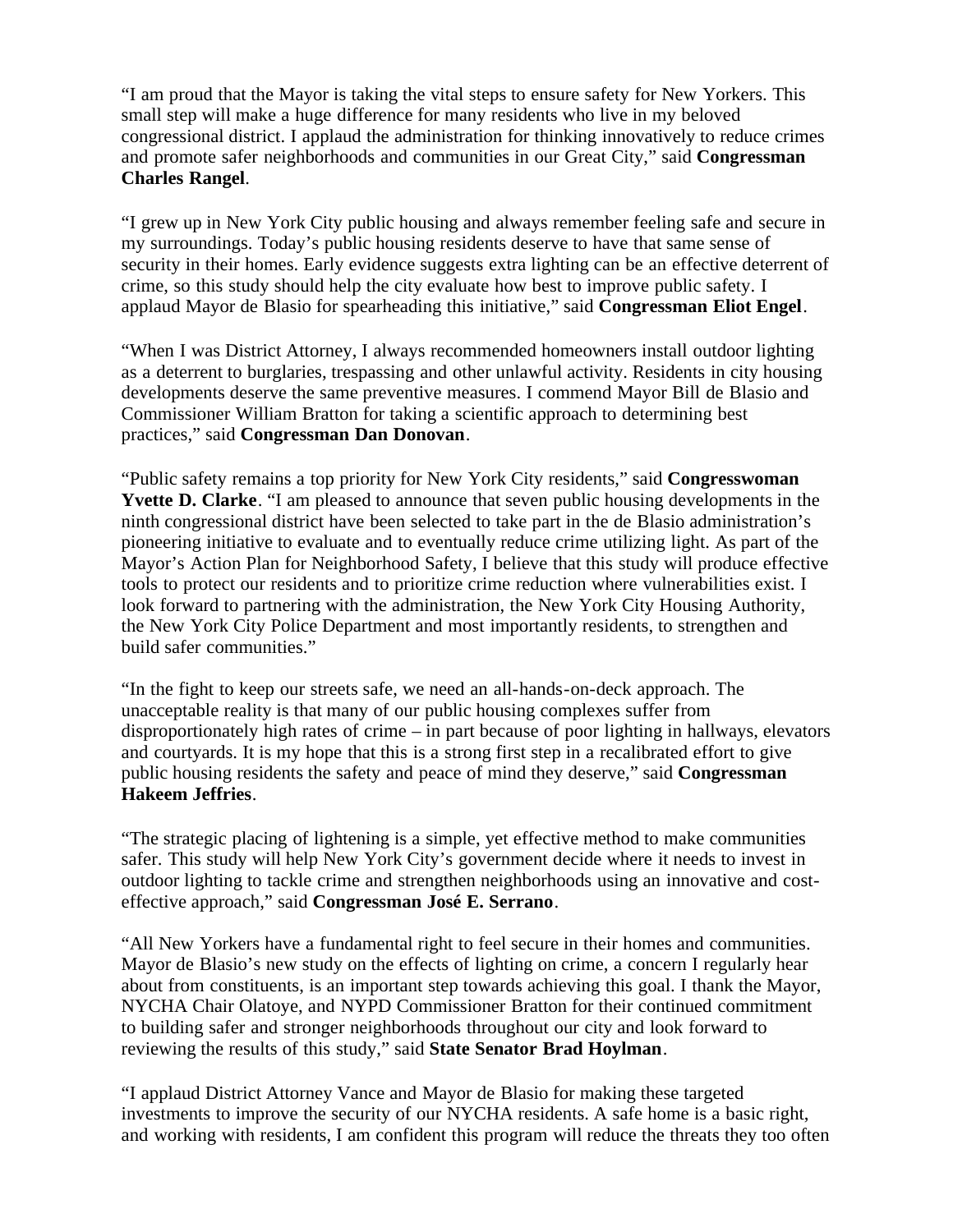#### face," said **Assembly Member Robert J. Rodriguez**.

"I'm pleased that Marlboro Houses in my district has been chosen to participate in this initiative. It's common sense that residents feel safer walking around at night in areas that are well lit, which in turn enhances quality of life and builds community," said **Assembly Member Steven Cymbrowitz**. "I commend Mayor de Blasio for engaging residents directly in the planning process and working to make NYCHA developments a replicable model for forward-thinking safety initiatives."

"I applaud Mayor de Blasio in making this very important capital investment in our NYCHA developments. This study is essential to the safety and wellbeing of our families and communities. I look forward to working with him and his administration throughout the process," said **Assembly Member Latrice Walker**.

"The safety of all residents in New York matters. It is time that we take the necessary steps needed to help keep crime down and our community safe," said **Assembly Member Diana Richardson**. "This study, in conjunction with 40 of the NYCHA's public housing developments, is a great way for us to designate proper lighting solutions in our area."

"A critical element of safety is being able to see what's happening and feel secure in your surroundings. This study will improve both of those dynamics for our South Bronxites. Representing the second largest NYCHA population in NYC, I support this innovative path ahead for us to work together to make our communities safer together. I commend Mayor de Blasio, Chairwoman Olatoye and my Tenant Association Presidents of Danny Barber and Jenny Cruz for standing up for the people of the 79th district," said **Assembly Member Blake**.

"Of all the possible improvements in NYCHA's security infrastructure, none is more critical to both the reality and feeling of safety than exterior lighting," said **Council Member Ritchie Torres, Chair of the Committee on Public Housing**. "I applaud the Mayor's Office, MOCJ, and NYCHA for their innovative and holistic approach to public safety in public housing."

"All New Yorkers deserve to feel safe in their communities. Purposeful placement of external lighting is a proven deterrent of criminal activity and often improves residents' sense of safety.

I applaud Mayor de Blasio and Executive Director of the Mayor's Office of Criminal Justice Elizabeth Glazer for undertaking a study to determine the best practices in lighting design as a public safety tool. Where New York goes, the country follows, thus I commend this administration for their dedication to the safety of NYCHA residents and their commitment to evaluating and improving this City's public safety strategies," said **Council Member Vanessa L. Gibson, Chair of the Committee on Public Safety**.

"I'm glad the mayor has taken steps to improve the safety and quality of life for residents of public housing," said **Council Majority Leader Jimmy Van Bramer**. "Adequate outdoor lighting is an important safety tool. I look forward to working with the Mayor, NYCHA and residents of our public housing developments to see this study carried out, and take steps to keep New Yorkers safe."

"Public housing residents deserve to feel safe within their own developments and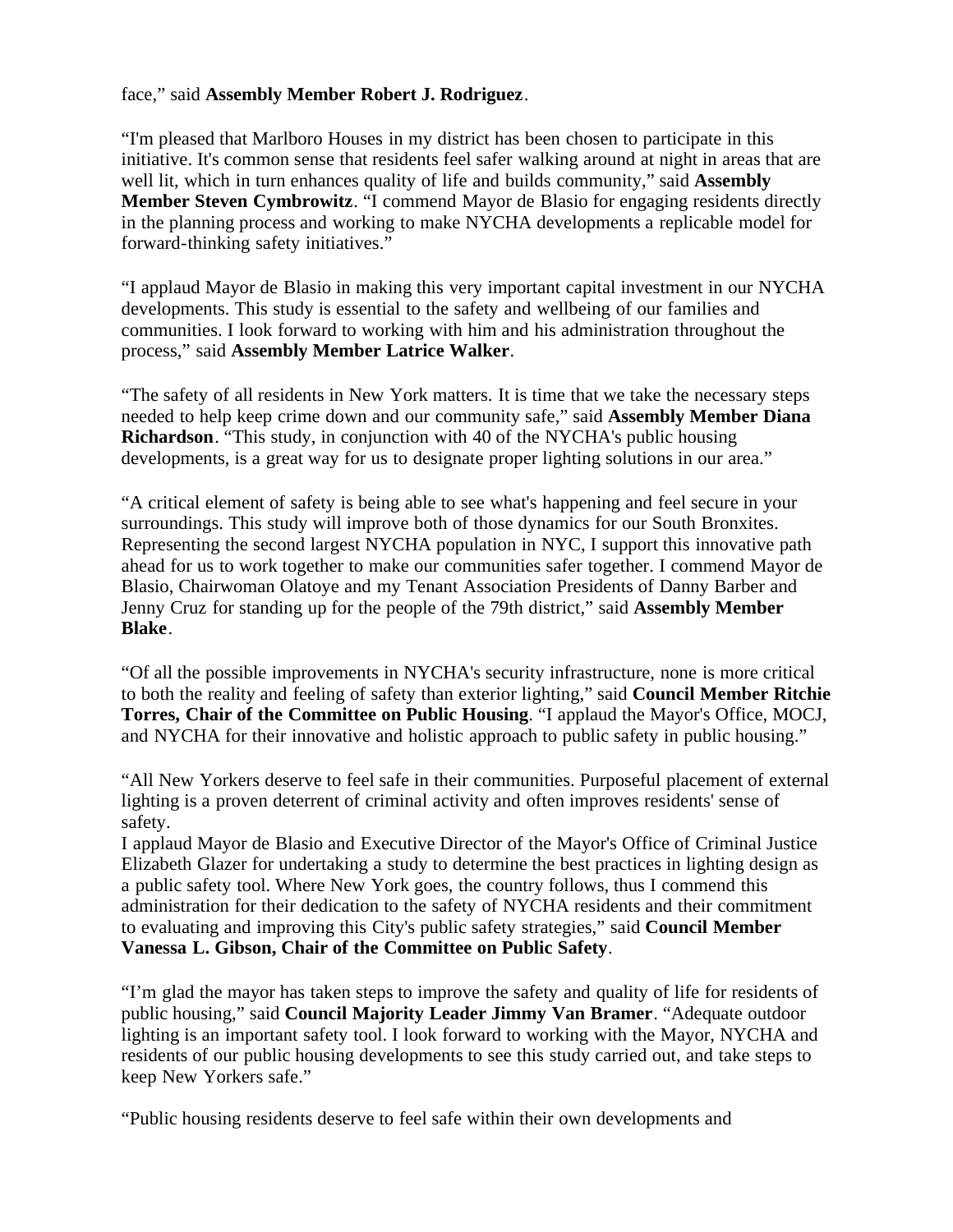communities. The study of how lighting can be used as an anti-crime tool is an innovative approach to increasing public safety at night while enhancing the NYPD's ability to effectively patrol NYCHA grounds. I applaud the de Blasio administration for its commitment to improving neighborhood safety," said **Council Member Laurie A. Cumbo**.

"I'm excited that two NYCHA developments in my district – Monroe and Sotomayor – will be taking part in this landmark evaluation in crime deterrence," said **Council Member Annabel Palma**. "NYCHA residents deserve to live in communities that embody and encourage safety as a crucial element for quality of life. I applaud Mayor de Blasio for enacting this initiative, and look forward to bearing witness to what may come of it."

"The safety of our New Yorkers must be our city's top priority, and we must do everything possible to make sure that our children, adults and senior citizens feel safe," said **Council Member Mathieu Eugene, Chair of the Committee on Youth Services**. "I commend Mayor Bill de Blasio for initiating this important lighting study, which will help ensure the safety of all New Yorkers."

"This outdoor lighting study is an integral component of the Mayor's Action Plan for Neighborhood Safety. As we've seen with illuminating our city parks at night, additional lighting at public housing developments could result in a decrease in crime at these designated locations. It's logical to assume that individuals may think twice about committing crimes at night if there's a literal spotlight on their actions, but this is why we have studies. I look forward to seeing the results, and I commend all parties involved for organizing this analysis to improve neighborhood safety," said **Council Member Vincent J. Gentile**.

"Adding lighting in our housing developments is seriously bolstering the quality of life for NYCHA residents as it pertains to safety," said **Council Member Ydanis Rodríguez**. "An 11 percent drop in crime is to be taken seriously, and I hope we can scale this initiative up for the sake of residents in communities across the city. Working with local residents to find areas for improvement on a project like this is crucial as their voices are grounded in experience and an intrinsic knowledge of where changes are needed. I applaud the de Blasio administration for their initiative and for finding new ways to improve safety within NYCHA developments."

"Yesterday evening, I was proud to stand with NYCHA residents to celebrate the installation of 357 new state-of-the-art LED lighting fixtures at the Polo Grounds Towers. Good lighting is just one component of my Office's \$101 million commitment to enhancing security measures at 15 NYCHA development sites citywide, which also includes layered access and security cameras. I commend the City for authorizing this study; in this day and age, it's not enough to simply state that something works; success needs to be evaluated, measured and documented, so that future investments can be made intelligently and their effectiveness maximized," said **Manhattan District Attorney Cyrus R. Vance, Jr.**

"I think that the lights will be a great deterrent, bringing about stronger communities and better outcomes for residents," said **Patricia Herman, RA President at Lincoln Houses**. "With this lights study, I hope we may find the right solution to violence."

"My tenants are happy to have more lights, and I'm hoping the lights will keep crime down," said **Carlos Mora, RA President at Monroe Houses**. "It's encouraging to see New York City working to better understand how lighting can make our communities safer."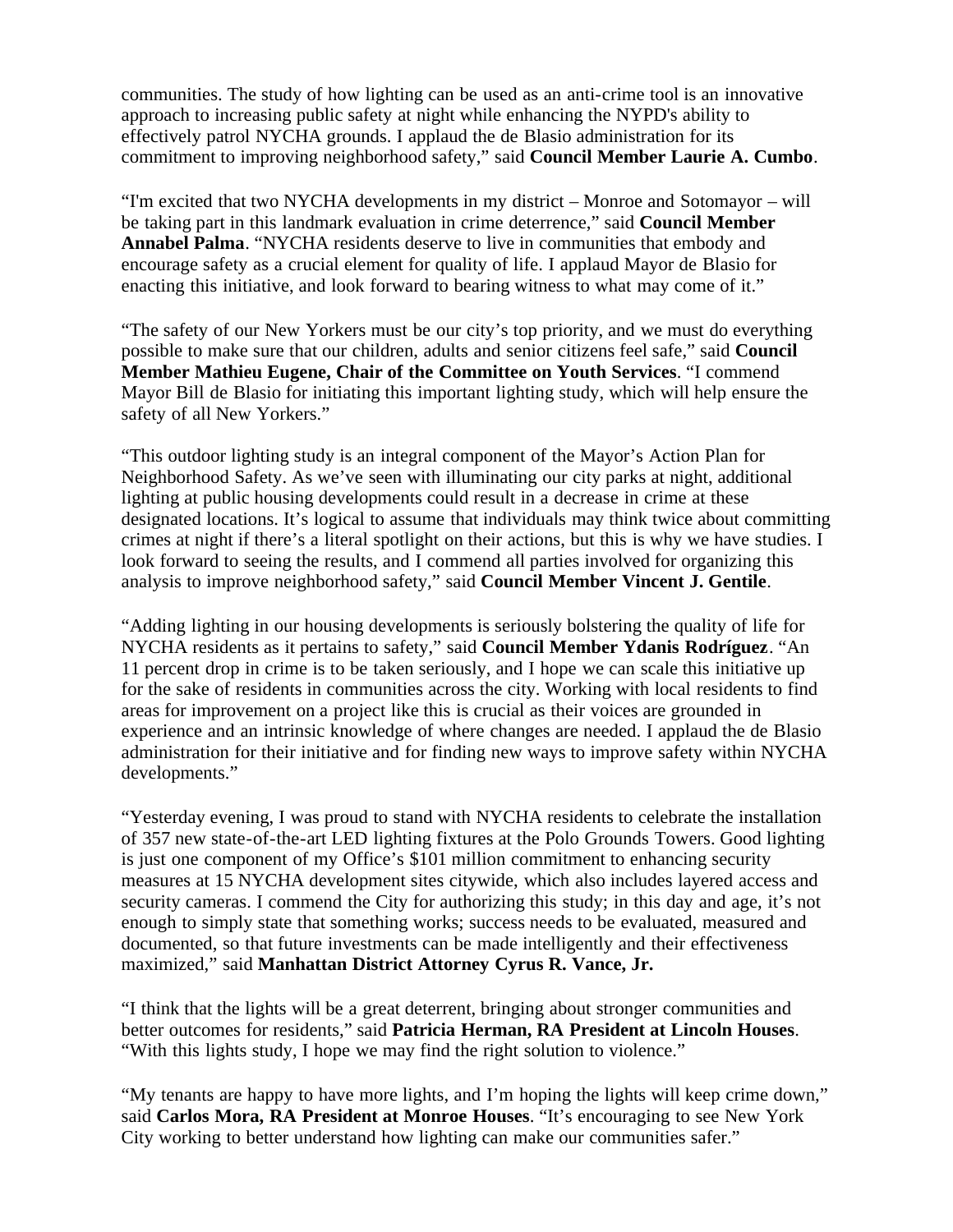"We believe that these lights will have an astounding impact on crime since it will create visibility to activities normally done in the dark," said **Diana Blackwell, RA President at Frederick E. Samuel Houses**. "With the City's lights study, I'm eager to learn more about how lights can increase safety and lessen the fears of residents after dark."

"The affect that lighting has had in my community so far, has been like 'Raid to Roaches,'" said **Leonard Jones, RA President at Fenimore-Lefferts Houses**. "My community feels safer with additional lighting, and I commend the City for taking steps to better understand how lights can help communities keep crime down."

"My community welcomes the lights, and feels safer with the light," said **Viola Harris, RA President at Beach 41st Street Houses**. "I'm glad the city is doing the study. I hope that when the City finishes the study, lighting is something we can better use moving forward."

"We've had a successful relationship with the staff and management. We've had good cooperation like I've never seen before," said **Michael Lopez, RA President at Washington Houses**. "Staff has come out at night, to refocus the lights so it wouldn't bother anyone through windows. They're doing a great job. The City is actually spotlighting people, and now they know if they're doing something, they're going to be seen."

"The light is lighting up everything really nice in the community. I feel a lot safer, I can actually see the people that are on the street," said **Carol Wilkins, RA President at Ravenswood Houses**. "I think the lighting study is a good idea. I think the lights will be able to keep the crime down as we can better identify who is doing the criminal activity."

"Crime Lab New York is thrilled to be partnering with the City to evaluate how lighting can reduce crime and build stronger communities," said **Katy Brodsky Falco, Executive Director of Crime Lab New York.** "It is a privilege to be able to evaluate this multi-agency initiative that has incorporated residents into the planning process, and we hope that the research will contribute to a better understanding of how to create safer and stronger communities."

###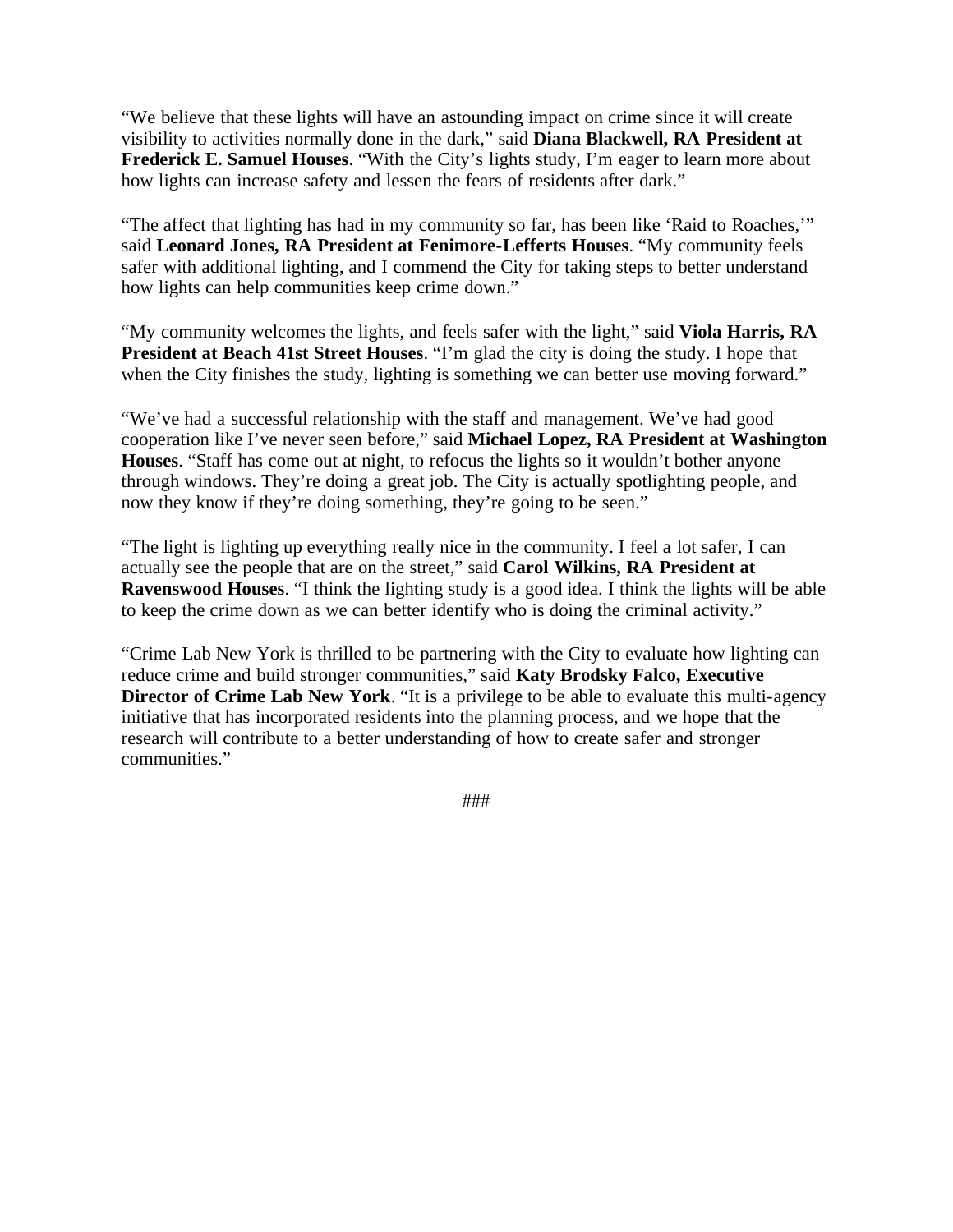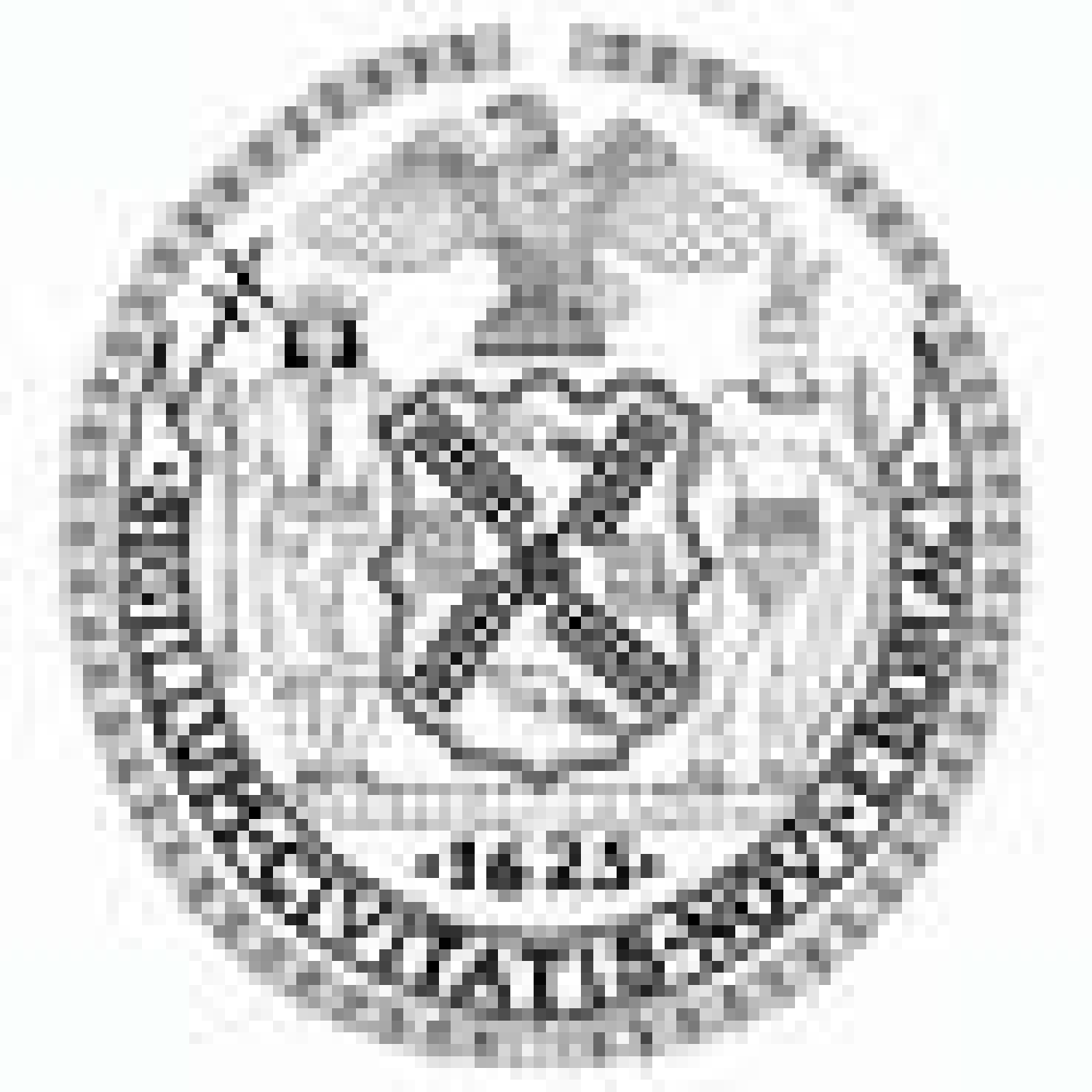Mr. DeLoach,

My colleague Danna Deblasio recommended I reach out to you about the below. We represent Honeywell and they have great experience working in this space. Honeywell recently completed a similar lighting project at the Minneapolis Public Housing Authority as part of a complete security assessment.

Here is an abridged version of the report (parts redacted for sensitivity) - http://www.mphaonline.org/wpcontent/uploads/2015/04/Security-Audit-Report-by-Honeywell-International-Redacted.pdf

If you're free, I'd love to connect you with the Honeywell team to unpack their experience and how they can possibly assist the Authority and this study. Please let me know if you have some time next week.

Thank you!

Redmond J. Haskins Senior Associate Patricia Lynch Associates Rhaskins@plynchassociates.com (646)367-7306

\_\_\_\_\_\_\_\_\_\_\_\_\_\_\_\_\_\_\_\_\_\_\_\_\_\_\_\_\_

From: Mayor's Press Office <pressoffice@cityhall.nyc.gov> Sent: Friday, March 11, 2016 12:05 PM Subject: MAYOR DE BLASIO ANNOUNCES PIONEERING STUDY ON HOW OUTDOOR LIGHTING REDUCES CRIME To: Mayor's Press Office <pressoffice@cityhall.nyc.gov>



THE CITY OF NEW YORK OFFICE OF THE MAYOR NEW YORK, NY 10007

**FOR IMMEDIATE RELEASE:** March 11, 2016 **CONTACT**: pressoffice@cityhall.nyc.gov, (212) 788-2958

**MAYOR DE BLASIO ANNOUNCES PIONEERING STUDY ON HOW OUTDOOR LIGHTING REDUCES CRIME**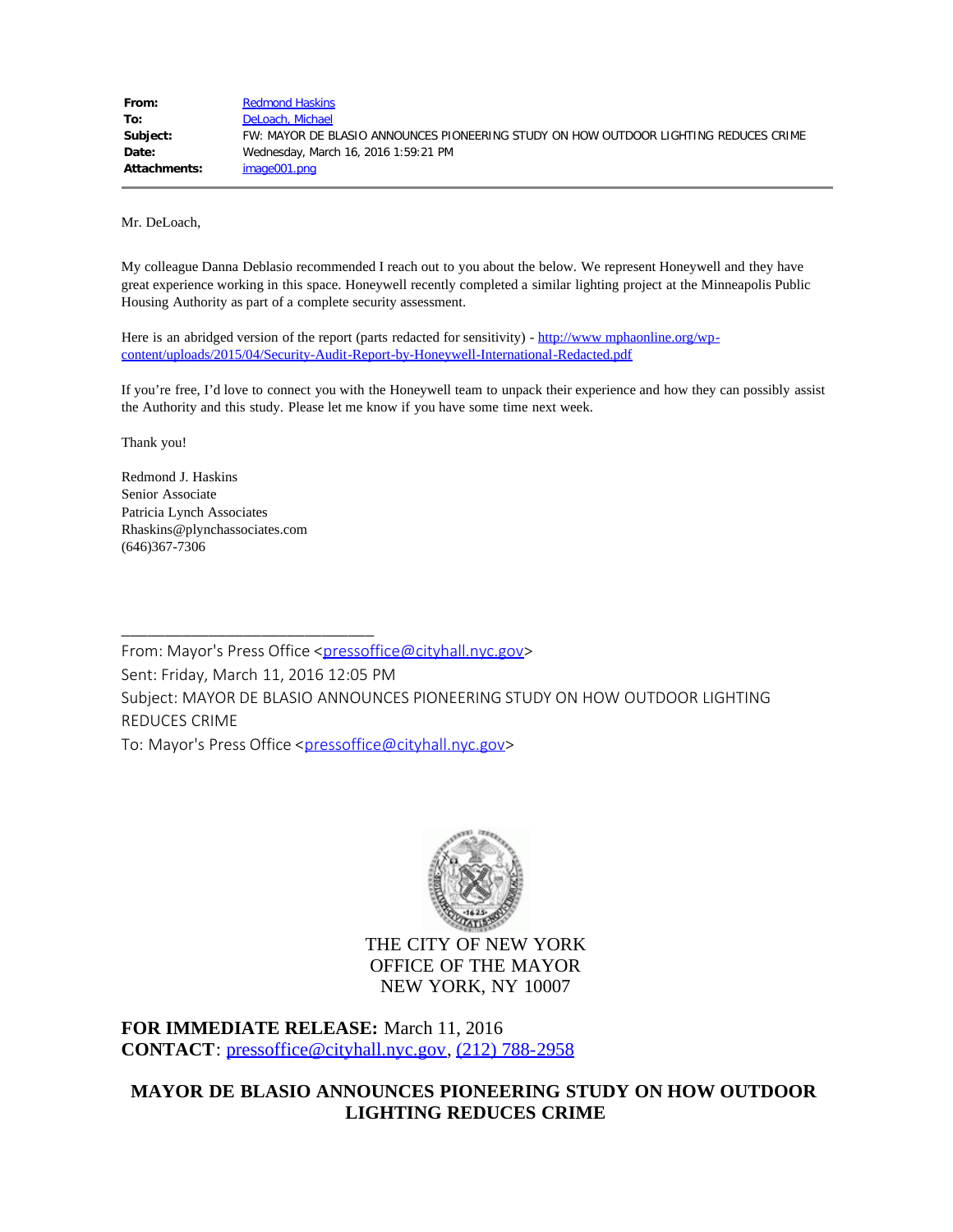### *Residents of public housing developments helped shape, study, design and select locations for 400 units of additional lighting*

### *Crime Lab New York to evaluate the effect of different amounts of lighting on crime reduction as part of the Mayor's Action Plan for Neighborhood Safety*

**NEW YORK**––In partnership with residents from 40 public housing developments, Mayor de Blasio today announced a study that will be the first in the country to rigorously examine the effect of different lighting installation strategies on crime reduction. The results of this study will inform how the City makes future investments in permanent lighting, advancing the de Blasio administration's commitment to promote safe and strong neighborhoods through comprehensive and innovative strategies that extend beyond traditional law enforcement.

"We need to use every tool at our disposal to ensure that every New Yorker is safe," said **Mayor Bill de Blasio**. "By partnering with residents from these 40 developments on this rigorously evaluated study, the City will be able to understand precisely how different lighting strategies can reduce crime and create safer public spaces."

To shape this study – in which 40 public housing developments will receive 400 units of additional temporary lighting over the next six months – the City worked with residents to identify exterior locations within their developments that they felt were in most need of lighting at night. The study will determine the effect of lighting on outdoor criminal activity, including an evaluation of the impact of varying amounts of additional lighting. The study will also survey residents to determine how lighting changes fears of crime or victimization, and how it affects neighborhood cohesion among residents. The study and lighting towers are funded with \$5.56 million in City asset forfeiture money.

"When we think about deterring crime, we need to pursue a broad range of strategies beyond traditional law enforcement. A well-lit street deters crime better than a dark alley, just as opportunities for work and play promote safety better than disadvantage and disconnection," said **Elizabeth Glazer, Director of the Mayor's Office of Criminal Justice**. "These are the ideas at the heart of the Mayor's Action Plan for Neighborhood Safety. Conducting this study is an important next step in this Action Plan and in our work to promote public safety in partnership with the residents of public housing."

"Addressing crime in public housing requires a multi-tiered approach. As NYCHA moves to increase security cameras, install layered-access doors and permanent light towers, and reimagine our resident security procedures, we must also examine how such measures influence the communal perception of safety. I commend the administration and City Lab New York for creating this innovative partnership to study the effect lighting can have on crime," **NYCHA Chair and CEO Shola Olatoye**.

The study announced today is part of the Mayor's Action Plan for Neighborhood Safety (MAP), a partnership between the Mayor's Office of Criminal Justice, the New York City Housing Authority, the NYPD and residents from 15 high-crime public housing developments. Since July 2014, MAP has been working in these 15 neighborhoods to comprehensively address conditions that inhibit or encourage crime, such as disadvantage, disconnection and physical disorder, strengthening neighborhoods in partnership with the people who live in them. The results of the overall MAP initiative thus far have been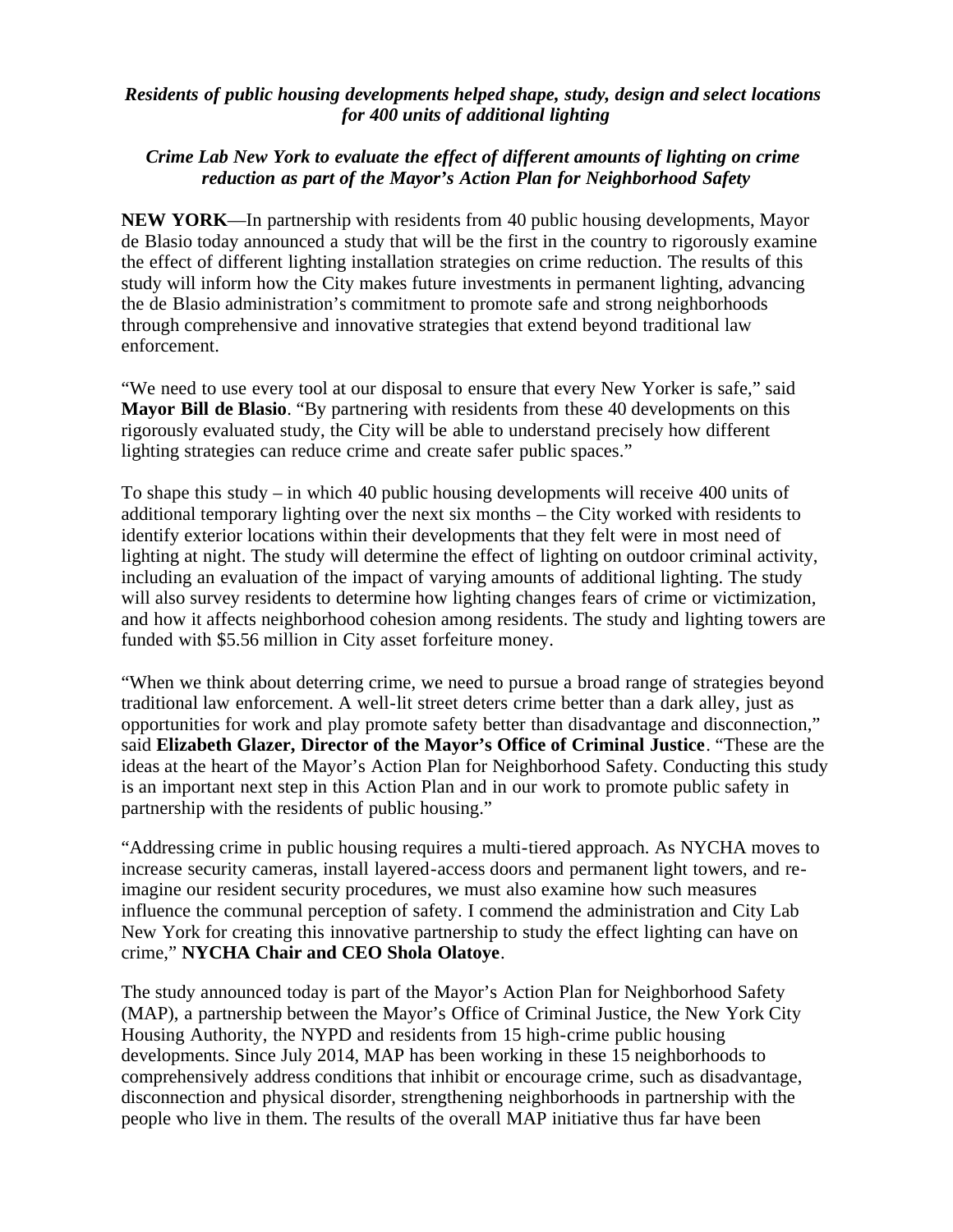promising. Between Fiscal 2014 and Fiscal 2015, violent crime in the 15 MAP developments dropped by 11.2 percent.

As part of MAP's focus on improving the safety of public spaces, NYCHA is installing new and improved permanent lighting at all 15 MAP developments, as well as CCTV cameras and layered-access control with \$140 million in funding from the City Council and Speaker, the Mayor's Office and the Manhattan District Attorney's Office. NYCHA expects to complete installation of new lighting at all 15 MAP sites by the end of 2019.

The temporary lighting initiative announced today extends beyond the 15 developments, and will complement the efforts in the 15 MAP developments by rigorously determining the effect that different lighting approaches have on reducing crime. The findings gathered at the 40 NYCHA developments selected for the study will enable the City to better understand how to best scale up lighting projects beyond the 15 MAP developments.

"I am proud that the Mayor is taking the vital steps to ensure safety for New Yorkers. This small step will make a huge difference for many residents who live in my beloved congressional district. I applaud the administration for thinking innovatively to reduce crimes and promote safer neighborhoods and communities in our Great City," said **Congressman Charles Rangel**.

"I grew up in New York City public housing and always remember feeling safe and secure in my surroundings. Today's public housing residents deserve to have that same sense of security in their homes. Early evidence suggests extra lighting can be an effective deterrent of crime, so this study should help the city evaluate how best to improve public safety. I applaud Mayor de Blasio for spearheading this initiative," said **Congressman Eliot Engel**.

"When I was District Attorney, I always recommended homeowners install outdoor lighting as a deterrent to burglaries, trespassing and other unlawful activity. Residents in city housing developments deserve the same preventive measures. I commend Mayor Bill de Blasio and Commissioner William Bratton for taking a scientific approach to determining best practices," said **Congressman Dan Donovan**.

"Public safety remains a top priority for New York City residents," said **Congresswoman Yvette D. Clarke**. "I am pleased to announce that seven public housing developments in the ninth congressional district have been selected to take part in the de Blasio administration's pioneering initiative to evaluate and to eventually reduce crime utilizing light. As part of the Mayor's Action Plan for Neighborhood Safety, I believe that this study will produce effective tools to protect our residents and to prioritize crime reduction where vulnerabilities exist. I look forward to partnering with the administration, the New York City Housing Authority, the New York City Police Department and most importantly residents, to strengthen and build safer communities."

"In the fight to keep our streets safe, we need an all-hands-on-deck approach. The unacceptable reality is that many of our public housing complexes suffer from disproportionately high rates of crime – in part because of poor lighting in hallways, elevators and courtyards. It is my hope that this is a strong first step in a recalibrated effort to give public housing residents the safety and peace of mind they deserve," said **Congressman Hakeem Jeffries**.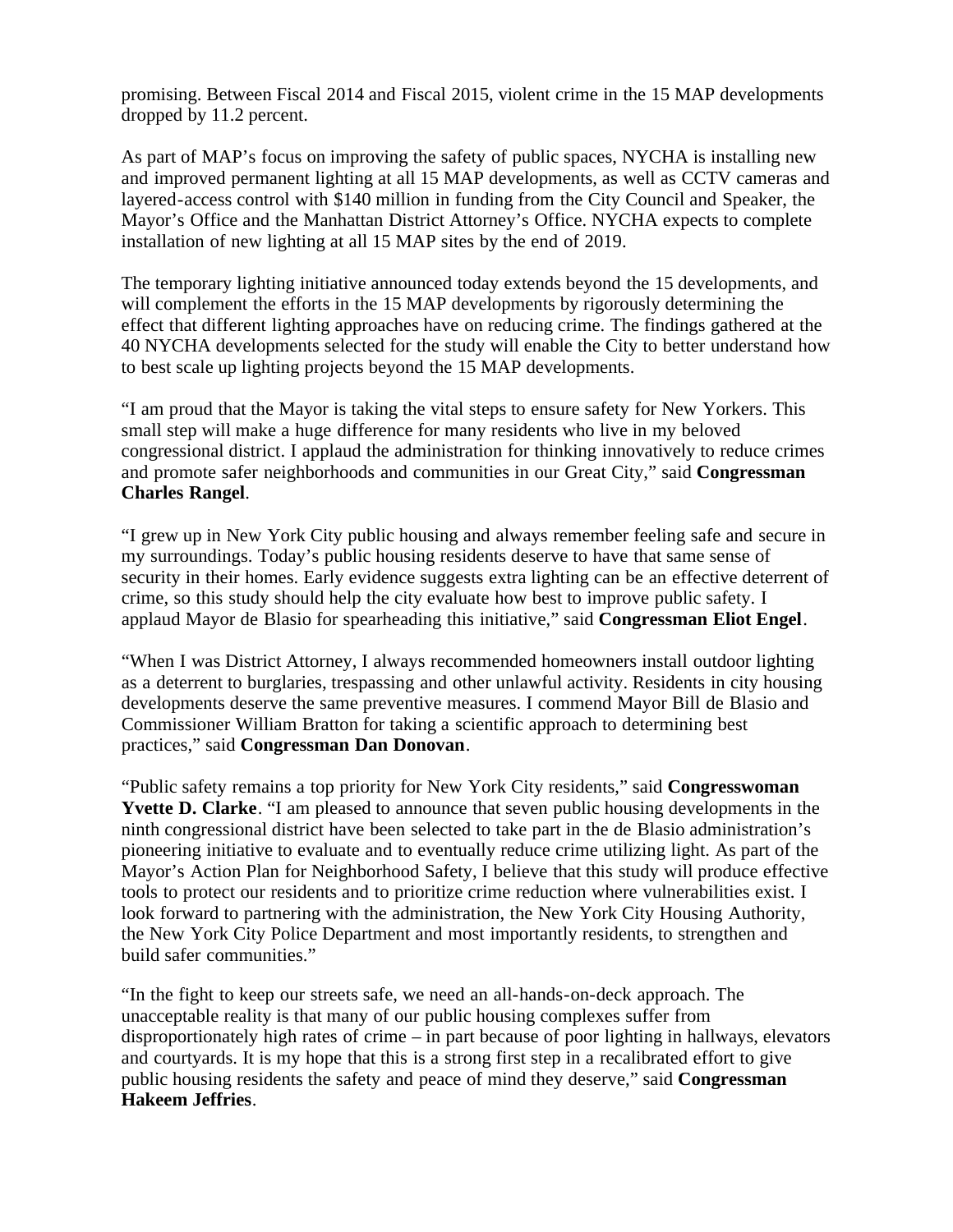"The strategic placing of lightening is a simple, yet effective method to make communities safer. This study will help New York City's government decide where it needs to invest in outdoor lighting to tackle crime and strengthen neighborhoods using an innovative and costeffective approach," said **Congressman José E. Serrano**.

"All New Yorkers have a fundamental right to feel secure in their homes and communities. Mayor de Blasio's new study on the effects of lighting on crime, a concern I regularly hear about from constituents, is an important step towards achieving this goal. I thank the Mayor, NYCHA Chair Olatoye, and NYPD Commissioner Bratton for their continued commitment to building safer and stronger neighborhoods throughout our city and look forward to reviewing the results of this study," said **State Senator Brad Hoylman**.

"I applaud District Attorney Vance and Mayor de Blasio for making these targeted investments to improve the security of our NYCHA residents. A safe home is a basic right, and working with residents, I am confident this program will reduce the threats they too often face," said **Assembly Member Robert J. Rodriguez**.

"I'm pleased that Marlboro Houses in my district has been chosen to participate in this initiative. It's common sense that residents feel safer walking around at night in areas that are well lit, which in turn enhances quality of life and builds community," said **Assembly Member Steven Cymbrowitz**. "I commend Mayor de Blasio for engaging residents directly in the planning process and working to make NYCHA developments a replicable model for forward-thinking safety initiatives."

"I applaud Mayor de Blasio in making this very important capital investment in our NYCHA developments. This study is essential to the safety and wellbeing of our families and communities. I look forward to working with him and his administration throughout the process," said **Assembly Member Latrice Walker**.

"The safety of all residents in New York matters. It is time that we take the necessary steps needed to help keep crime down and our community safe," said **Assembly Member Diana Richardson**. "This study, in conjunction with 40 of the NYCHA's public housing developments, is a great way for us to designate proper lighting solutions in our area."

"A critical element of safety is being able to see what's happening and feel secure in your surroundings. This study will improve both of those dynamics for our South Bronxites. Representing the second largest NYCHA population in NYC, I support this innovative path ahead for us to work together to make our communities safer together. I commend Mayor de Blasio, Chairwoman Olatoye and my Tenant Association Presidents of Danny Barber and Jenny Cruz for standing up for the people of the 79th district," said **Assembly Member Blake**.

"Of all the possible improvements in NYCHA's security infrastructure, none is more critical to both the reality and feeling of safety than exterior lighting," said **Council Member Ritchie Torres, Chair of the Committee on Public Housing**. "I applaud the Mayor's Office, MOCJ, and NYCHA for their innovative and holistic approach to public safety in public housing."

"All New Yorkers deserve to feel safe in their communities. Purposeful placement of external lighting is a proven deterrent of criminal activity and often improves residents' sense of safety.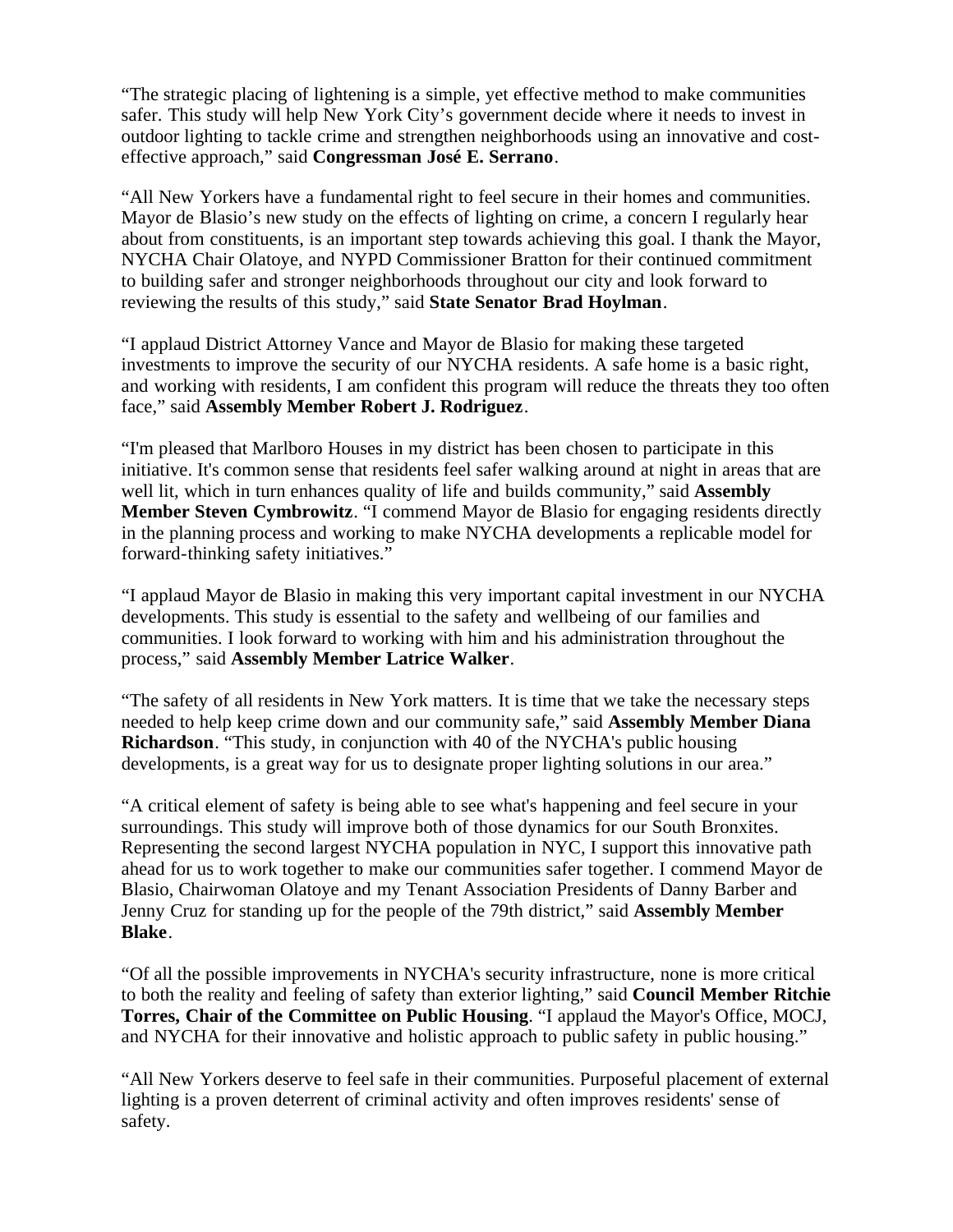I applaud Mayor de Blasio and Executive Director of the Mayor's Office of Criminal Justice Elizabeth Glazer for undertaking a study to determine the best practices in lighting design as a public safety tool. Where New York goes, the country follows, thus I commend this administration for their dedication to the safety of NYCHA residents and their commitment to evaluating and improving this City's public safety strategies," said **Council Member Vanessa L. Gibson, Chair of the Committee on Public Safety**.

"I'm glad the mayor has taken steps to improve the safety and quality of life for residents of public housing," said **Council Majority Leader Jimmy Van Bramer**. "Adequate outdoor lighting is an important safety tool. I look forward to working with the Mayor, NYCHA and residents of our public housing developments to see this study carried out, and take steps to keep New Yorkers safe."

"Public housing residents deserve to feel safe within their own developments and communities. The study of how lighting can be used as an anti-crime tool is an innovative approach to increasing public safety at night while enhancing the NYPD's ability to effectively patrol NYCHA grounds. I applaud the de Blasio administration for its commitment to improving neighborhood safety," said **Council Member Laurie A. Cumbo**.

"I'm excited that two NYCHA developments in my district – Monroe and Sotomayor – will be taking part in this landmark evaluation in crime deterrence," said **Council Member Annabel Palma**. "NYCHA residents deserve to live in communities that embody and encourage safety as a crucial element for quality of life. I applaud Mayor de Blasio for enacting this initiative, and look forward to bearing witness to what may come of it."

"The safety of our New Yorkers must be our city's top priority, and we must do everything possible to make sure that our children, adults and senior citizens feel safe," said **Council Member Mathieu Eugene, Chair of the Committee on Youth Services**. "I commend Mayor Bill de Blasio for initiating this important lighting study, which will help ensure the safety of all New Yorkers."

"This outdoor lighting study is an integral component of the Mayor's Action Plan for Neighborhood Safety. As we've seen with illuminating our city parks at night, additional lighting at public housing developments could result in a decrease in crime at these designated locations. It's logical to assume that individuals may think twice about committing crimes at night if there's a literal spotlight on their actions, but this is why we have studies. I look forward to seeing the results, and I commend all parties involved for organizing this analysis to improve neighborhood safety," said **Council Member Vincent J. Gentile**.

"Adding lighting in our housing developments is seriously bolstering the quality of life for NYCHA residents as it pertains to safety," said **Council Member Ydanis Rodríguez**. "An 11 percent drop in crime is to be taken seriously, and I hope we can scale this initiative up for the sake of residents in communities across the city. Working with local residents to find areas for improvement on a project like this is crucial as their voices are grounded in experience and an intrinsic knowledge of where changes are needed. I applaud the de Blasio administration for their initiative and for finding new ways to improve safety within NYCHA developments."

"Yesterday evening, I was proud to stand with NYCHA residents to celebrate the installation of 357 new state-of-the-art LED lighting fixtures at the Polo Grounds Towers. Good lighting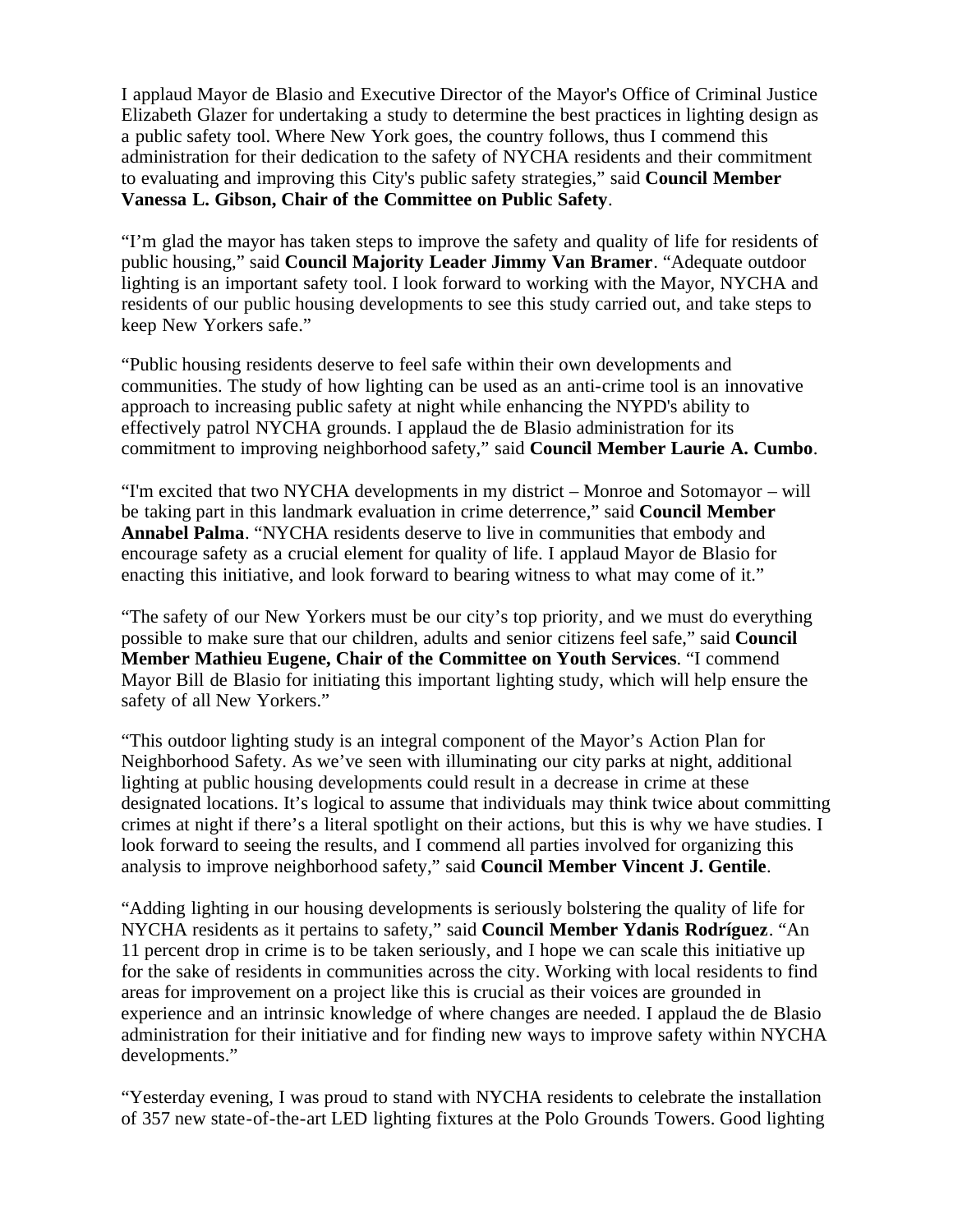is just one component of my Office's \$101 million commitment to enhancing security measures at 15 NYCHA development sites citywide, which also includes layered access and security cameras. I commend the City for authorizing this study; in this day and age, it's not enough to simply state that something works; success needs to be evaluated, measured and documented, so that future investments can be made intelligently and their effectiveness maximized," said **Manhattan District Attorney Cyrus R. Vance, Jr.**

"I think that the lights will be a great deterrent, bringing about stronger communities and better outcomes for residents," said **Patricia Herman, RA President at Lincoln Houses**. "With this lights study, I hope we may find the right solution to violence."

"My tenants are happy to have more lights, and I'm hoping the lights will keep crime down," said **Carlos Mora, RA President at Monroe Houses**. "It's encouraging to see New York City working to better understand how lighting can make our communities safer."

"We believe that these lights will have an astounding impact on crime since it will create visibility to activities normally done in the dark," said **Diana Blackwell, RA President at Frederick E. Samuel Houses**. "With the City's lights study, I'm eager to learn more about how lights can increase safety and lessen the fears of residents after dark."

"The affect that lighting has had in my community so far, has been like 'Raid to Roaches,'" said **Leonard Jones, RA President at Fenimore-Lefferts Houses**. "My community feels safer with additional lighting, and I commend the City for taking steps to better understand how lights can help communities keep crime down."

"My community welcomes the lights, and feels safer with the light," said **Viola Harris, RA President at Beach <b>41st Street Houses**. "I'm glad the city is doing the study. I hope that when the City finishes the study, lighting is something we can better use moving forward."

"We've had a successful relationship with the staff and management. We've had good cooperation like I've never seen before," said **Michael Lopez, RA President at Washington Houses**. "Staff has come out at night, to refocus the lights so it wouldn't bother anyone through windows. They're doing a great job. The City is actually spotlighting people, and now they know if they're doing something, they're going to be seen."

"The light is lighting up everything really nice in the community. I feel a lot safer, I can actually see the people that are on the street," said **Carol Wilkins, RA President at Ravenswood Houses**. "I think the lighting study is a good idea. I think the lights will be able to keep the crime down as we can better identify who is doing the criminal activity."

"Crime Lab New York is thrilled to be partnering with the City to evaluate how lighting can reduce crime and build stronger communities," said **Katy Brodsky Falco, Executive Director of Crime Lab New York**. "It is a privilege to be able to evaluate this multi-agency initiative that has incorporated residents into the planning process, and we hope that the research will contribute to a better understanding of how to create safer and stronger communities."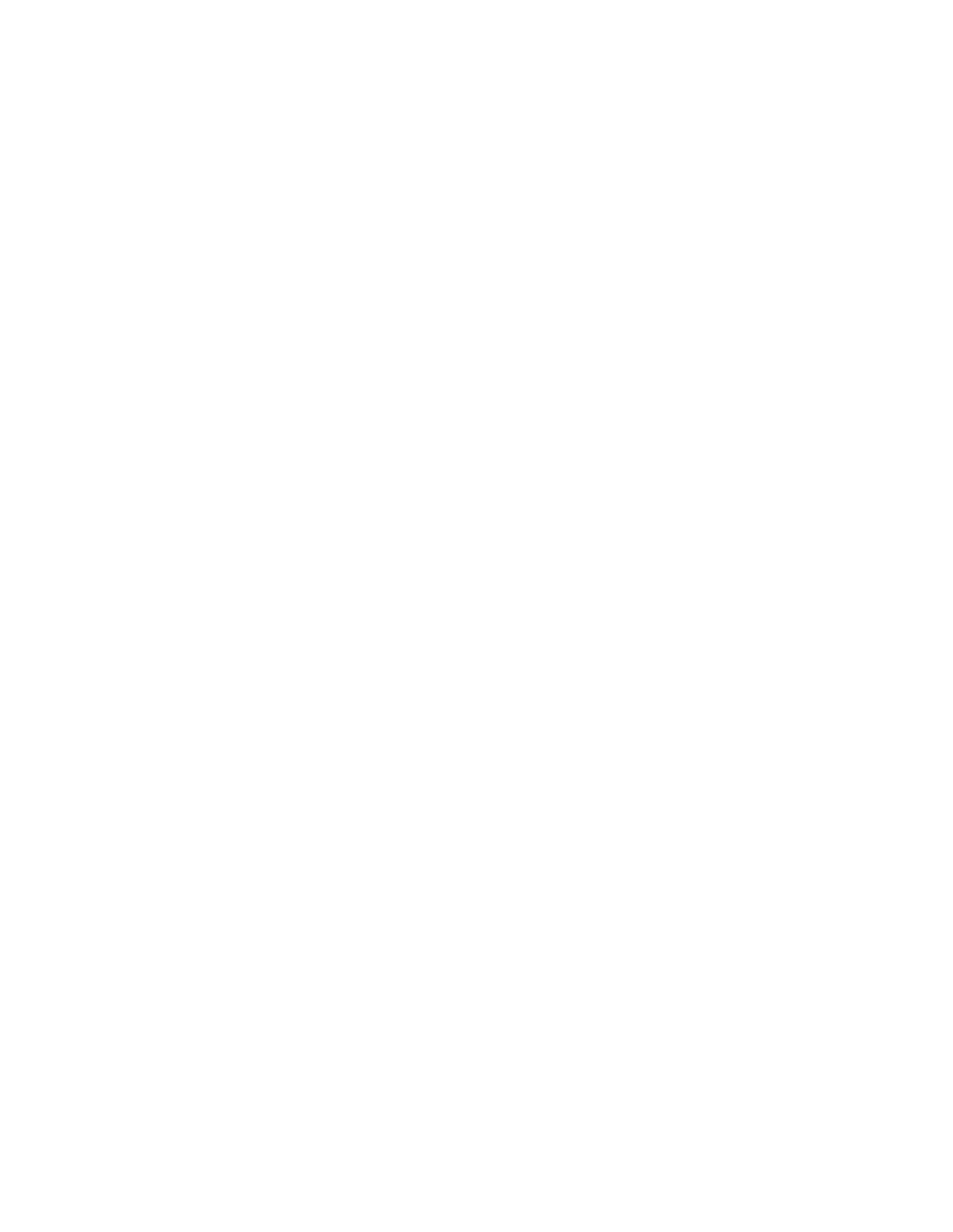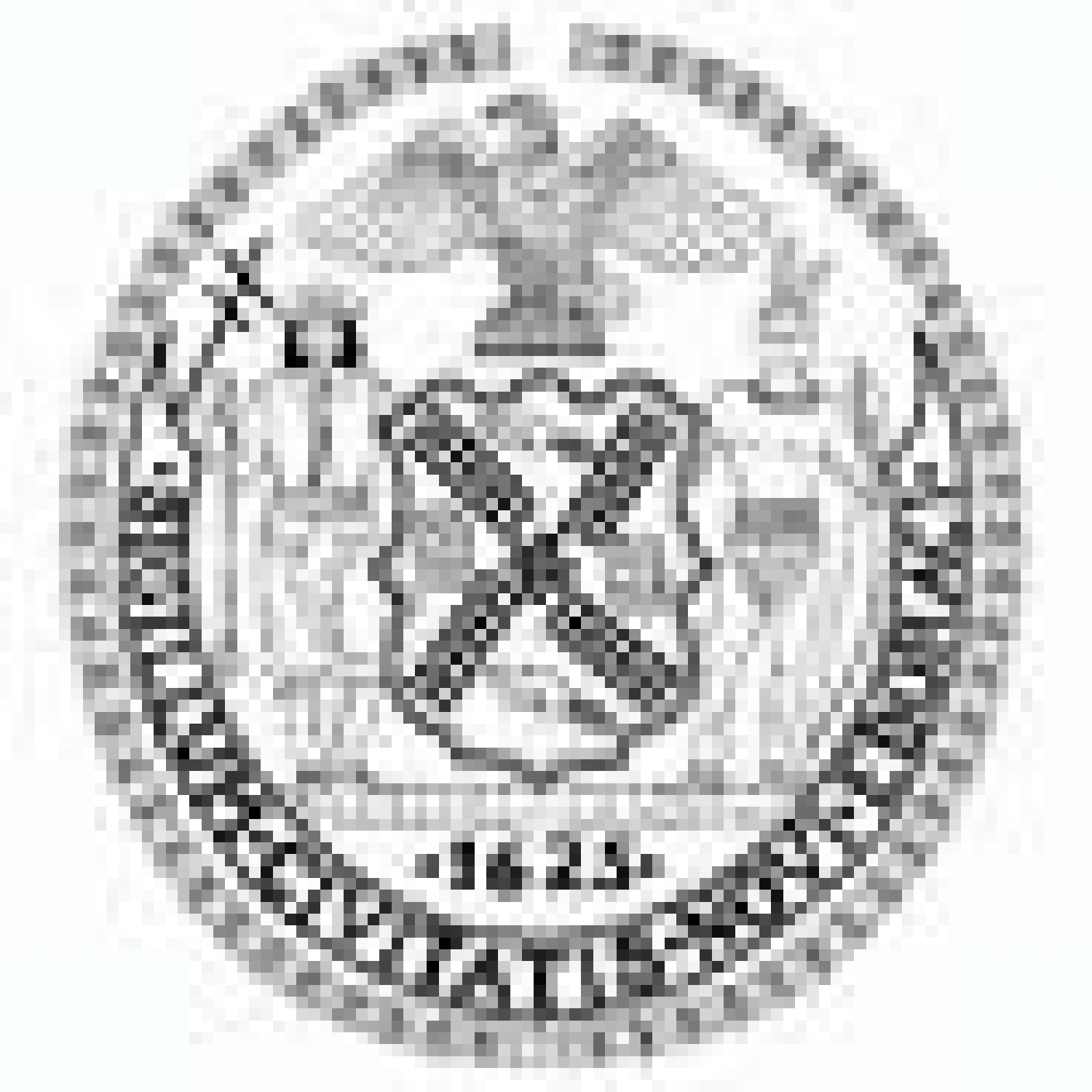| From:               | Ringel, Stefan (BROOKLYNBP)                                                          |
|---------------------|--------------------------------------------------------------------------------------|
| To:                 | Fink, Avi                                                                            |
| Subject:            | RE: MAYOR DE BLASIO ANNOUNCES PIONEERING STUDY ON HOW OUTDOOR LIGHTING REDUCES CRIME |
| Date:               | Friday, March 11, 2016 12:10:01 PM                                                   |
| <b>Attachments:</b> | image001.png                                                                         |

OK, going forward you should let me know if it's a quote opportunity. I thought it was just a heads up and quotes weren't possible. No worries.

**From:** Fink, Avi [mailto:AFink@cityhall.nyc.gov] **Sent:** Friday, March 11, 2016 12:09 PM **To:** Ringel, Stefan (BROOKLYNBP) **Subject:** RE: MAYOR DE BLASIO ANNOUNCES PIONEERING STUDY ON HOW OUTDOOR LIGHTING REDUCES CRIME

You are the first person I sent this to

From: Ringel, Stefan (BROOKLYNBP) [mailto:sringel@brooklynbp.nyc.gov] **Sent:** Friday, March 11, 2016 12:05 PM **To:** Fink, Avi **Subject:** FW: MAYOR DE BLASIO ANNOUNCES PIONEERING STUDY ON HOW OUTDOOR LIGHTING REDUCES CRIME

Why weren't we offered quote on this?

**From:** Mayor's Press Office [mailto:pressoffice@cityhall.nyc.gov] **Sent:** Friday, March 11, 2016 12:05 PM **To:** Mayor's Press Office **Subject:** MAYOR DE BLASIO ANNOUNCES PIONEERING STUDY ON HOW OUTDOOR LIGHTING REDUCES CRIME



THE CITY OF NEW YORK OFFICE OF THE MAYOR NEW YORK, NY 10007

**FOR IMMEDIATE RELEASE:** March 11, 2016 **CONTACT**: pressoffice@cityhall.nyc.gov, (212) 788-2958

#### **MAYOR DE BLASIO ANNOUNCES PIONEERING STUDY ON HOW OUTDOOR LIGHTING REDUCES CRIME**

*Residents of public housing developments helped shape, study, design and select locations for 400 units of additional lighting*

*Crime Lab New York to evaluate the effect of different amounts of lighting on crime reduction as part of the Mayor's Action Plan for Neighborhood Safety*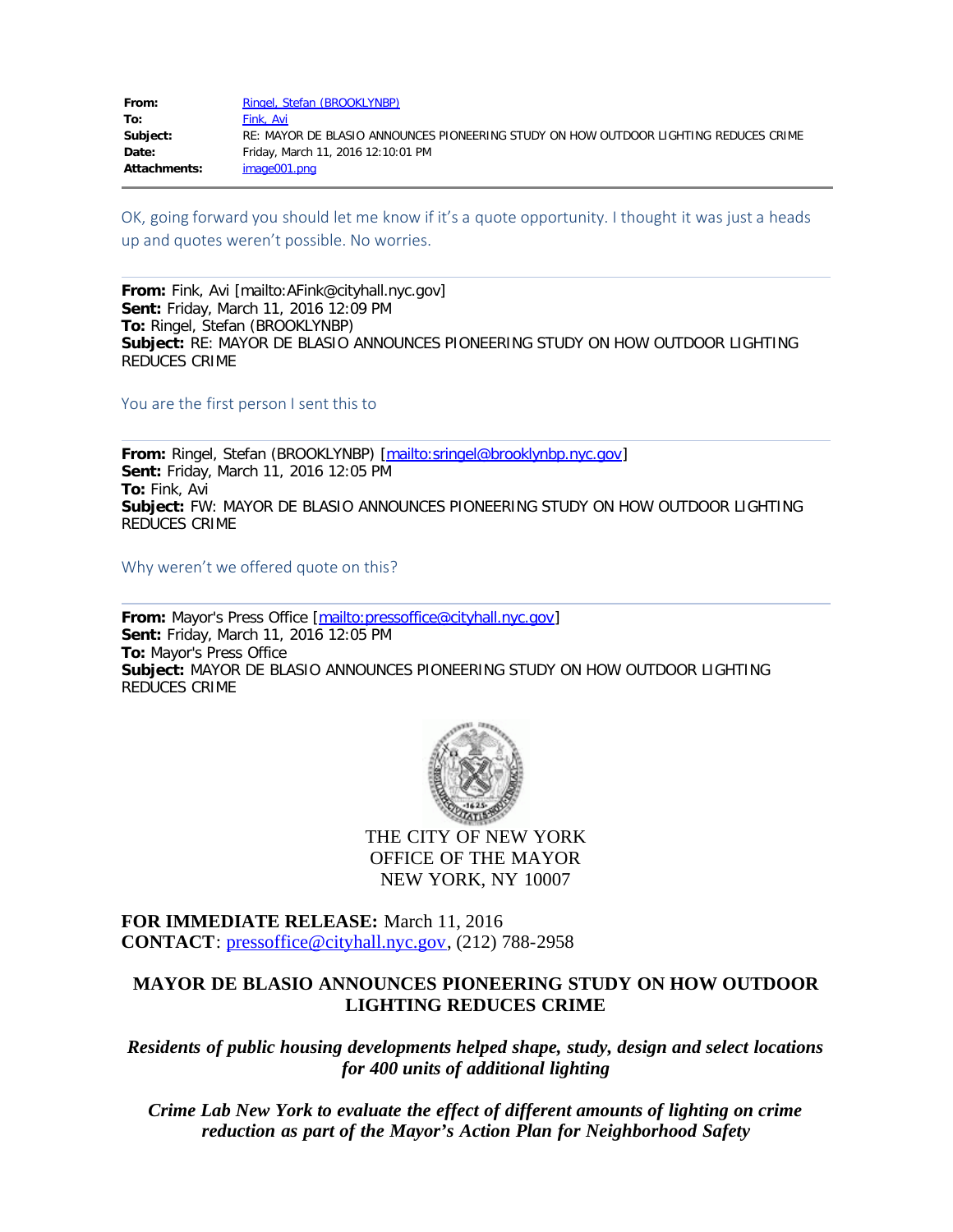**NEW YORK**––In partnership with residents from 40 public housing developments, Mayor de Blasio today announced a study that will be the first in the country to rigorously examine the effect of different lighting installation strategies on crime reduction. The results of this study will inform how the City makes future investments in permanent lighting, advancing the de Blasio administration's commitment to promote safe and strong neighborhoods through comprehensive and innovative strategies that extend beyond traditional law enforcement.

"We need to use every tool at our disposal to ensure that every New Yorker is safe," said **Mayor Bill de Blasio**. "By partnering with residents from these 40 developments on this rigorously evaluated study, the City will be able to understand precisely how different lighting strategies can reduce crime and create safer public spaces."

To shape this study – in which 40 public housing developments will receive 400 units of additional temporary lighting over the next six months – the City worked with residents to identify exterior locations within their developments that they felt were in most need of lighting at night. The study will determine the effect of lighting on outdoor criminal activity, including an evaluation of the impact of varying amounts of additional lighting. The study will also survey residents to determine how lighting changes fears of crime or victimization, and how it affects neighborhood cohesion among residents. The study and lighting towers are funded with \$5.56 million in City asset forfeiture money.

"When we think about deterring crime, we need to pursue a broad range of strategies beyond traditional law enforcement. A well-lit street deters crime better than a dark alley, just as opportunities for work and play promote safety better than disadvantage and disconnection," said **Elizabeth Glazer, Director of the Mayor's Office of Criminal Justice**. "These are the ideas at the heart of the Mayor's Action Plan for Neighborhood Safety. Conducting this study is an important next step in this Action Plan and in our work to promote public safety in partnership with the residents of public housing."

"Addressing crime in public housing requires a multi-tiered approach. As NYCHA moves to increase security cameras, install layered-access doors and permanent light towers, and reimagine our resident security procedures, we must also examine how such measures influence the communal perception of safety. I commend the administration and City Lab New York for creating this innovative partnership to study the effect lighting can have on crime," **NYCHA Chair and CEO Shola Olatoye**.

The study announced today is part of the Mayor's Action Plan for Neighborhood Safety (MAP), a partnership between the Mayor's Office of Criminal Justice, the New York City Housing Authority, the NYPD and residents from 15 high-crime public housing developments. Since July 2014, MAP has been working in these 15 neighborhoods to comprehensively address conditions that inhibit or encourage crime, such as disadvantage, disconnection and physical disorder, strengthening neighborhoods in partnership with the people who live in them. The results of the overall MAP initiative thus far have been promising. Between Fiscal 2014 and Fiscal 2015, violent crime in the 15 MAP developments dropped by 11.2 percent.

As part of MAP's focus on improving the safety of public spaces, NYCHA is installing new and improved permanent lighting at all 15 MAP developments, as well as CCTV cameras and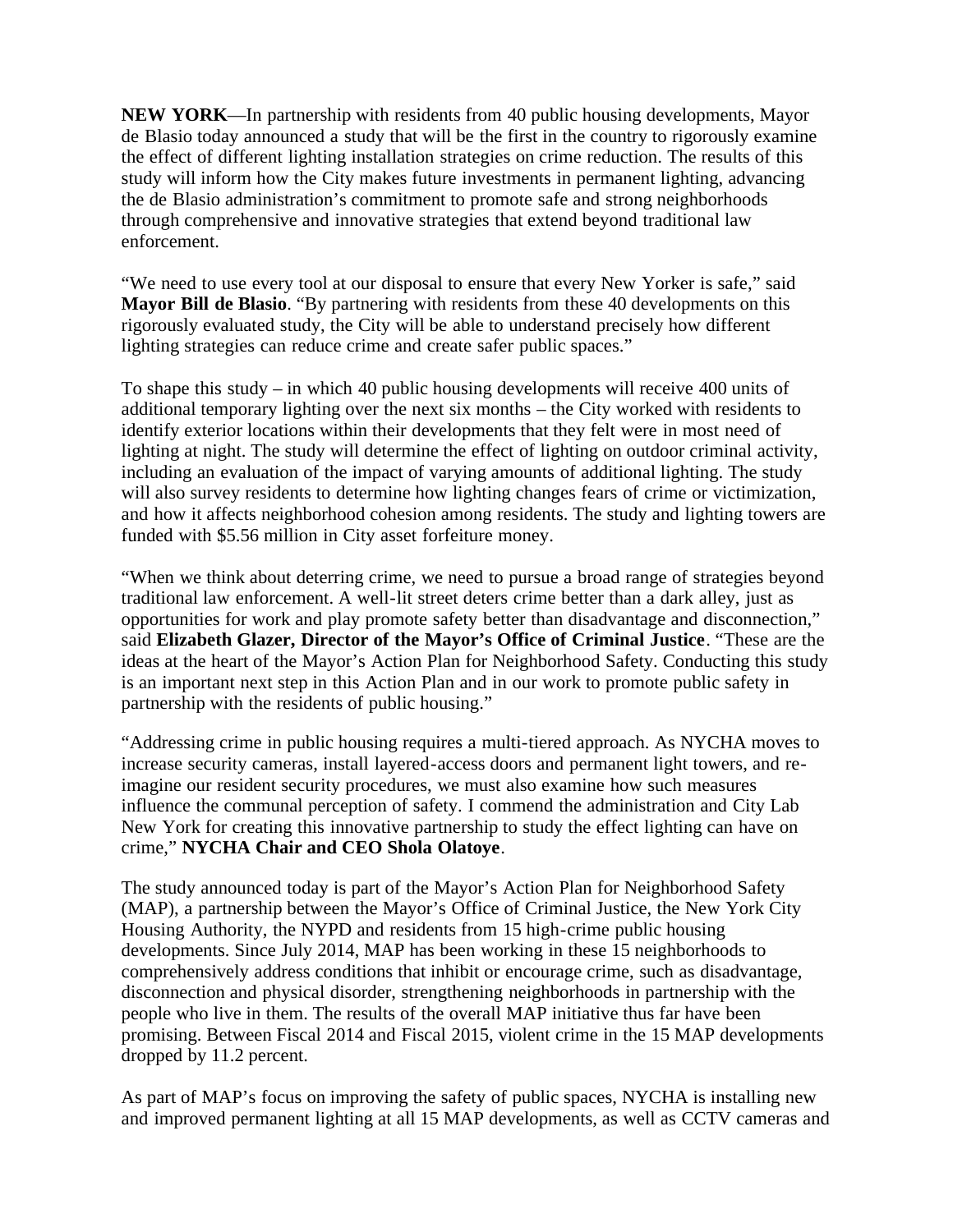layered-access control with \$140 million in funding from the City Council and Speaker, the Mayor's Office and the Manhattan District Attorney's Office. NYCHA expects to complete installation of new lighting at all 15 MAP sites by the end of 2019.

The temporary lighting initiative announced today extends beyond the 15 developments, and will complement the efforts in the 15 MAP developments by rigorously determining the effect that different lighting approaches have on reducing crime. The findings gathered at the 40 NYCHA developments selected for the study will enable the City to better understand how to best scale up lighting projects beyond the 15 MAP developments.

"I am proud that the Mayor is taking the vital steps to ensure safety for New Yorkers. This small step will make a huge difference for many residents who live in my beloved congressional district. I applaud the administration for thinking innovatively to reduce crimes and promote safer neighborhoods and communities in our Great City," said **Congressman Charles Rangel**.

"I grew up in New York City public housing and always remember feeling safe and secure in my surroundings. Today's public housing residents deserve to have that same sense of security in their homes. Early evidence suggests extra lighting can be an effective deterrent of crime, so this study should help the city evaluate how best to improve public safety. I applaud Mayor de Blasio for spearheading this initiative," said **Congressman Eliot Engel**.

"When I was District Attorney, I always recommended homeowners install outdoor lighting as a deterrent to burglaries, trespassing and other unlawful activity. Residents in city housing developments deserve the same preventive measures. I commend Mayor Bill de Blasio and Commissioner William Bratton for taking a scientific approach to determining best practices," said **Congressman Dan Donovan**.

"Public safety remains a top priority for New York City residents," said **Congresswoman Yvette D. Clarke**. "I am pleased to announce that seven public housing developments in the ninth congressional district have been selected to take part in the de Blasio administration's pioneering initiative to evaluate and to eventually reduce crime utilizing light. As part of the Mayor's Action Plan for Neighborhood Safety, I believe that this study will produce effective tools to protect our residents and to prioritize crime reduction where vulnerabilities exist. I look forward to partnering with the administration, the New York City Housing Authority, the New York City Police Department and most importantly residents, to strengthen and build safer communities."

"In the fight to keep our streets safe, we need an all-hands-on-deck approach. The unacceptable reality is that many of our public housing complexes suffer from disproportionately high rates of crime – in part because of poor lighting in hallways, elevators and courtyards. It is my hope that this is a strong first step in a recalibrated effort to give public housing residents the safety and peace of mind they deserve," said **Congressman Hakeem Jeffries**.

"The strategic placing of lightening is a simple, yet effective method to make communities safer. This study will help New York City's government decide where it needs to invest in outdoor lighting to tackle crime and strengthen neighborhoods using an innovative and costeffective approach," said **Congressman José E. Serrano**.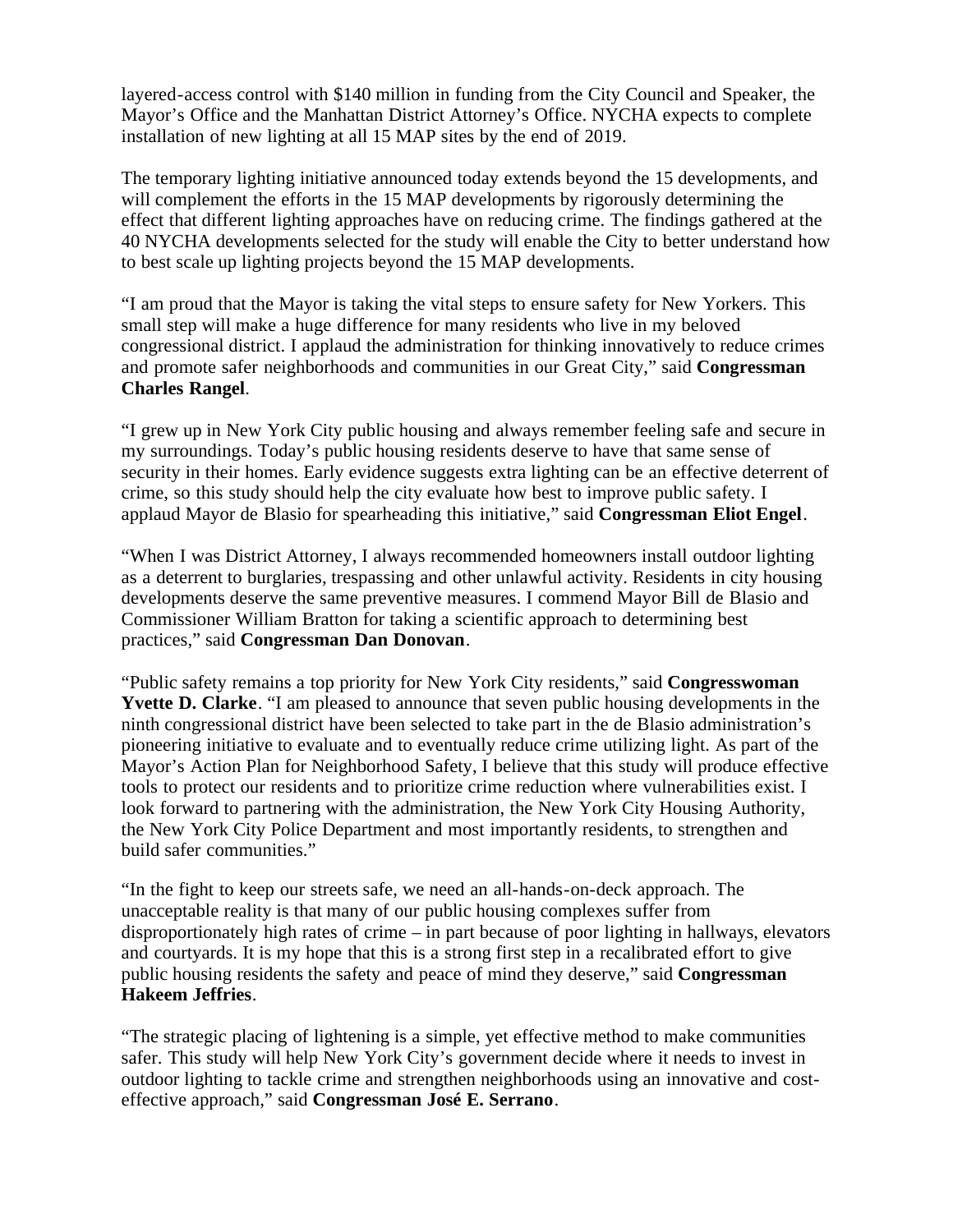"All New Yorkers have a fundamental right to feel secure in their homes and communities. Mayor de Blasio's new study on the effects of lighting on crime, a concern I regularly hear about from constituents, is an important step towards achieving this goal. I thank the Mayor, NYCHA Chair Olatoye, and NYPD Commissioner Bratton for their continued commitment to building safer and stronger neighborhoods throughout our city and look forward to reviewing the results of this study," said **State Senator Brad Hoylman**.

"I applaud District Attorney Vance and Mayor de Blasio for making these targeted investments to improve the security of our NYCHA residents. A safe home is a basic right, and working with residents, I am confident this program will reduce the threats they too often face," said **Assembly Member Robert J. Rodriguez**.

"I'm pleased that Marlboro Houses in my district has been chosen to participate in this initiative. It's common sense that residents feel safer walking around at night in areas that are well lit, which in turn enhances quality of life and builds community," said **Assembly Member Steven Cymbrowitz**. "I commend Mayor de Blasio for engaging residents directly in the planning process and working to make NYCHA developments a replicable model for forward-thinking safety initiatives."

"I applaud Mayor de Blasio in making this very important capital investment in our NYCHA developments. This study is essential to the safety and wellbeing of our families and communities. I look forward to working with him and his administration throughout the process," said **Assembly Member Latrice Walker**.

"The safety of all residents in New York matters. It is time that we take the necessary steps needed to help keep crime down and our community safe," said **Assembly Member Diana Richardson**. "This study, in conjunction with 40 of the NYCHA's public housing developments, is a great way for us to designate proper lighting solutions in our area."

"A critical element of safety is being able to see what's happening and feel secure in your surroundings. This study will improve both of those dynamics for our South Bronxites. Representing the second largest NYCHA population in NYC, I support this innovative path ahead for us to work together to make our communities safer together. I commend Mayor de Blasio, Chairwoman Olatoye and my Tenant Association Presidents of Danny Barber and Jenny Cruz for standing up for the people of the 79th district," said **Assembly Member Blake**.

"Of all the possible improvements in NYCHA's security infrastructure, none is more critical to both the reality and feeling of safety than exterior lighting," said **Council Member Ritchie Torres, Chair of the Committee on Public Housing**. "I applaud the Mayor's Office, MOCJ, and NYCHA for their innovative and holistic approach to public safety in public housing."

"All New Yorkers deserve to feel safe in their communities. Purposeful placement of external lighting is a proven deterrent of criminal activity and often improves residents' sense of safety.

I applaud Mayor de Blasio and Executive Director of the Mayor's Office of Criminal Justice Elizabeth Glazer for undertaking a study to determine the best practices in lighting design as a public safety tool. Where New York goes, the country follows, thus I commend this administration for their dedication to the safety of NYCHA residents and their commitment to evaluating and improving this City's public safety strategies," said **Council Member**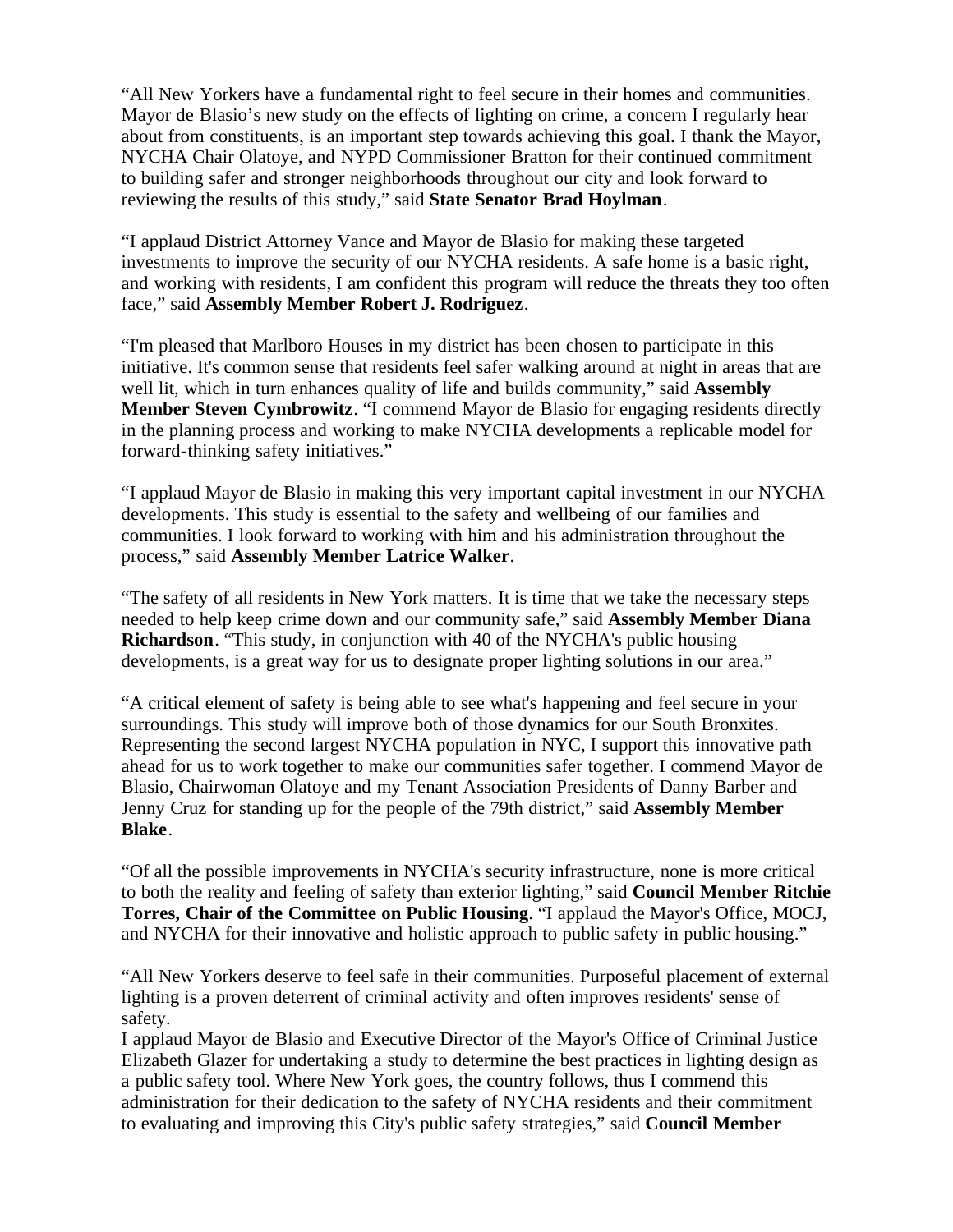#### **Vanessa L. Gibson, Chair of the Committee on Public Safety**.

"I'm glad the mayor has taken steps to improve the safety and quality of life for residents of public housing," said **Council Majority Leader Jimmy Van Bramer**. "Adequate outdoor lighting is an important safety tool. I look forward to working with the Mayor, NYCHA and residents of our public housing developments to see this study carried out, and take steps to keep New Yorkers safe."

"Public housing residents deserve to feel safe within their own developments and communities. The study of how lighting can be used as an anti-crime tool is an innovative approach to increasing public safety at night while enhancing the NYPD's ability to effectively patrol NYCHA grounds. I applaud the de Blasio administration for its commitment to improving neighborhood safety," said **Council Member Laurie A. Cumbo**.

"I'm excited that two NYCHA developments in my district – Monroe and Sotomayor – will be taking part in this landmark evaluation in crime deterrence," said **Council Member Annabel Palma**. "NYCHA residents deserve to live in communities that embody and encourage safety as a crucial element for quality of life. I applaud Mayor de Blasio for enacting this initiative, and look forward to bearing witness to what may come of it."

"The safety of our New Yorkers must be our city's top priority, and we must do everything possible to make sure that our children, adults and senior citizens feel safe," said **Council Member Mathieu Eugene, Chair of the Committee on Youth Services**. "I commend Mayor Bill de Blasio for initiating this important lighting study, which will help ensure the safety of all New Yorkers."

"This outdoor lighting study is an integral component of the Mayor's Action Plan for Neighborhood Safety. As we've seen with illuminating our city parks at night, additional lighting at public housing developments could result in a decrease in crime at these designated locations. It's logical to assume that individuals may think twice about committing crimes at night if there's a literal spotlight on their actions, but this is why we have studies. I look forward to seeing the results, and I commend all parties involved for organizing this analysis to improve neighborhood safety," said **Council Member Vincent J. Gentile**.

"Adding lighting in our housing developments is seriously bolstering the quality of life for NYCHA residents as it pertains to safety," said **Council Member Ydanis Rodríguez**. "An 11 percent drop in crime is to be taken seriously, and I hope we can scale this initiative up for the sake of residents in communities across the city. Working with local residents to find areas for improvement on a project like this is crucial as their voices are grounded in experience and an intrinsic knowledge of where changes are needed. I applaud the de Blasio administration for their initiative and for finding new ways to improve safety within NYCHA developments."

"Yesterday evening, I was proud to stand with NYCHA residents to celebrate the installation of 357 new state-of-the-art LED lighting fixtures at the Polo Grounds Towers. Good lighting is just one component of my Office's \$101 million commitment to enhancing security measures at 15 NYCHA development sites citywide, which also includes layered access and security cameras. I commend the City for authorizing this study; in this day and age, it's not enough to simply state that something works; success needs to be evaluated, measured and documented, so that future investments can be made intelligently and their effectiveness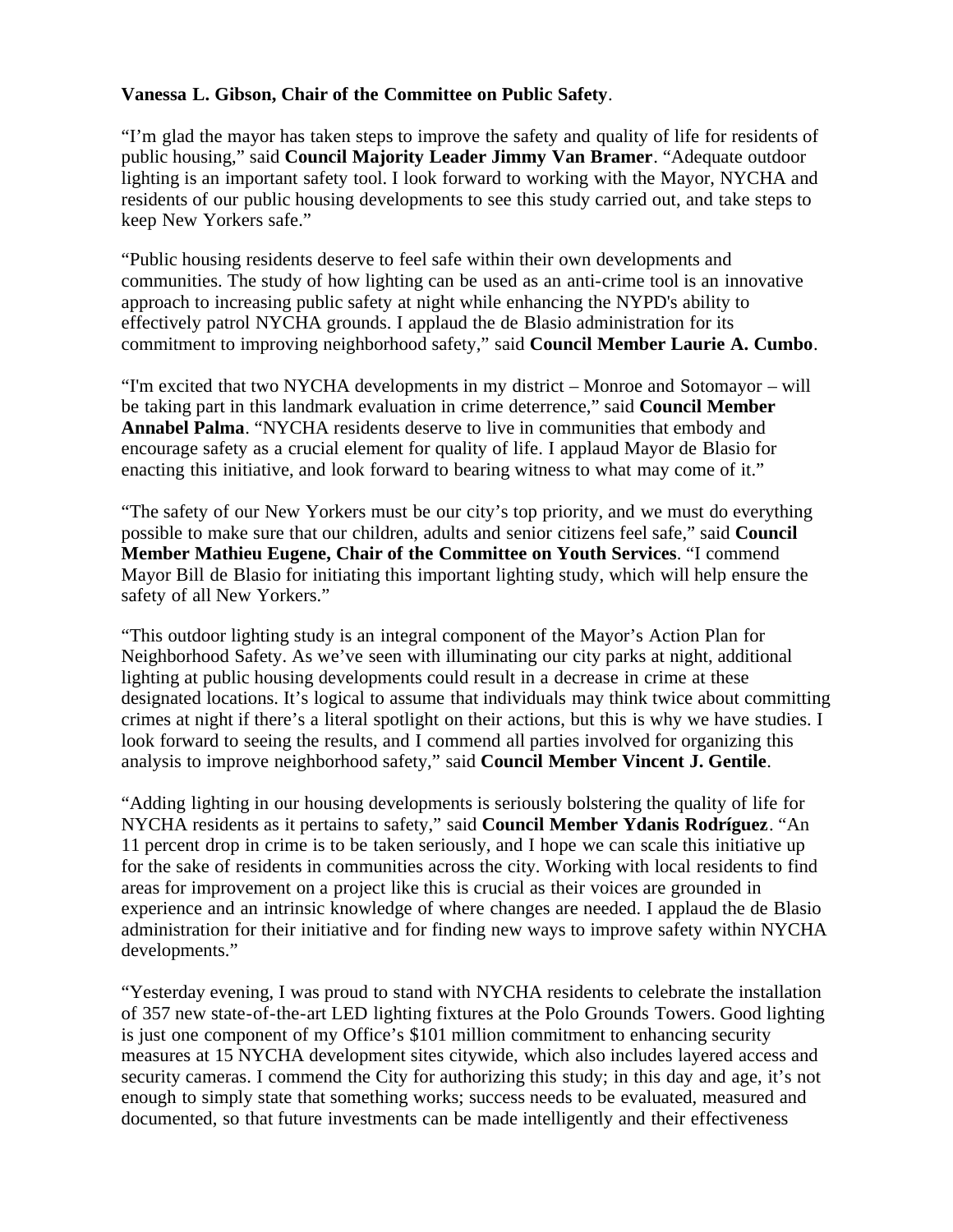maximized," said **Manhattan District Attorney Cyrus R. Vance, Jr.**

"I think that the lights will be a great deterrent, bringing about stronger communities and better outcomes for residents," said **Patricia Herman, RA President at Lincoln Houses**. "With this lights study, I hope we may find the right solution to violence."

"My tenants are happy to have more lights, and I'm hoping the lights will keep crime down," said **Carlos Mora, RA President at Monroe Houses**. "It's encouraging to see New York City working to better understand how lighting can make our communities safer."

"We believe that these lights will have an astounding impact on crime since it will create visibility to activities normally done in the dark," said **Diana Blackwell, RA President at Frederick E. Samuel Houses**. "With the City's lights study, I'm eager to learn more about how lights can increase safety and lessen the fears of residents after dark."

"The affect that lighting has had in my community so far, has been like 'Raid to Roaches,'" said **Leonard Jones, RA President at Fenimore-Lefferts Houses**. "My community feels safer with additional lighting, and I commend the City for taking steps to better understand how lights can help communities keep crime down."

"My community welcomes the lights, and feels safer with the light," said **Viola Harris, RA President at Beach 41st Street Houses**. "I'm glad the city is doing the study. I hope that when the City finishes the study, lighting is something we can better use moving forward."

"We've had a successful relationship with the staff and management. We've had good cooperation like I've never seen before," said **Michael Lopez, RA President at Washington Houses**. "Staff has come out at night, to refocus the lights so it wouldn't bother anyone through windows. They're doing a great job. The City is actually spotlighting people, and now they know if they're doing something, they're going to be seen."

"The light is lighting up everything really nice in the community. I feel a lot safer, I can actually see the people that are on the street," said **Carol Wilkins, RA President at Ravenswood Houses**. "I think the lighting study is a good idea. I think the lights will be able to keep the crime down as we can better identify who is doing the criminal activity."

"Crime Lab New York is thrilled to be partnering with the City to evaluate how lighting can reduce crime and build stronger communities," said **Katy Brodsky Falco, Executive Director of Crime Lab New York**. "It is a privilege to be able to evaluate this multi-agency initiative that has incorporated residents into the planning process, and we hope that the research will contribute to a better understanding of how to create safer and stronger communities."

###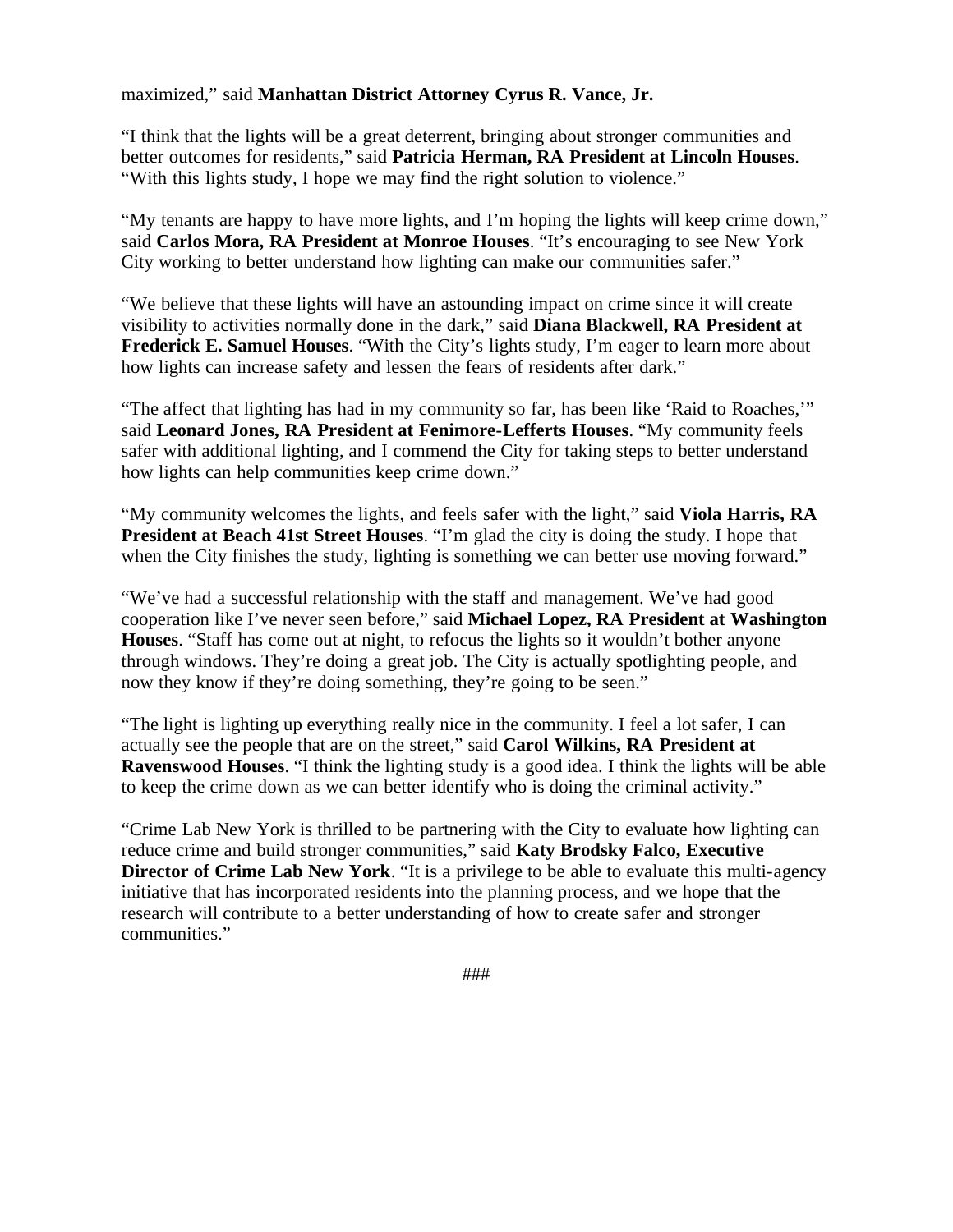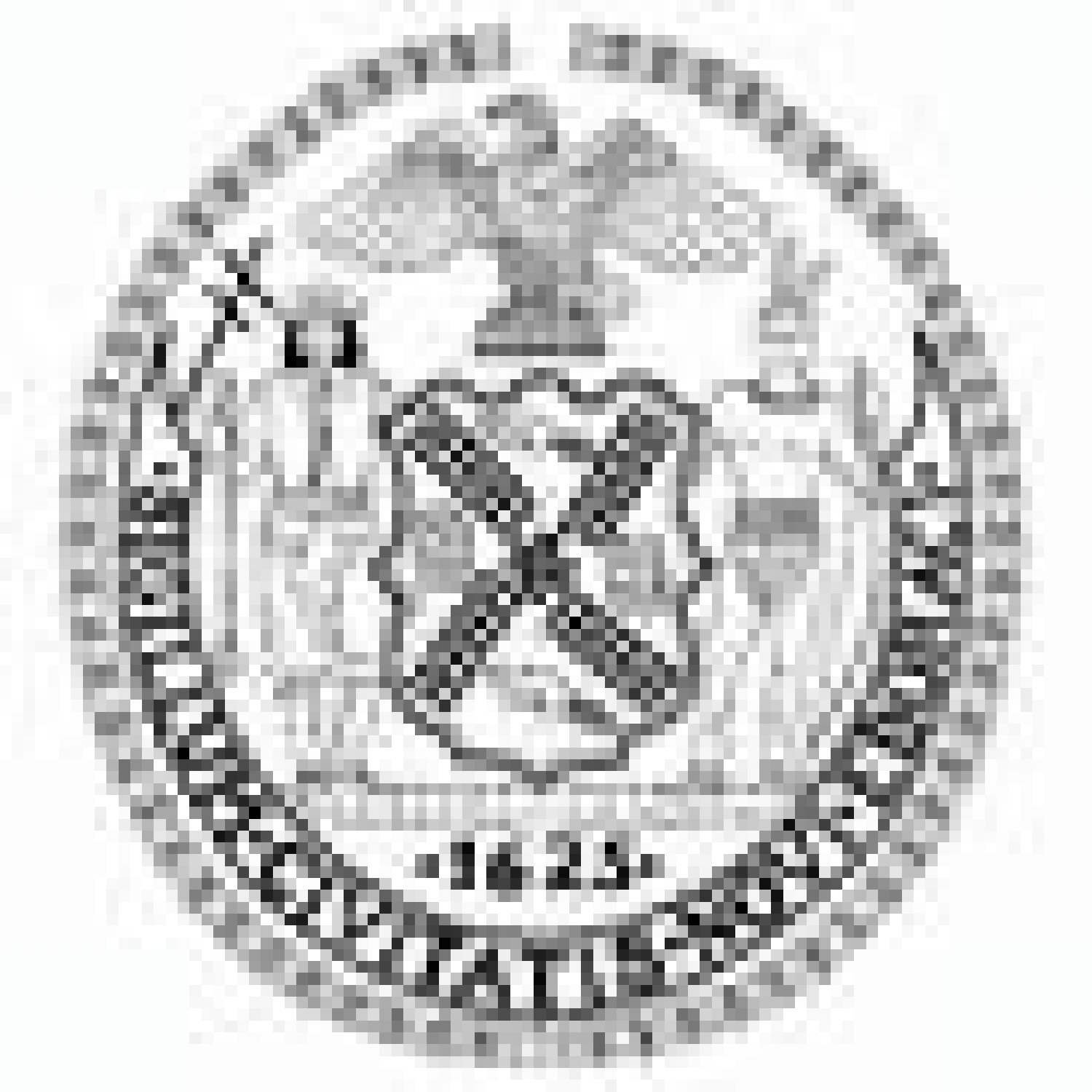[cid:image001.png@01D17B8E.269904F0] THE CITY OF NEW YORK OFFICE OF THE MAYOR NEW YORK, NY 10007

FOR IMMEDIATE RELEASE: March 11, 2016 CONTACT: pressoffice@cityhall.nyc.gov<mailto:pressoffice@cityhall.nyc.gov>, (212) 788-2958

MAYOR DE BLASIO ANNOUNCES PIONEERING STUDY ON HOW OUTDOOR LIGHTING REDUCES CRIME

Residents of public housing developments helped shape, study, design and select locations for 400 units of additional lighting

Crime Lab New York to evaluate the effect of different amounts of lighting on crime reduction as part of the Mayor's Action Plan for Neighborhood Safety

NEW YORK––In partnership with residents from 40 public housing developments, Mayor de Blasio today announced a study that will be the first in the country to rigorously examine the effect of different lighting installation strategies on crime reduction. The results of this study will inform how the City makes future investments in permanent lighting, advancing the de Blasio administration's commitment to promote safe and strong neighborhoods through comprehensive and innovative strategies that extend beyond traditional law enforcement.

"We need to use every tool at our disposal to ensure that every New Yorker is safe," said Mayor Bill de Blasio. "By partnering with residents from these 40 developments on this rigorously evaluated study, the City will be able to understand precisely how different lighting strategies can reduce crime and create safer public spaces."

To shape this study – in which 40 public housing developments will receive 400 units of additional temporary lighting over the next six months – the City worked with residents to identify exterior locations within their developments that they felt were in most need of lighting at night. The study will determine the effect of lighting on outdoor criminal activity, including an evaluation of the impact of varying amounts of additional lighting. The study will also survey residents to determine how lighting changes fears of crime or victimization, and how it affects neighborhood cohesion among residents. The study and lighting towers are funded with \$5.56 million in City asset forfeiture money.

"When we think about deterring crime, we need to pursue a broad range of strategies beyond traditional law enforcement. A well-lit street deters crime better than a dark alley, just as opportunities for work and play promote safety better than disadvantage and disconnection," said Elizabeth Glazer, Director of the Mayor's Office of Criminal Justice. "These are the ideas at the heart of the Mayor's Action Plan for Neighborhood Safety. Conducting this study is an important next step in this Action Plan and in our work to promote public safety in partnership with the residents of public housing."

"Addressing crime in public housing requires a multi-tiered approach. As NYCHA moves to increase security cameras, install layered-access doors and permanent light towers, and re-imagine our resident security procedures, we must also examine how such measures influence the communal perception of safety. I commend the administration and City Lab New York for creating this innovative partnership to study the effect lighting can have on crime," NYCHA Chair and CEO Shola Olatoye.

The study announced today is part of the Mayor's Action Plan for Neighborhood Safety (MAP), a partnership between the Mayor's Office of Criminal Justice, the New York City Housing Authority, the NYPD and residents from 15 high-crime public housing developments. Since July 2014, MAP has been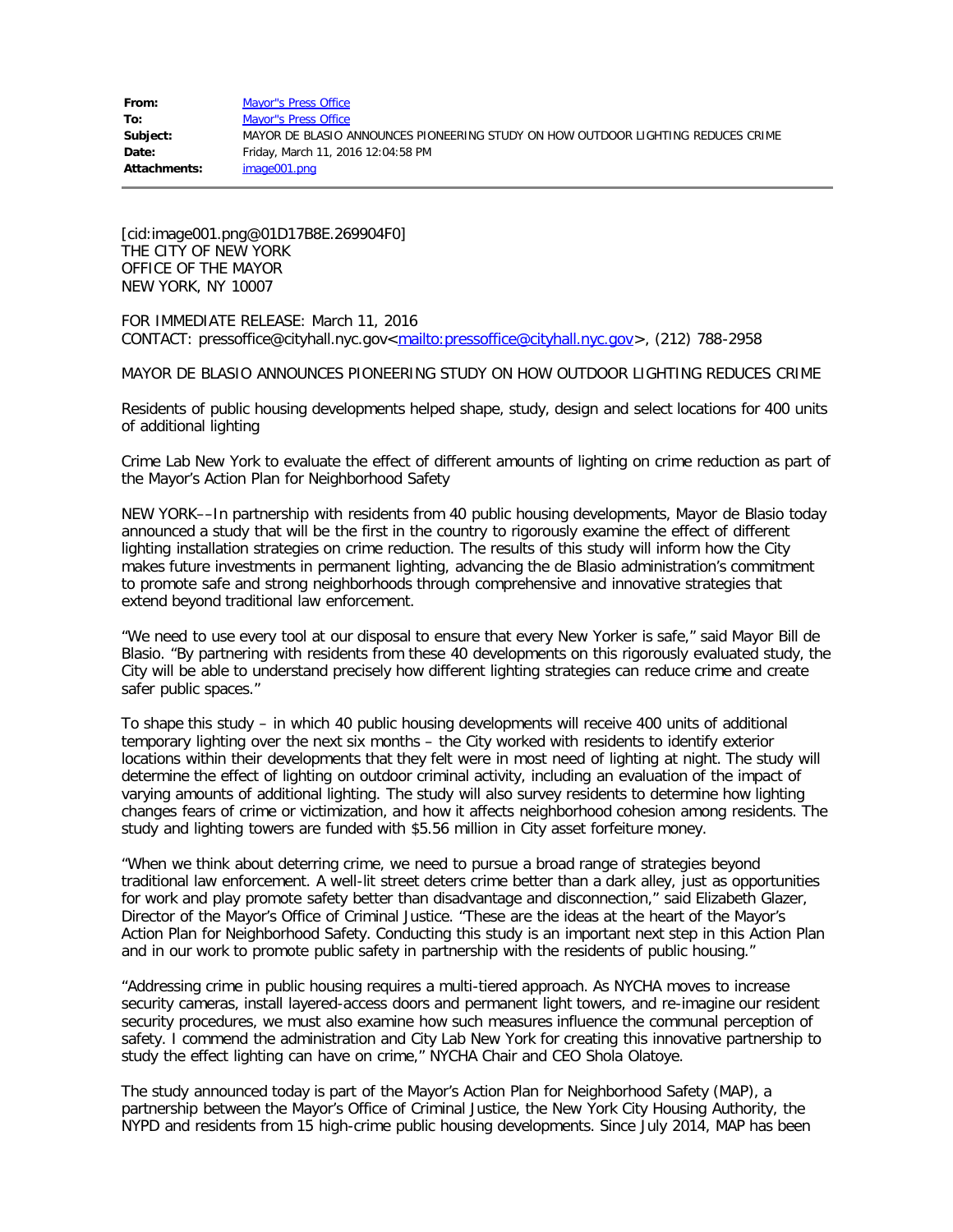working in these 15 neighborhoods to comprehensively address conditions that inhibit or encourage crime, such as disadvantage, disconnection and physical disorder, strengthening neighborhoods in partnership with the people who live in them. The results of the overall MAP initiative thus far have been promising. Between Fiscal 2014 and Fiscal 2015, violent crime in the 15 MAP developments dropped by 11.2 percent.

As part of MAP's focus on improving the safety of public spaces, NYCHA is installing new and improved permanent lighting at all 15 MAP developments, as well as CCTV cameras and layered-access control with \$140 million in funding from the City Council and Speaker, the Mayor's Office and the Manhattan District Attorney's Office. NYCHA expects to complete installation of new lighting at all 15 MAP sites by the end of 2019.

The temporary lighting initiative announced today extends beyond the 15 developments, and will complement the efforts in the 15 MAP developments by rigorously determining the effect that different lighting approaches have on reducing crime. The findings gathered at the 40 NYCHA developments selected for the study will enable the City to better understand how to best scale up lighting projects beyond the 15 MAP developments.

"I am proud that the Mayor is taking the vital steps to ensure safety for New Yorkers. This small step will make a huge difference for many residents who live in my beloved congressional district. I applaud the administration for thinking innovatively to reduce crimes and promote safer neighborhoods and communities in our Great City," said Congressman Charles Rangel.

"I grew up in New York City public housing and always remember feeling safe and secure in my surroundings. Today's public housing residents deserve to have that same sense of security in their homes. Early evidence suggests extra lighting can be an effective deterrent of crime, so this study should help the city evaluate how best to improve public safety. I applaud Mayor de Blasio for spearheading this initiative," said Congressman Eliot Engel.

"When I was District Attorney, I always recommended homeowners install outdoor lighting as a deterrent to burglaries, trespassing and other unlawful activity. Residents in city housing developments deserve the same preventive measures. I commend Mayor Bill de Blasio and Commissioner William Bratton for taking a scientific approach to determining best practices," said Congressman Dan Donovan.

"Public safety remains a top priority for New York City residents," said Congresswoman Yvette D. Clarke. "I am pleased to announce that seven public housing developments in the ninth congressional district have been selected to take part in the de Blasio administration's pioneering initiative to evaluate and to eventually reduce crime utilizing light. As part of the Mayor's Action Plan for Neighborhood Safety, I believe that this study will produce effective tools to protect our residents and to prioritize crime reduction where vulnerabilities exist. I look forward to partnering with the administration, the New York City Housing Authority, the New York City Police Department and most importantly residents, to strengthen and build safer communities."

"In the fight to keep our streets safe, we need an all-hands-on-deck approach. The unacceptable reality is that many of our public housing complexes suffer from disproportionately high rates of crime – in part because of poor lighting in hallways, elevators and courtyards. It is my hope that this is a strong first step in a recalibrated effort to give public housing residents the safety and peace of mind they deserve," said Congressman Hakeem Jeffries.

"The strategic placing of lightening is a simple, yet effective method to make communities safer. This study will help New York City's government decide where it needs to invest in outdoor lighting to tackle crime and strengthen neighborhoods using an innovative and cost-effective approach," said Congressman José E. Serrano.

"All New Yorkers have a fundamental right to feel secure in their homes and communities. Mayor de Blasio's new study on the effects of lighting on crime, a concern I regularly hear about from constituents, is an important step towards achieving this goal. I thank the Mayor, NYCHA Chair Olatoye, and NYPD Commissioner Bratton for their continued commitment to building safer and stronger neighborhoods throughout our city and look forward to reviewing the results of this study," said State Senator Brad Hoylman.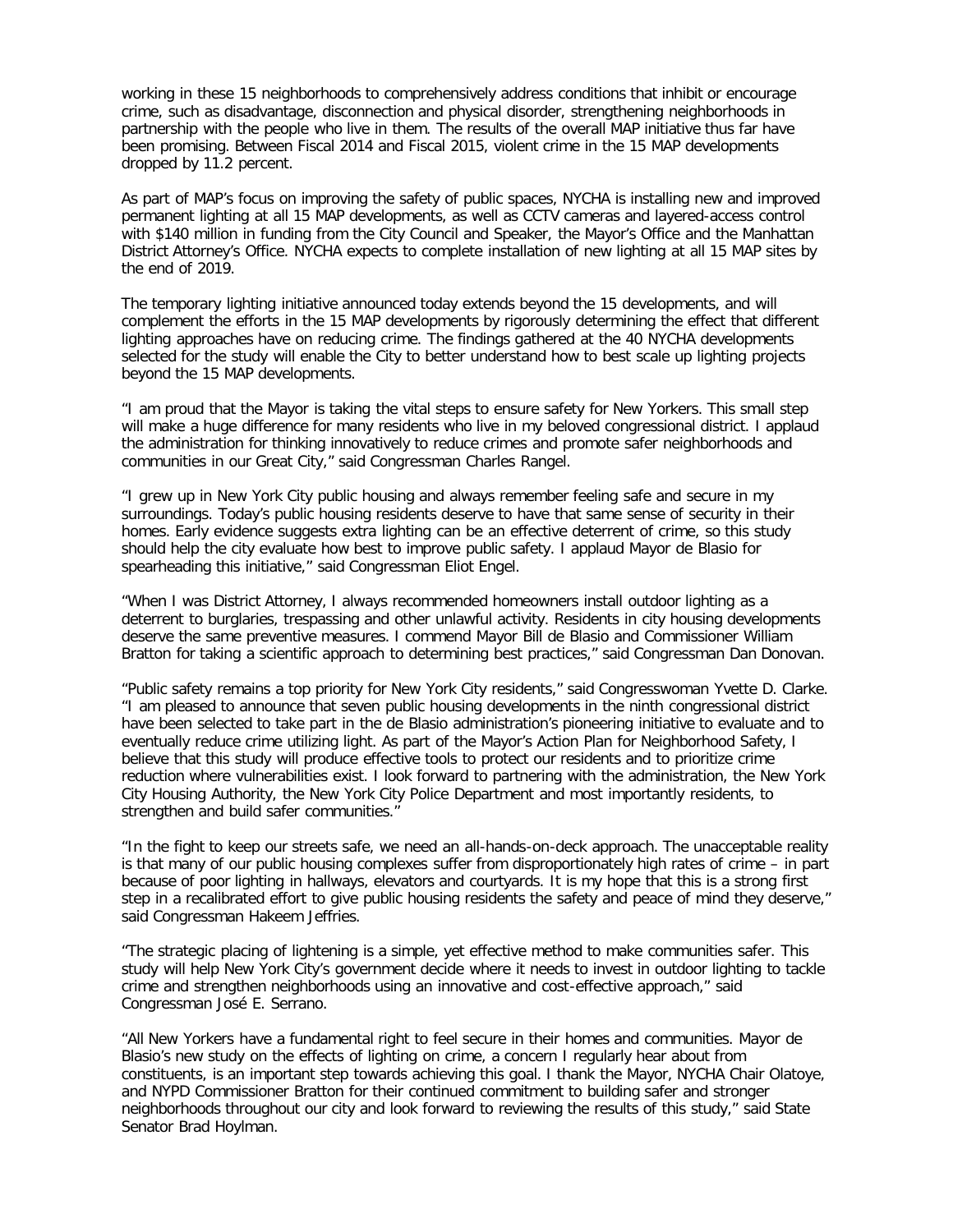"I applaud District Attorney Vance and Mayor de Blasio for making these targeted investments to improve the security of our NYCHA residents. A safe home is a basic right, and working with residents, I am confident this program will reduce the threats they too often face," said Assembly Member Robert J. Rodriguez.

"I'm pleased that Marlboro Houses in my district has been chosen to participate in this initiative. It's common sense that residents feel safer walking around at night in areas that are well lit, which in turn enhances quality of life and builds community," said Assembly Member Steven Cymbrowitz. "I commend Mayor de Blasio for engaging residents directly in the planning process and working to make NYCHA developments a replicable model for forward-thinking safety initiatives."

"I applaud Mayor de Blasio in making this very important capital investment in our NYCHA developments. This study is essential to the safety and wellbeing of our families and communities. I look forward to working with him and his administration throughout the process," said Assembly Member Latrice Walker.

"The safety of all residents in New York matters. It is time that we take the necessary steps needed to help keep crime down and our community safe," said Assembly Member Diana Richardson. "This study, in conjunction with 40 of the NYCHA's public housing developments, is a great way for us to designate proper lighting solutions in our area."

"A critical element of safety is being able to see what's happening and feel secure in your surroundings. This study will improve both of those dynamics for our South Bronxites. Representing the second largest NYCHA population in NYC, I support this innovative path ahead for us to work together to make our communities safer together. I commend Mayor de Blasio, Chairwoman Olatoye and my Tenant Association Presidents of Danny Barber and Jenny Cruz for standing up for the people of the 79th district," said Assembly Member Blake.

"Of all the possible improvements in NYCHA's security infrastructure, none is more critical to both the reality and feeling of safety than exterior lighting," said Council Member Ritchie Torres, Chair of the Committee on Public Housing. "I applaud the Mayor's Office, MOCJ, and NYCHA for their innovative and holistic approach to public safety in public housing."

"All New Yorkers deserve to feel safe in their communities. Purposeful placement of external lighting is a proven deterrent of criminal activity and often improves residents' sense of safety. I applaud Mayor de Blasio and Executive Director of the Mayor's Office of Criminal Justice Elizabeth Glazer for undertaking a study to determine the best practices in lighting design as a public safety tool. Where New York goes, the country follows, thus I commend this administration for their dedication to the safety of NYCHA residents and their commitment to evaluating and improving this City's public safety strategies," said Council Member Vanessa L. Gibson, Chair of the Committee on Public Safety.

"I'm glad the mayor has taken steps to improve the safety and quality of life for residents of public housing," said Council Majority Leader Jimmy Van Bramer. "Adequate outdoor lighting is an important safety tool. I look forward to working with the Mayor, NYCHA and residents of our public housing developments to see this study carried out, and take steps to keep New Yorkers safe."

"Public housing residents deserve to feel safe within their own developments and communities. The study of how lighting can be used as an anti-crime tool is an innovative approach to increasing public safety at night while enhancing the NYPD's ability to effectively patrol NYCHA grounds. I applaud the de Blasio administration for its commitment to improving neighborhood safety," said Council Member Laurie A. Cumbo.

"I'm excited that two NYCHA developments in my district – Monroe and Sotomayor – will be taking part in this landmark evaluation in crime deterrence," said Council Member Annabel Palma. "NYCHA residents deserve to live in communities that embody and encourage safety as a crucial element for quality of life. I applaud Mayor de Blasio for enacting this initiative, and look forward to bearing witness to what may come of it."

"The safety of our New Yorkers must be our city's top priority, and we must do everything possible to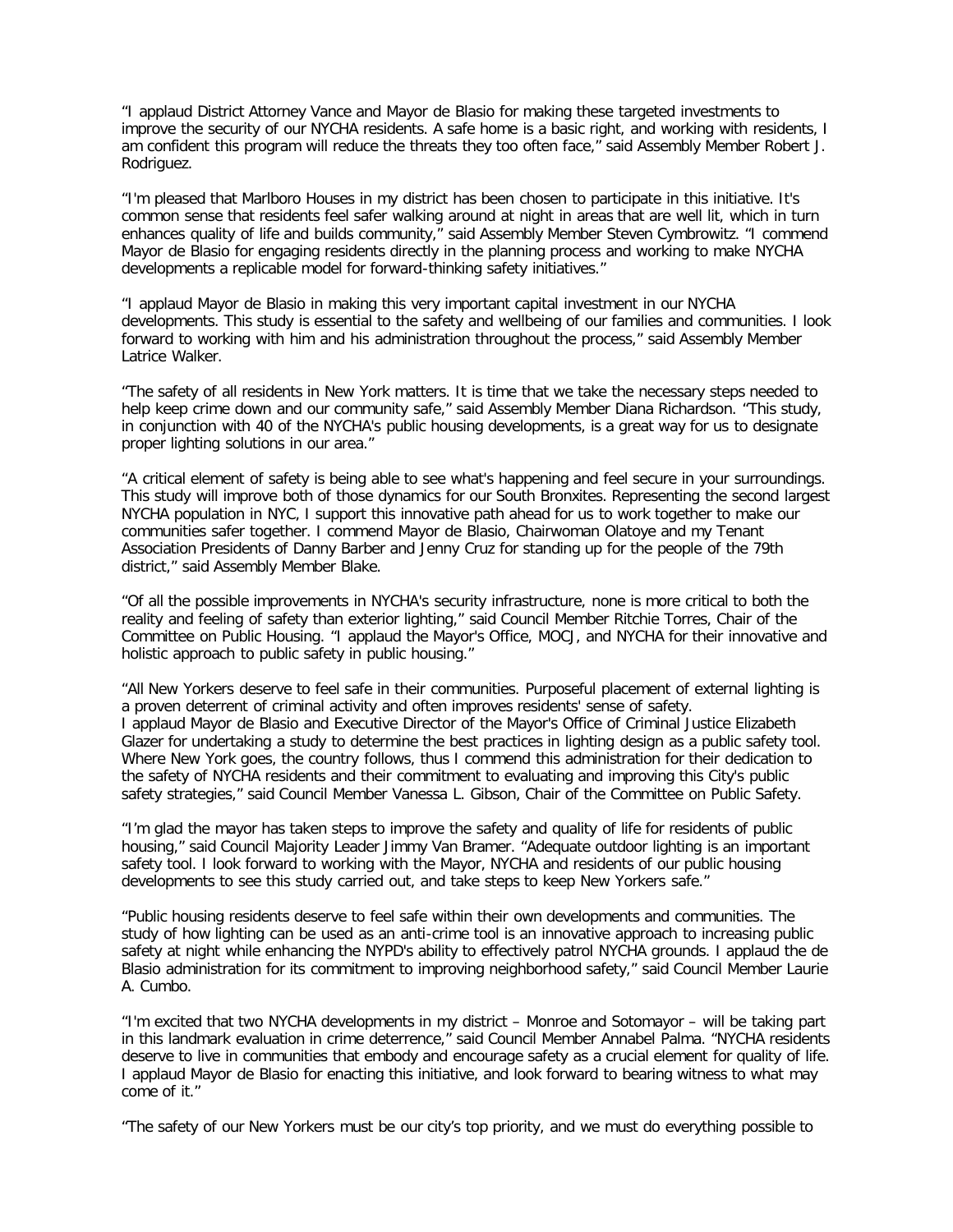make sure that our children, adults and senior citizens feel safe," said Council Member Mathieu Eugene, Chair of the Committee on Youth Services. "I commend Mayor Bill de Blasio for initiating this important lighting study, which will help ensure the safety of all New Yorkers."

"This outdoor lighting study is an integral component of the Mayor's Action Plan for Neighborhood Safety. As we've seen with illuminating our city parks at night, additional lighting at public housing developments could result in a decrease in crime at these designated locations. It's logical to assume that individuals may think twice about committing crimes at night if there's a literal spotlight on their actions, but this is why we have studies. I look forward to seeing the results, and I commend all parties involved for organizing this analysis to improve neighborhood safety," said Council Member Vincent J. Gentile.

"Adding lighting in our housing developments is seriously bolstering the quality of life for NYCHA residents as it pertains to safety," said Council Member Ydanis Rodríguez. "An 11 percent drop in crime is to be taken seriously, and I hope we can scale this initiative up for the sake of residents in communities across the city. Working with local residents to find areas for improvement on a project like this is crucial as their voices are grounded in experience and an intrinsic knowledge of where changes are needed. I applaud the de Blasio administration for their initiative and for finding new ways to improve safety within NYCHA developments."

"Yesterday evening, I was proud to stand with NYCHA residents to celebrate the installation of 357 new state-of-the-art LED lighting fixtures at the Polo Grounds Towers. Good lighting is just one component of my Office's \$101 million commitment to enhancing security measures at 15 NYCHA development sites citywide, which also includes layered access and security cameras. I commend the City for authorizing this study; in this day and age, it's not enough to simply state that something works; success needs to be evaluated, measured and documented, so that future investments can be made intelligently and their effectiveness maximized," said Manhattan District Attorney Cyrus R. Vance, Jr.

"I think that the lights will be a great deterrent, bringing about stronger communities and better outcomes for residents," said Patricia Herman, RA President at Lincoln Houses. "With this lights study, I hope we may find the right solution to violence."

"My tenants are happy to have more lights, and I'm hoping the lights will keep crime down," said Carlos Mora, RA President at Monroe Houses. "It's encouraging to see New York City working to better understand how lighting can make our communities safer."

"We believe that these lights will have an astounding impact on crime since it will create visibility to activities normally done in the dark," said Diana Blackwell, RA President at Frederick E. Samuel Houses. "With the City's lights study, I'm eager to learn more about how lights can increase safety and lessen the fears of residents after dark."

"The affect that lighting has had in my community so far, has been like 'Raid to Roaches,'" said Leonard Jones, RA President at Fenimore-Lefferts Houses. "My community feels safer with additional lighting, and I commend the City for taking steps to better understand how lights can help communities keep crime down."

"My community welcomes the lights, and feels safer with the light," said Viola Harris, RA President at Beach 41st Street Houses. "I'm glad the city is doing the study. I hope that when the City finishes the study, lighting is something we can better use moving forward."

"We've had a successful relationship with the staff and management. We've had good cooperation like I've never seen before," said Michael Lopez, RA President at Washington Houses. "Staff has come out at night, to refocus the lights so it wouldn't bother anyone through windows. They're doing a great job. The City is actually spotlighting people, and now they know if they're doing something, they're going to be seen."

"The light is lighting up everything really nice in the community. I feel a lot safer, I can actually see the people that are on the street," said Carol Wilkins, RA President at Ravenswood Houses. "I think the lighting study is a good idea. I think the lights will be able to keep the crime down as we can better identify who is doing the criminal activity."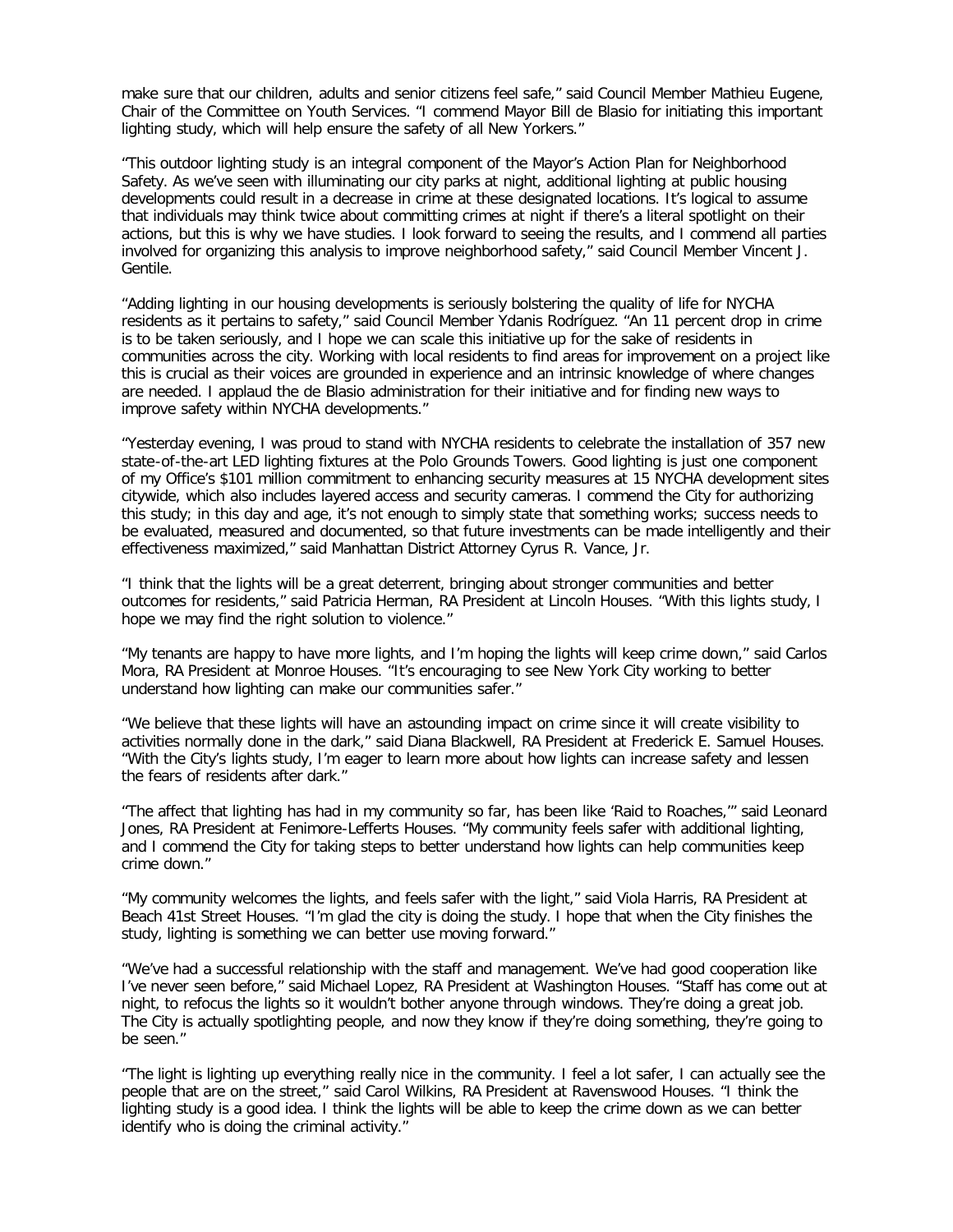"Crime Lab New York is thrilled to be partnering with the City to evaluate how lighting can reduce crime and build stronger communities," said Katy Brodsky Falco, Executive Director of Crime Lab New York. "It is a privilege to be able to evaluate this multi-agency initiative that has incorporated residents into the planning process, and we hope that the research will contribute to a better understanding of how to create safer and stronger communities."

###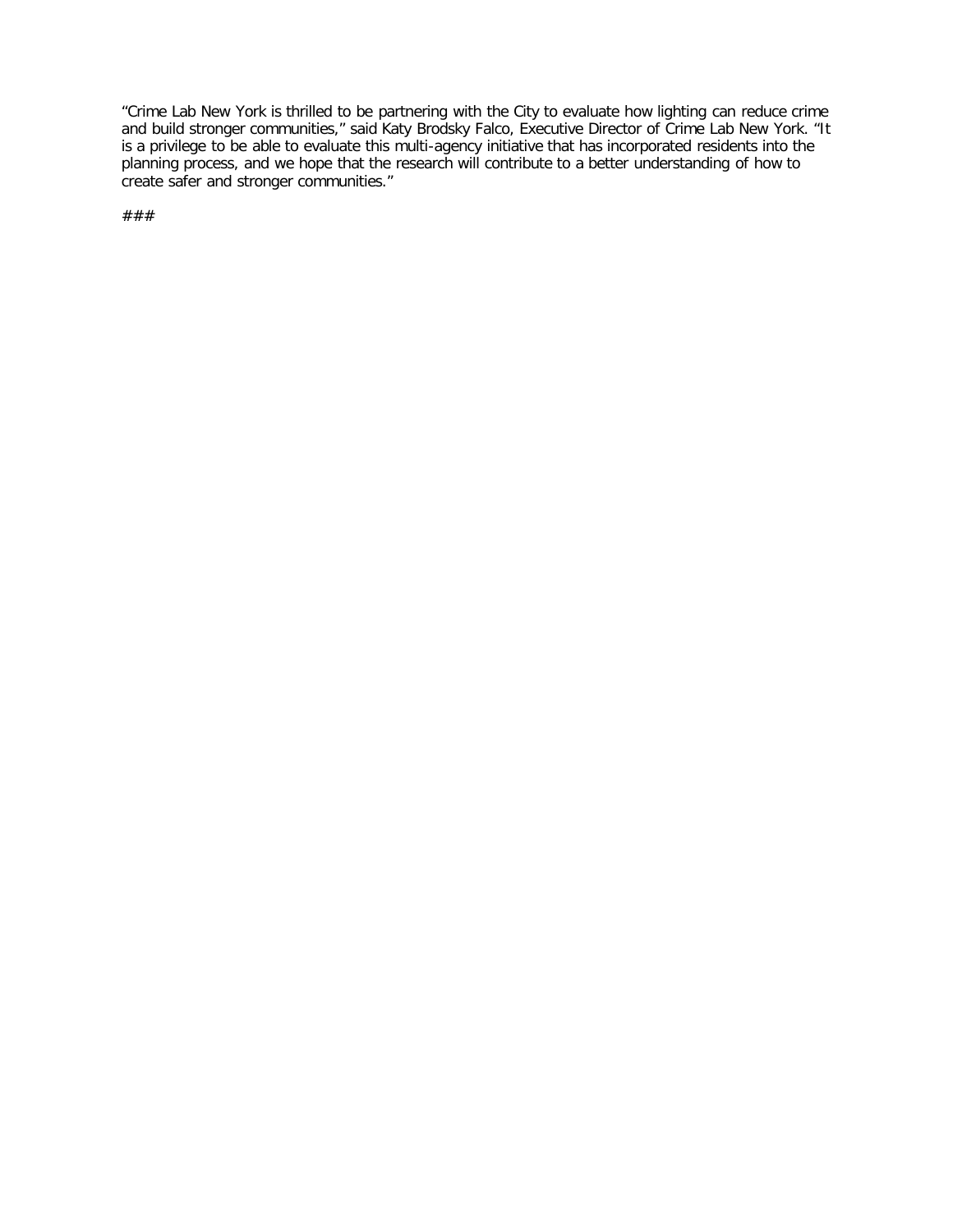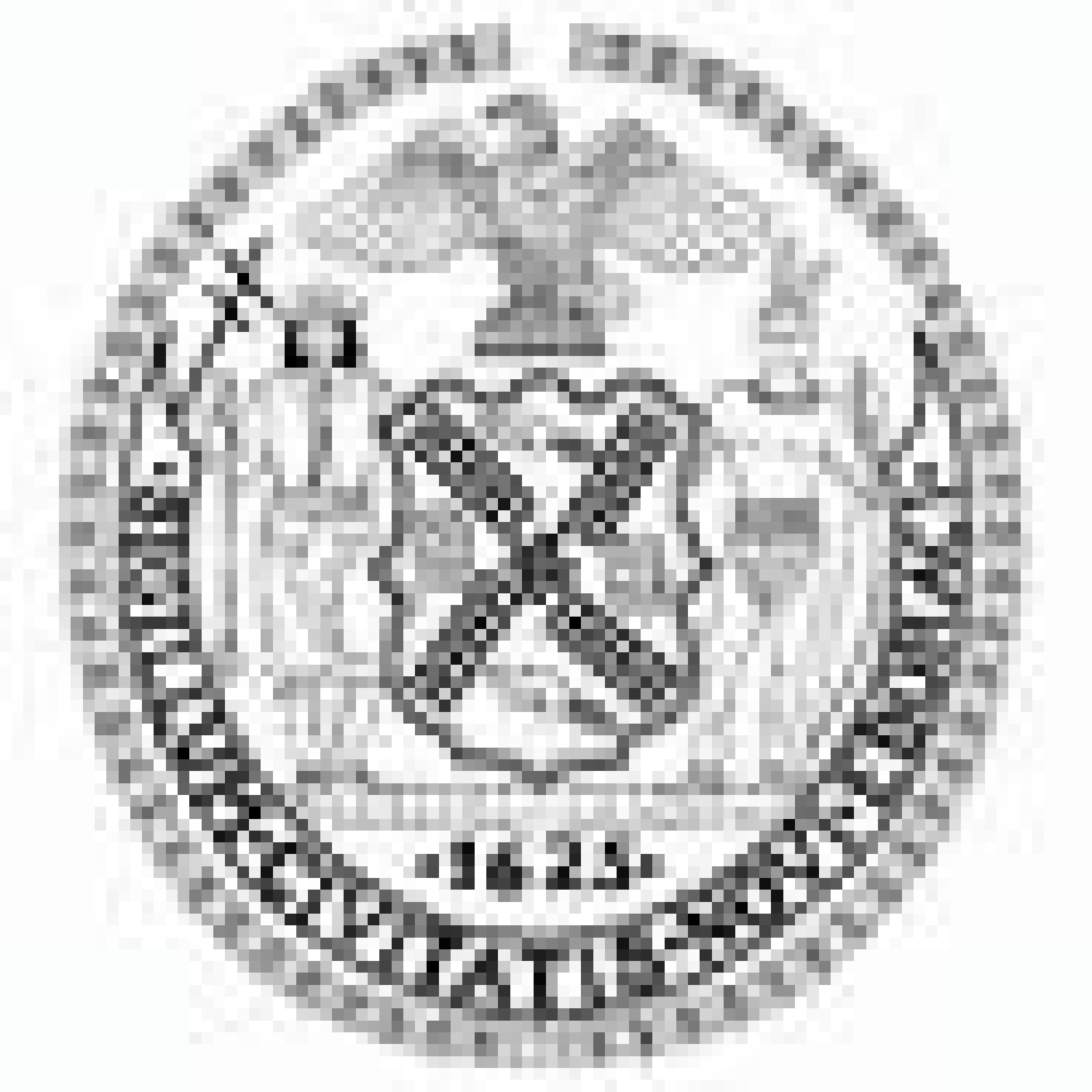Copy.

Avi Fink

**From:** Ringel, Stefan (BROOKLYNBP) **Sent:** Friday, March 11, 2016 12:10 PM **To:** Fink, Avi **Subject:** RE: MAYOR DE BLASIO ANNOUNCES PIONEERING STUDY ON HOW OUTDOOR LIGHTING REDUCES CRIME

OK, going forward you should let me know if it's a quote opportunity. I thought it was just a heads up and quotes weren't possible. No worries.

**From:** Fink, Avi [mailto:AFink@cityhall.nyc.gov] **Sent:** Friday, March 11, 2016 12:09 PM **To:** Ringel, Stefan (BROOKLYNBP) **Subject:** RE: MAYOR DE BLASIO ANNOUNCES PIONEERING STUDY ON HOW OUTDOOR LIGHTING REDUCES CRIME

You are the first person I sent this to

From: Ringel, Stefan (BROOKLYNBP) [mailto:sringel@brooklynbp.nyc.gov] **Sent:** Friday, March 11, 2016 12:05 PM **To:** Fink, Avi **Subject:** FW: MAYOR DE BLASIO ANNOUNCES PIONEERING STUDY ON HOW OUTDOOR LIGHTING REDUCES CRIME

Why weren't we offered quote on this?

**From:** Mayor's Press Office [mailto:pressoffice@cityhall.nyc.gov] **Sent:** Friday, March 11, 2016 12:05 PM **To:** Mayor's Press Office **Subject:** MAYOR DE BLASIO ANNOUNCES PIONEERING STUDY ON HOW OUTDOOR LIGHTING REDUCES CRIME



THE CITY OF NEW YORK OFFICE OF THE MAYOR NEW YORK, NY 10007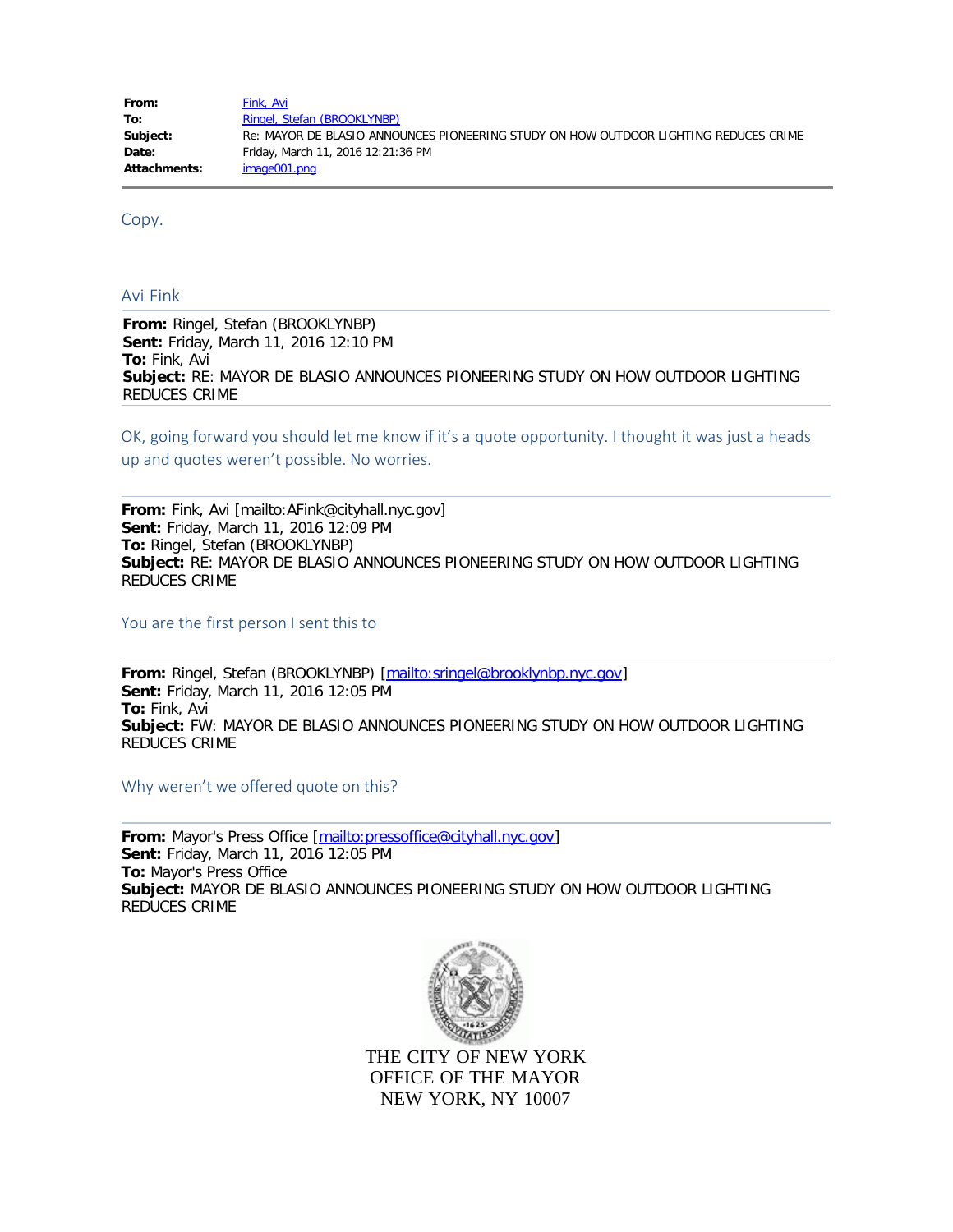### **MAYOR DE BLASIO ANNOUNCES PIONEERING STUDY ON HOW OUTDOOR LIGHTING REDUCES CRIME**

*Residents of public housing developments helped shape, study, design and select locations for 400 units of additional lighting*

#### *Crime Lab New York to evaluate the effect of different amounts of lighting on crime reduction as part of the Mayor's Action Plan for Neighborhood Safety*

**NEW YORK**––In partnership with residents from 40 public housing developments, Mayor de Blasio today announced a study that will be the first in the country to rigorously examine the effect of different lighting installation strategies on crime reduction. The results of this study will inform how the City makes future investments in permanent lighting, advancing the de Blasio administration's commitment to promote safe and strong neighborhoods through comprehensive and innovative strategies that extend beyond traditional law enforcement.

"We need to use every tool at our disposal to ensure that every New Yorker is safe," said **Mayor Bill de Blasio**. "By partnering with residents from these 40 developments on this rigorously evaluated study, the City will be able to understand precisely how different lighting strategies can reduce crime and create safer public spaces."

To shape this study – in which 40 public housing developments will receive 400 units of additional temporary lighting over the next six months – the City worked with residents to identify exterior locations within their developments that they felt were in most need of lighting at night. The study will determine the effect of lighting on outdoor criminal activity, including an evaluation of the impact of varying amounts of additional lighting. The study will also survey residents to determine how lighting changes fears of crime or victimization, and how it affects neighborhood cohesion among residents. The study and lighting towers are funded with \$5.56 million in City asset forfeiture money.

"When we think about deterring crime, we need to pursue a broad range of strategies beyond traditional law enforcement. A well-lit street deters crime better than a dark alley, just as opportunities for work and play promote safety better than disadvantage and disconnection," said **Elizabeth Glazer, Director of the Mayor's Office of Criminal Justice**. "These are the ideas at the heart of the Mayor's Action Plan for Neighborhood Safety. Conducting this study is an important next step in this Action Plan and in our work to promote public safety in partnership with the residents of public housing."

"Addressing crime in public housing requires a multi-tiered approach. As NYCHA moves to increase security cameras, install layered-access doors and permanent light towers, and reimagine our resident security procedures, we must also examine how such measures influence the communal perception of safety. I commend the administration and City Lab New York for creating this innovative partnership to study the effect lighting can have on crime," **NYCHA Chair and CEO Shola Olatoye**.

The study announced today is part of the Mayor's Action Plan for Neighborhood Safety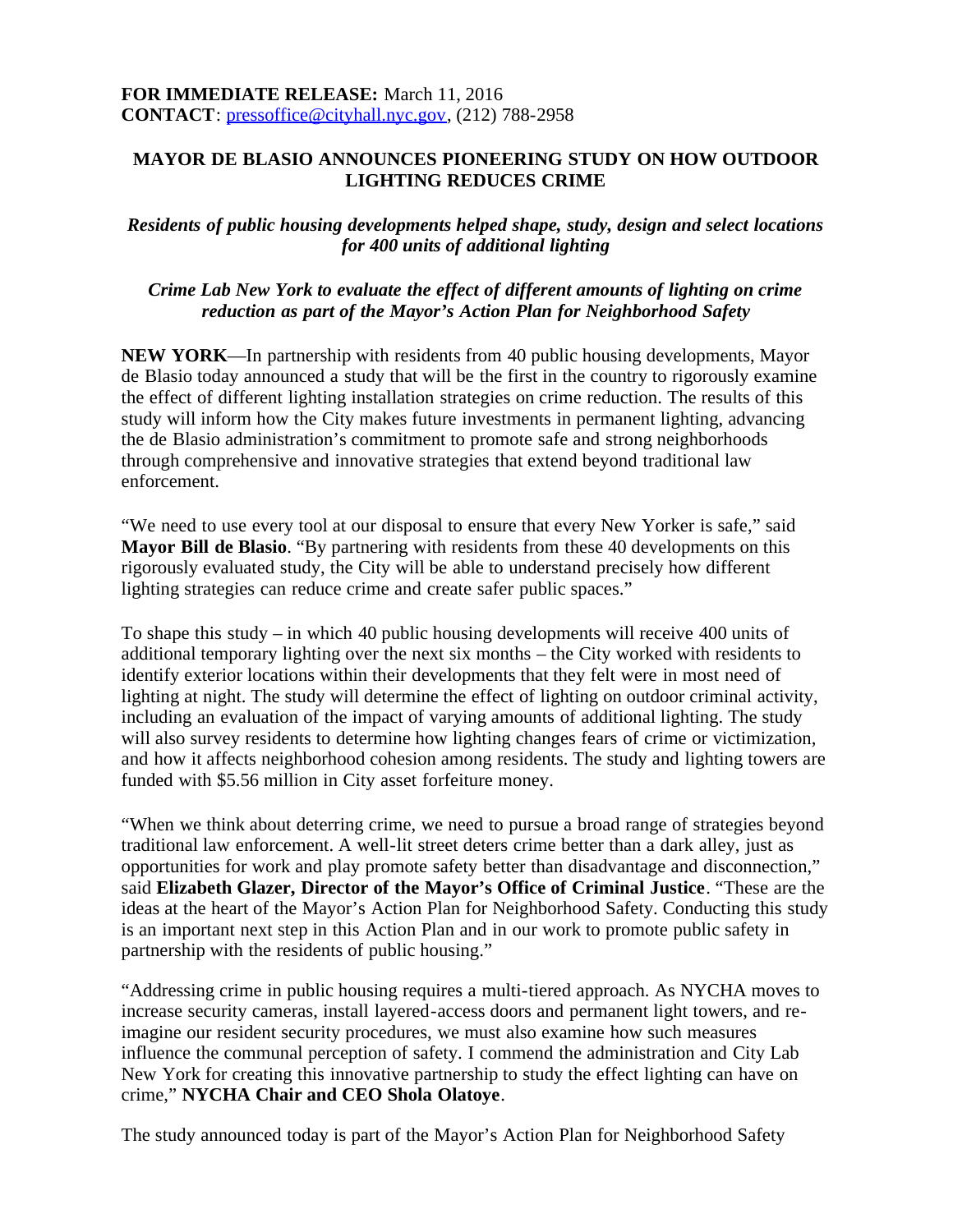(MAP), a partnership between the Mayor's Office of Criminal Justice, the New York City Housing Authority, the NYPD and residents from 15 high-crime public housing developments. Since July 2014, MAP has been working in these 15 neighborhoods to comprehensively address conditions that inhibit or encourage crime, such as disadvantage, disconnection and physical disorder, strengthening neighborhoods in partnership with the people who live in them. The results of the overall MAP initiative thus far have been promising. Between Fiscal 2014 and Fiscal 2015, violent crime in the 15 MAP developments dropped by 11.2 percent.

As part of MAP's focus on improving the safety of public spaces, NYCHA is installing new and improved permanent lighting at all 15 MAP developments, as well as CCTV cameras and layered-access control with \$140 million in funding from the City Council and Speaker, the Mayor's Office and the Manhattan District Attorney's Office. NYCHA expects to complete installation of new lighting at all 15 MAP sites by the end of 2019.

The temporary lighting initiative announced today extends beyond the 15 developments, and will complement the efforts in the 15 MAP developments by rigorously determining the effect that different lighting approaches have on reducing crime. The findings gathered at the 40 NYCHA developments selected for the study will enable the City to better understand how to best scale up lighting projects beyond the 15 MAP developments.

"I am proud that the Mayor is taking the vital steps to ensure safety for New Yorkers. This small step will make a huge difference for many residents who live in my beloved congressional district. I applaud the administration for thinking innovatively to reduce crimes and promote safer neighborhoods and communities in our Great City," said **Congressman Charles Rangel**.

"I grew up in New York City public housing and always remember feeling safe and secure in my surroundings. Today's public housing residents deserve to have that same sense of security in their homes. Early evidence suggests extra lighting can be an effective deterrent of crime, so this study should help the city evaluate how best to improve public safety. I applaud Mayor de Blasio for spearheading this initiative," said **Congressman Eliot Engel**.

"When I was District Attorney, I always recommended homeowners install outdoor lighting as a deterrent to burglaries, trespassing and other unlawful activity. Residents in city housing developments deserve the same preventive measures. I commend Mayor Bill de Blasio and Commissioner William Bratton for taking a scientific approach to determining best practices," said **Congressman Dan Donovan**.

"Public safety remains a top priority for New York City residents," said **Congresswoman Yvette D. Clarke**. "I am pleased to announce that seven public housing developments in the ninth congressional district have been selected to take part in the de Blasio administration's pioneering initiative to evaluate and to eventually reduce crime utilizing light. As part of the Mayor's Action Plan for Neighborhood Safety, I believe that this study will produce effective tools to protect our residents and to prioritize crime reduction where vulnerabilities exist. I look forward to partnering with the administration, the New York City Housing Authority, the New York City Police Department and most importantly residents, to strengthen and build safer communities."

"In the fight to keep our streets safe, we need an all-hands-on-deck approach. The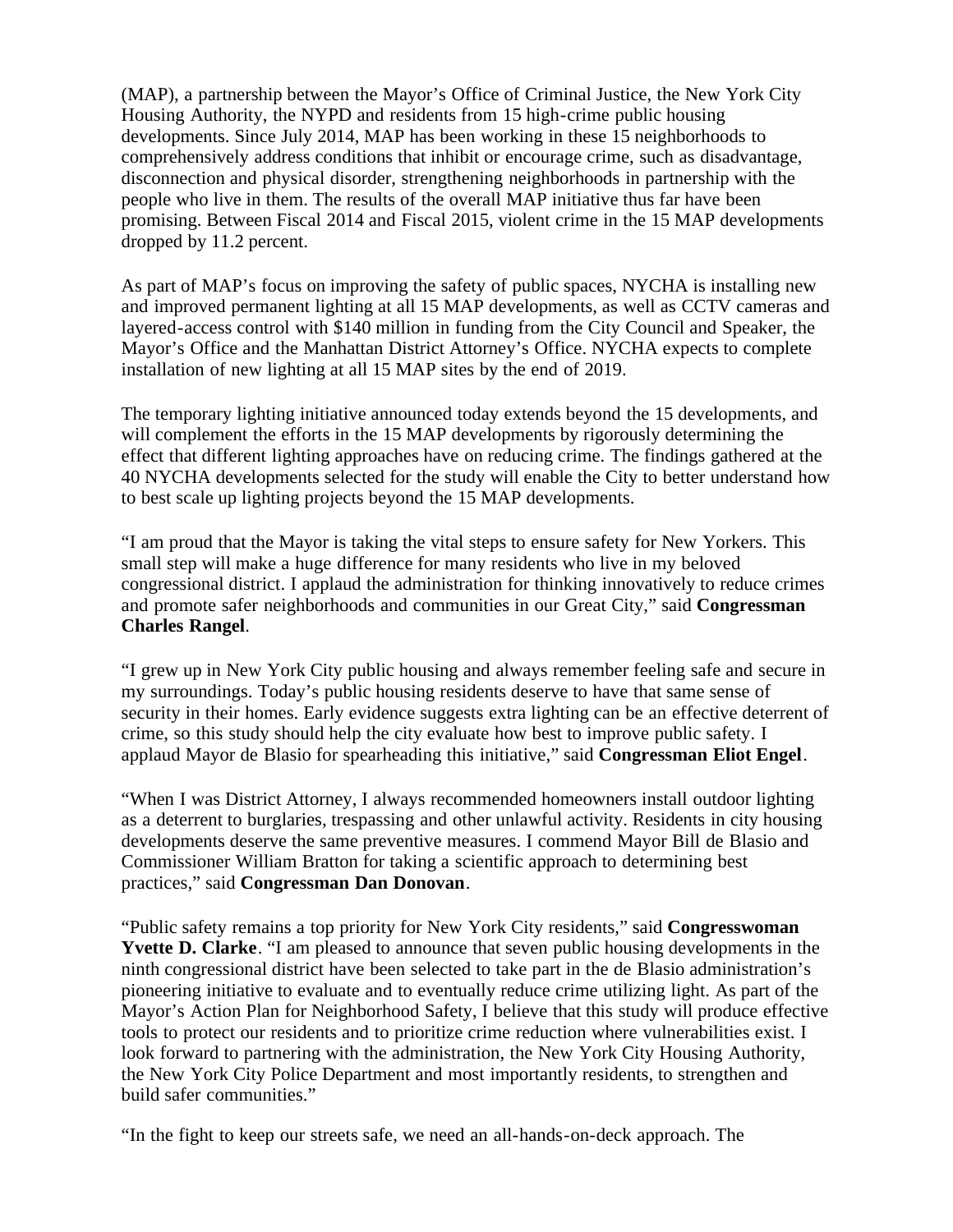unacceptable reality is that many of our public housing complexes suffer from disproportionately high rates of crime – in part because of poor lighting in hallways, elevators and courtyards. It is my hope that this is a strong first step in a recalibrated effort to give public housing residents the safety and peace of mind they deserve," said **Congressman Hakeem Jeffries**.

"The strategic placing of lightening is a simple, yet effective method to make communities safer. This study will help New York City's government decide where it needs to invest in outdoor lighting to tackle crime and strengthen neighborhoods using an innovative and costeffective approach," said **Congressman José E. Serrano**.

"All New Yorkers have a fundamental right to feel secure in their homes and communities. Mayor de Blasio's new study on the effects of lighting on crime, a concern I regularly hear about from constituents, is an important step towards achieving this goal. I thank the Mayor, NYCHA Chair Olatoye, and NYPD Commissioner Bratton for their continued commitment to building safer and stronger neighborhoods throughout our city and look forward to reviewing the results of this study," said **State Senator Brad Hoylman**.

"I applaud District Attorney Vance and Mayor de Blasio for making these targeted investments to improve the security of our NYCHA residents. A safe home is a basic right, and working with residents, I am confident this program will reduce the threats they too often face," said **Assembly Member Robert J. Rodriguez**.

"I'm pleased that Marlboro Houses in my district has been chosen to participate in this initiative. It's common sense that residents feel safer walking around at night in areas that are well lit, which in turn enhances quality of life and builds community," said **Assembly Member Steven Cymbrowitz**. "I commend Mayor de Blasio for engaging residents directly in the planning process and working to make NYCHA developments a replicable model for forward-thinking safety initiatives."

"I applaud Mayor de Blasio in making this very important capital investment in our NYCHA developments. This study is essential to the safety and wellbeing of our families and communities. I look forward to working with him and his administration throughout the process," said **Assembly Member Latrice Walker**.

"The safety of all residents in New York matters. It is time that we take the necessary steps needed to help keep crime down and our community safe," said **Assembly Member Diana Richardson**. "This study, in conjunction with 40 of the NYCHA's public housing developments, is a great way for us to designate proper lighting solutions in our area."

"A critical element of safety is being able to see what's happening and feel secure in your surroundings. This study will improve both of those dynamics for our South Bronxites. Representing the second largest NYCHA population in NYC, I support this innovative path ahead for us to work together to make our communities safer together. I commend Mayor de Blasio, Chairwoman Olatoye and my Tenant Association Presidents of Danny Barber and Jenny Cruz for standing up for the people of the 79th district," said **Assembly Member Blake**.

"Of all the possible improvements in NYCHA's security infrastructure, none is more critical to both the reality and feeling of safety than exterior lighting," said **Council Member Ritchie**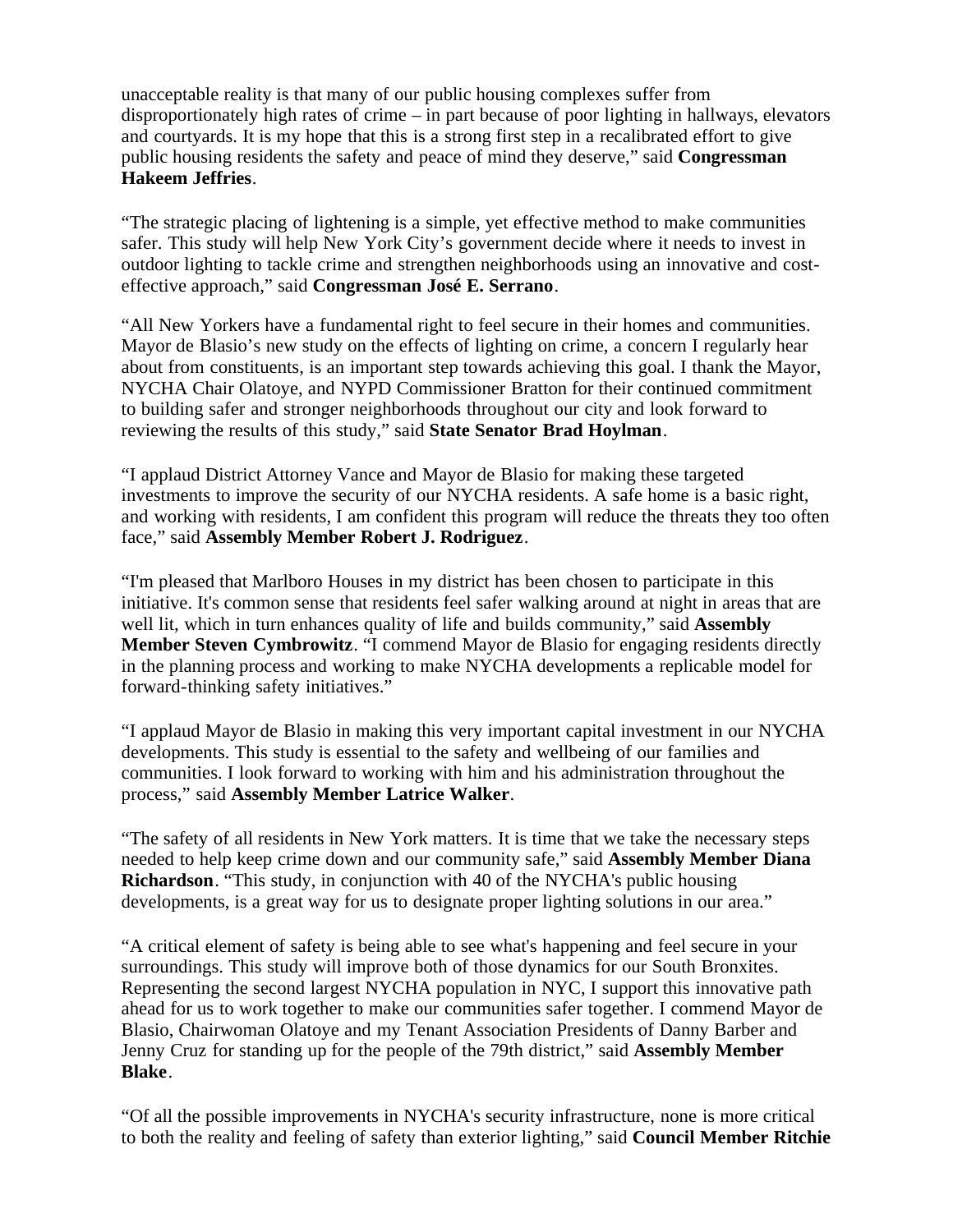**Torres, Chair of the Committee on Public Housing**. "I applaud the Mayor's Office, MOCJ, and NYCHA for their innovative and holistic approach to public safety in public housing."

"All New Yorkers deserve to feel safe in their communities. Purposeful placement of external lighting is a proven deterrent of criminal activity and often improves residents' sense of safety.

I applaud Mayor de Blasio and Executive Director of the Mayor's Office of Criminal Justice Elizabeth Glazer for undertaking a study to determine the best practices in lighting design as a public safety tool. Where New York goes, the country follows, thus I commend this administration for their dedication to the safety of NYCHA residents and their commitment to evaluating and improving this City's public safety strategies," said **Council Member Vanessa L. Gibson, Chair of the Committee on Public Safety**.

"I'm glad the mayor has taken steps to improve the safety and quality of life for residents of public housing," said **Council Majority Leader Jimmy Van Bramer**. "Adequate outdoor lighting is an important safety tool. I look forward to working with the Mayor, NYCHA and residents of our public housing developments to see this study carried out, and take steps to keep New Yorkers safe."

"Public housing residents deserve to feel safe within their own developments and communities. The study of how lighting can be used as an anti-crime tool is an innovative approach to increasing public safety at night while enhancing the NYPD's ability to effectively patrol NYCHA grounds. I applaud the de Blasio administration for its commitment to improving neighborhood safety," said **Council Member Laurie A. Cumbo**.

"I'm excited that two NYCHA developments in my district – Monroe and Sotomayor – will be taking part in this landmark evaluation in crime deterrence," said **Council Member Annabel Palma**. "NYCHA residents deserve to live in communities that embody and encourage safety as a crucial element for quality of life. I applaud Mayor de Blasio for enacting this initiative, and look forward to bearing witness to what may come of it."

"The safety of our New Yorkers must be our city's top priority, and we must do everything possible to make sure that our children, adults and senior citizens feel safe," said **Council Member Mathieu Eugene, Chair of the Committee on Youth Services**. "I commend Mayor Bill de Blasio for initiating this important lighting study, which will help ensure the safety of all New Yorkers."

"This outdoor lighting study is an integral component of the Mayor's Action Plan for Neighborhood Safety. As we've seen with illuminating our city parks at night, additional lighting at public housing developments could result in a decrease in crime at these designated locations. It's logical to assume that individuals may think twice about committing crimes at night if there's a literal spotlight on their actions, but this is why we have studies. I look forward to seeing the results, and I commend all parties involved for organizing this analysis to improve neighborhood safety," said **Council Member Vincent J. Gentile**.

"Adding lighting in our housing developments is seriously bolstering the quality of life for NYCHA residents as it pertains to safety," said **Council Member Ydanis Rodríguez**. "An 11 percent drop in crime is to be taken seriously, and I hope we can scale this initiative up for the sake of residents in communities across the city. Working with local residents to find areas for improvement on a project like this is crucial as their voices are grounded in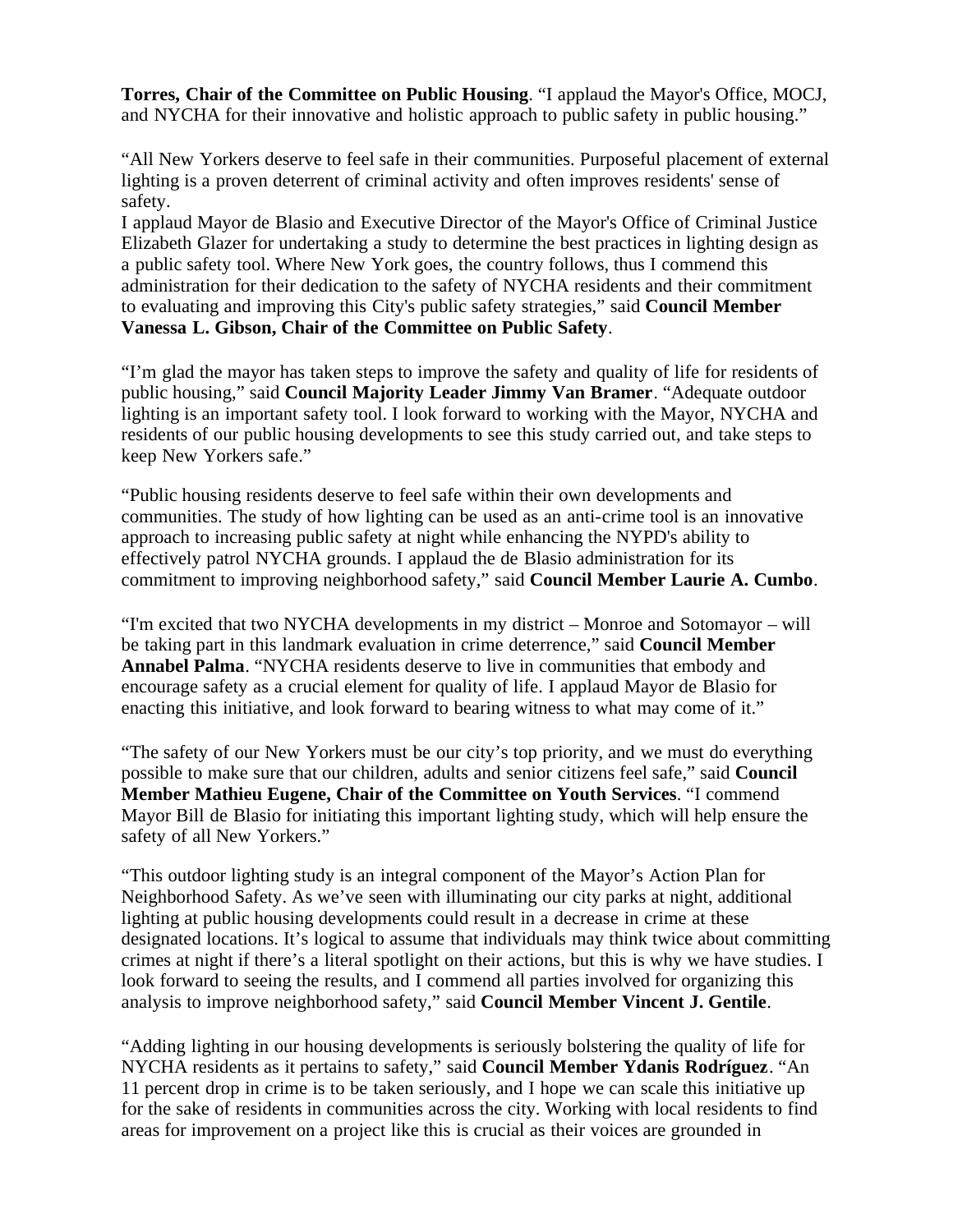experience and an intrinsic knowledge of where changes are needed. I applaud the de Blasio administration for their initiative and for finding new ways to improve safety within NYCHA developments."

"Yesterday evening, I was proud to stand with NYCHA residents to celebrate the installation of 357 new state-of-the-art LED lighting fixtures at the Polo Grounds Towers. Good lighting is just one component of my Office's \$101 million commitment to enhancing security measures at 15 NYCHA development sites citywide, which also includes layered access and security cameras. I commend the City for authorizing this study; in this day and age, it's not enough to simply state that something works; success needs to be evaluated, measured and documented, so that future investments can be made intelligently and their effectiveness maximized," said **Manhattan District Attorney Cyrus R. Vance, Jr.**

"I think that the lights will be a great deterrent, bringing about stronger communities and better outcomes for residents," said **Patricia Herman, RA President at Lincoln Houses**. "With this lights study, I hope we may find the right solution to violence."

"My tenants are happy to have more lights, and I'm hoping the lights will keep crime down," said **Carlos Mora, RA President at Monroe Houses**. "It's encouraging to see New York City working to better understand how lighting can make our communities safer."

"We believe that these lights will have an astounding impact on crime since it will create visibility to activities normally done in the dark," said **Diana Blackwell, RA President at Frederick E. Samuel Houses**. "With the City's lights study, I'm eager to learn more about how lights can increase safety and lessen the fears of residents after dark."

"The affect that lighting has had in my community so far, has been like 'Raid to Roaches,'" said **Leonard Jones, RA President at Fenimore-Lefferts Houses**. "My community feels safer with additional lighting, and I commend the City for taking steps to better understand how lights can help communities keep crime down."

"My community welcomes the lights, and feels safer with the light," said **Viola Harris, RA President at Beach 41st Street Houses**. "I'm glad the city is doing the study. I hope that when the City finishes the study, lighting is something we can better use moving forward."

"We've had a successful relationship with the staff and management. We've had good cooperation like I've never seen before," said **Michael Lopez, RA President at Washington Houses**. "Staff has come out at night, to refocus the lights so it wouldn't bother anyone through windows. They're doing a great job. The City is actually spotlighting people, and now they know if they're doing something, they're going to be seen."

"The light is lighting up everything really nice in the community. I feel a lot safer, I can actually see the people that are on the street," said **Carol Wilkins, RA President at Ravenswood Houses**. "I think the lighting study is a good idea. I think the lights will be able to keep the crime down as we can better identify who is doing the criminal activity."

"Crime Lab New York is thrilled to be partnering with the City to evaluate how lighting can reduce crime and build stronger communities," said **Katy Brodsky Falco, Executive Director of Crime Lab New York**. "It is a privilege to be able to evaluate this multi-agency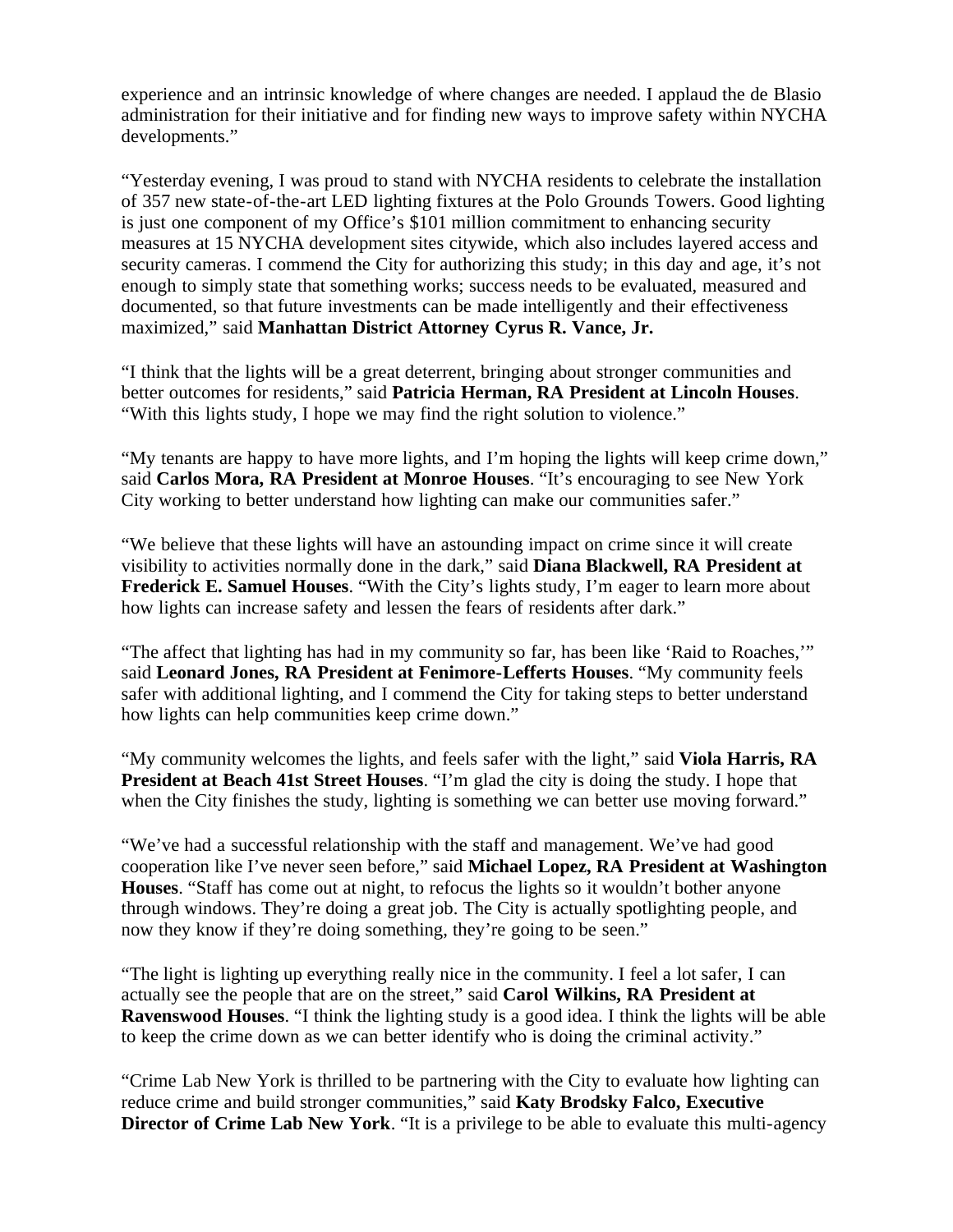initiative that has incorporated residents into the planning process, and we hope that the research will contribute to a better understanding of how to create safer and stronger communities."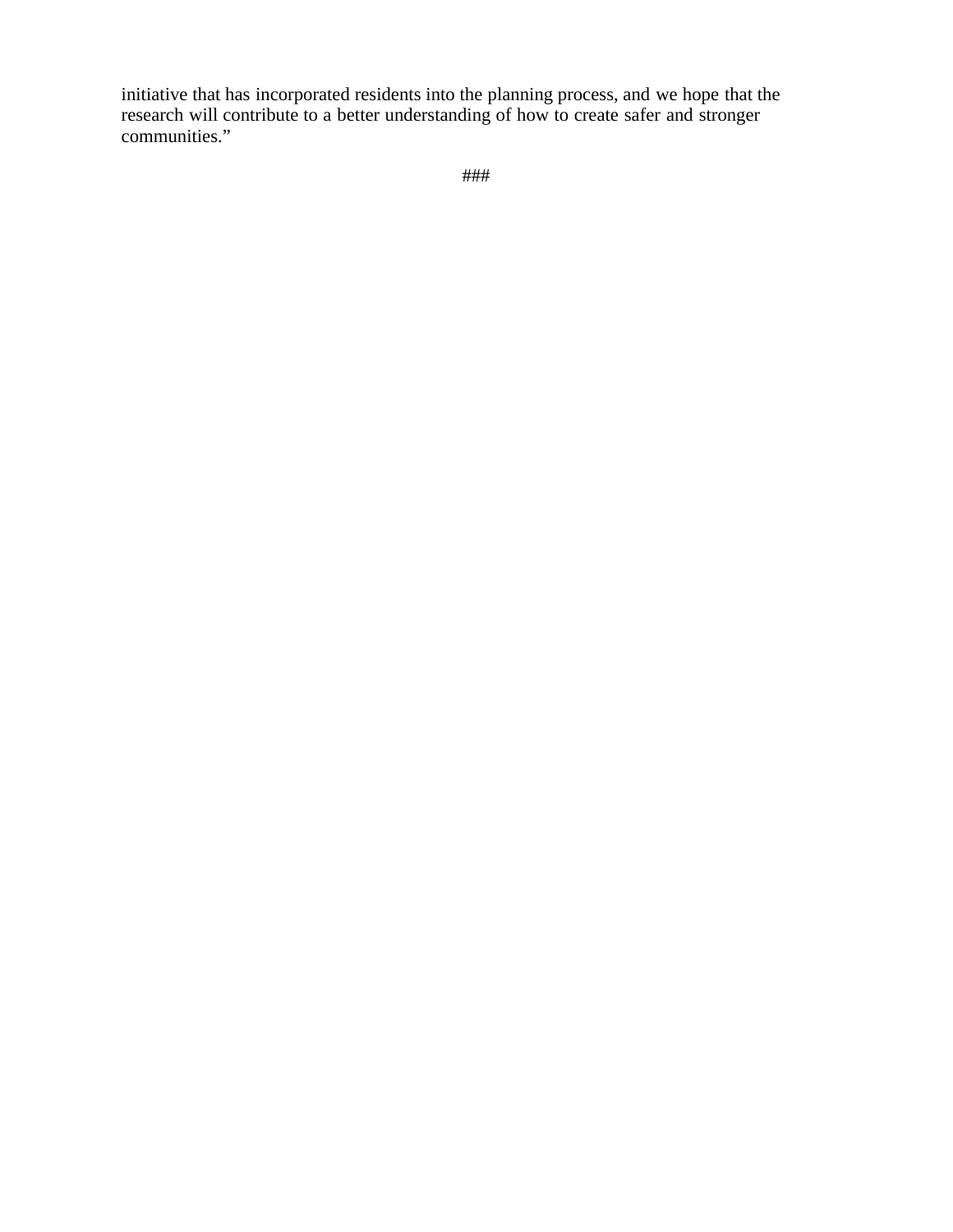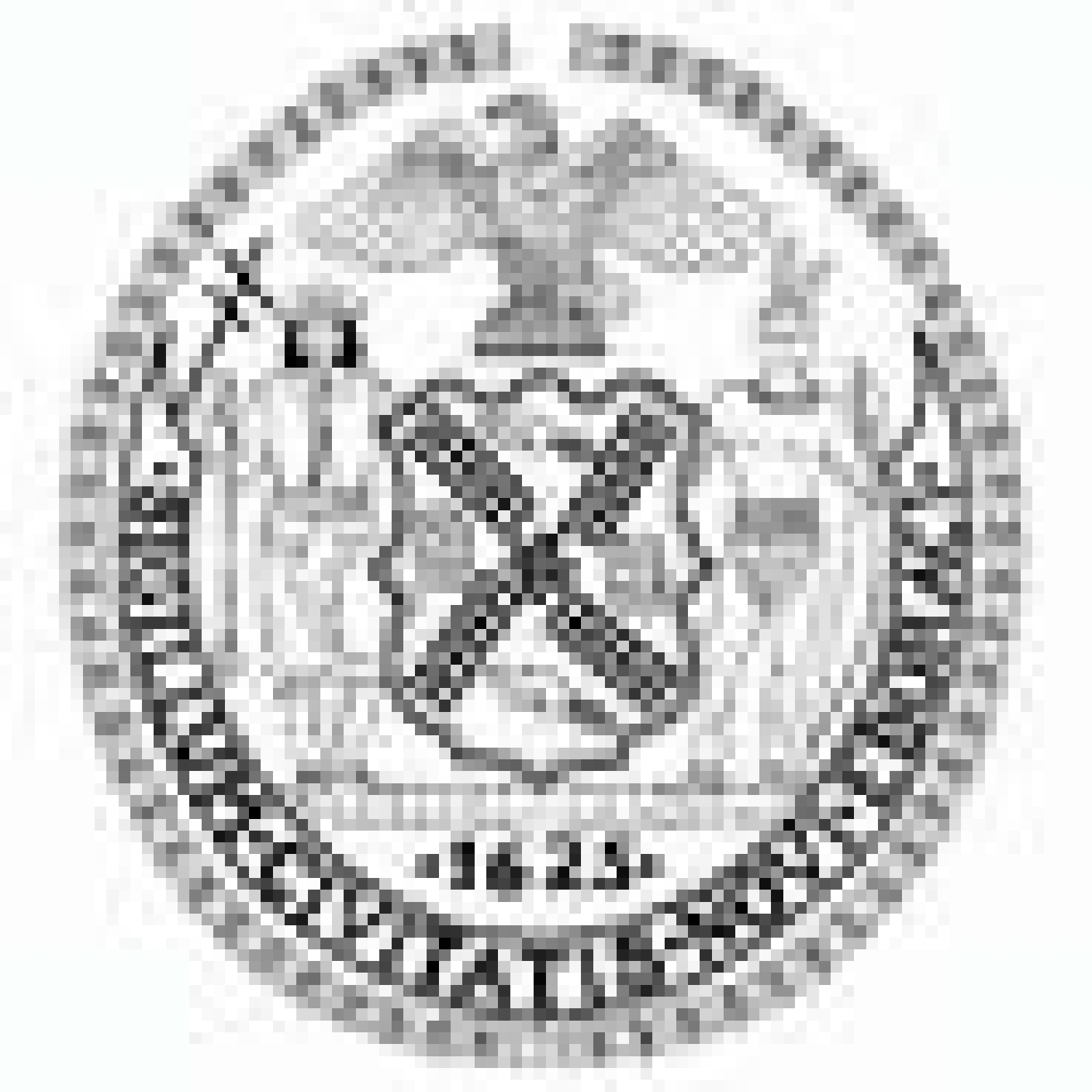Thanks!

You're were a great help!

On Fri, Mar 11, 2016 at 12:09 PM, Tolentino, Cheska <CJunioTolentino@cityhall.nyc.gov> wrote:

You made it!!!! :)

Cheska Tolentino State Legislative Affairs NYC Office of the Mayor Mobile: 646-705-4579

**From:** Mayor's Press Office <pressoffice@cityhall.nyc.gov> **Sent:** Friday, March 11, 2016 12:04 PM **To:** Mayor's Press Office **Subject:** MAYOR DE BLASIO ANNOUNCES PIONEERING STUDY ON HOW OUTDOOR LIGHTING REDUCES CRIME



## THE CITY OF NEW YORK

# OFFICE OF THE MAYOR

NEW YORK, NY 10007

**FOR IMMEDIATE RELEASE:** March 11, 2016

**CONTACT**: pressoffice@cityhall.nyc.gov, (212) 788-2958

## **MAYOR DE BLASIO ANNOUNCES PIONEERING STUDY ON HOW OUTDOOR LIGHTING REDUCES CRIME**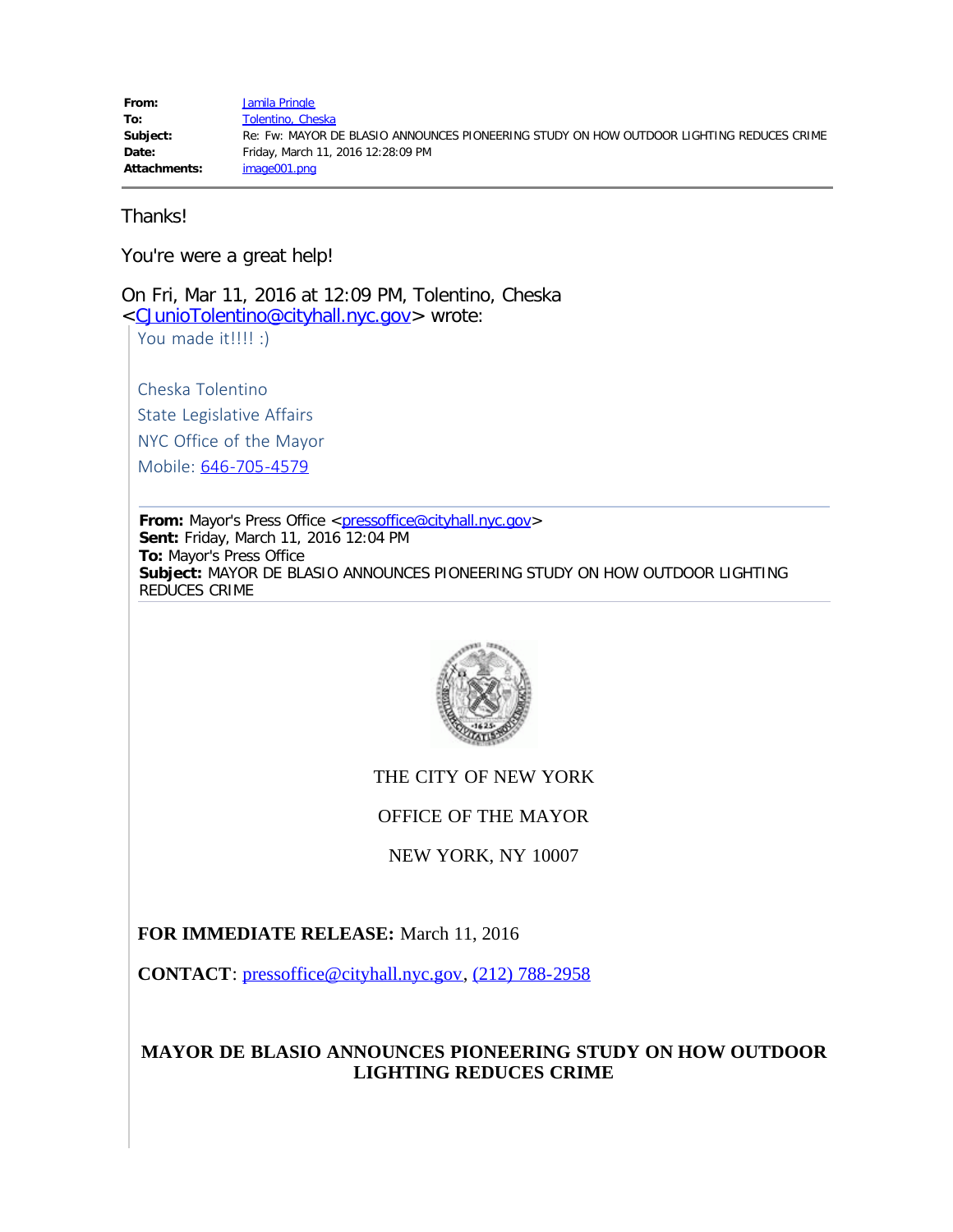*Residents of public housing developments helped shape, study, design and select locations for 400 units of additional lighting*

### *Crime Lab New York to evaluate the effect of different amounts of lighting on crime reduction as part of the Mayor's Action Plan for Neighborhood Safety*

**NEW YORK**––In partnership with residents from 40 public housing developments, Mayor de Blasio today announced a study that will be the first in the country to rigorously examine the effect of different lighting installation strategies on crime reduction. The results of this study will inform how the City makes future investments in permanent lighting, advancing the de Blasio administration's commitment to promote safe and strong neighborhoods through comprehensive and innovative strategies that extend beyond traditional law enforcement.

"We need to use every tool at our disposal to ensure that every New Yorker is safe," said **Mayor Bill de Blasio**. "By partnering with residents from these 40 developments on this rigorously evaluated study, the City will be able to understand precisely how different lighting strategies can reduce crime and create safer public spaces."

To shape this study – in which 40 public housing developments will receive 400 units of additional temporary lighting over the next six months – the City worked with residents to identify exterior locations within their developments that they felt were in most need of lighting at night. The study will determine the effect of lighting on outdoor criminal activity, including an evaluation of the impact of varying amounts of additional lighting. The study will also survey residents to determine how lighting changes fears of crime or victimization, and how it affects neighborhood cohesion among residents. The study and lighting towers are funded with \$5.56 million in City asset forfeiture money.

"When we think about deterring crime, we need to pursue a broad range of strategies beyond traditional law enforcement. A well-lit street deters crime better than a dark alley, just as opportunities for work and play promote safety better than disadvantage and disconnection," said **Elizabeth Glazer, Director of the Mayor's Office of Criminal Justice**. "These are the ideas at the heart of the Mayor's Action Plan for Neighborhood Safety. Conducting this study is an important next step in this Action Plan and in our work to promote public safety in partnership with the residents of public housing."

"Addressing crime in public housing requires a multi-tiered approach. As NYCHA moves to increase security cameras, install layered-access doors and permanent light towers, and re-imagine our resident security procedures, we must also examine how such measures influence the communal perception of safety. I commend the administration and City Lab New York for creating this innovative partnership to study the effect lighting can have on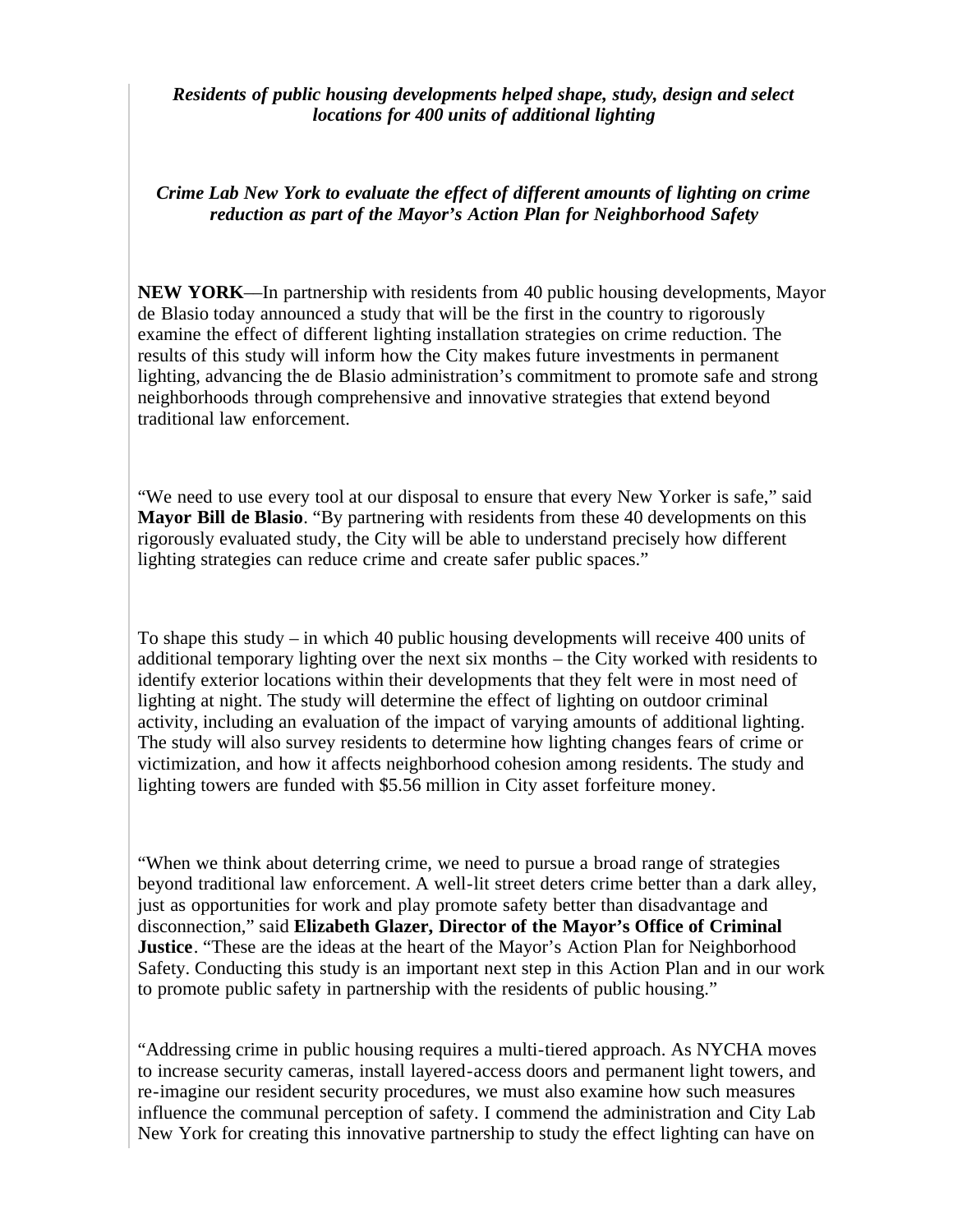### crime," **NYCHA Chair and CEO Shola Olatoye**.

The study announced today is part of the Mayor's Action Plan for Neighborhood Safety (MAP), a partnership between the Mayor's Office of Criminal Justice, the New York City Housing Authority, the NYPD and residents from 15 high-crime public housing developments. Since July 2014, MAP has been working in these 15 neighborhoods to comprehensively address conditions that inhibit or encourage crime, such as disadvantage, disconnection and physical disorder, strengthening neighborhoods in partnership with the people who live in them. The results of the overall MAP initiative thus far have been promising. Between Fiscal 2014 and Fiscal 2015, violent crime in the 15 MAP developments dropped by 11.2 percent.

As part of MAP's focus on improving the safety of public spaces, NYCHA is installing new and improved permanent lighting at all 15 MAP developments, as well as CCTV cameras and layered-access control with \$140 million in funding from the City Council and Speaker, the Mayor's Office and the Manhattan District Attorney's Office. NYCHA expects to complete installation of new lighting at all 15 MAP sites by the end of 2019.

The temporary lighting initiative announced today extends beyond the 15 developments, and will complement the efforts in the 15 MAP developments by rigorously determining the effect that different lighting approaches have on reducing crime. The findings gathered at the 40 NYCHA developments selected for the study will enable the City to better understand how to best scale up lighting projects beyond the 15 MAP developments.

"I am proud that the Mayor is taking the vital steps to ensure safety for New Yorkers. This small step will make a huge difference for many residents who live in my beloved congressional district. I applaud the administration for thinking innovatively to reduce crimes and promote safer neighborhoods and communities in our Great City," said **Congressman Charles Rangel**.

"I grew up in New York City public housing and always remember feeling safe and secure in my surroundings. Today's public housing residents deserve to have that same sense of security in their homes. Early evidence suggests extra lighting can be an effective deterrent of crime, so this study should help the city evaluate how best to improve public safety. I applaud Mayor de Blasio for spearheading this initiative," said **Congressman Eliot Engel**.

"When I was District Attorney, I always recommended homeowners install outdoor lighting as a deterrent to burglaries, trespassing and other unlawful activity. Residents in city housing developments deserve the same preventive measures. I commend Mayor Bill de Blasio and Commissioner William Bratton for taking a scientific approach to determining best practices," said **Congressman Dan Donovan**.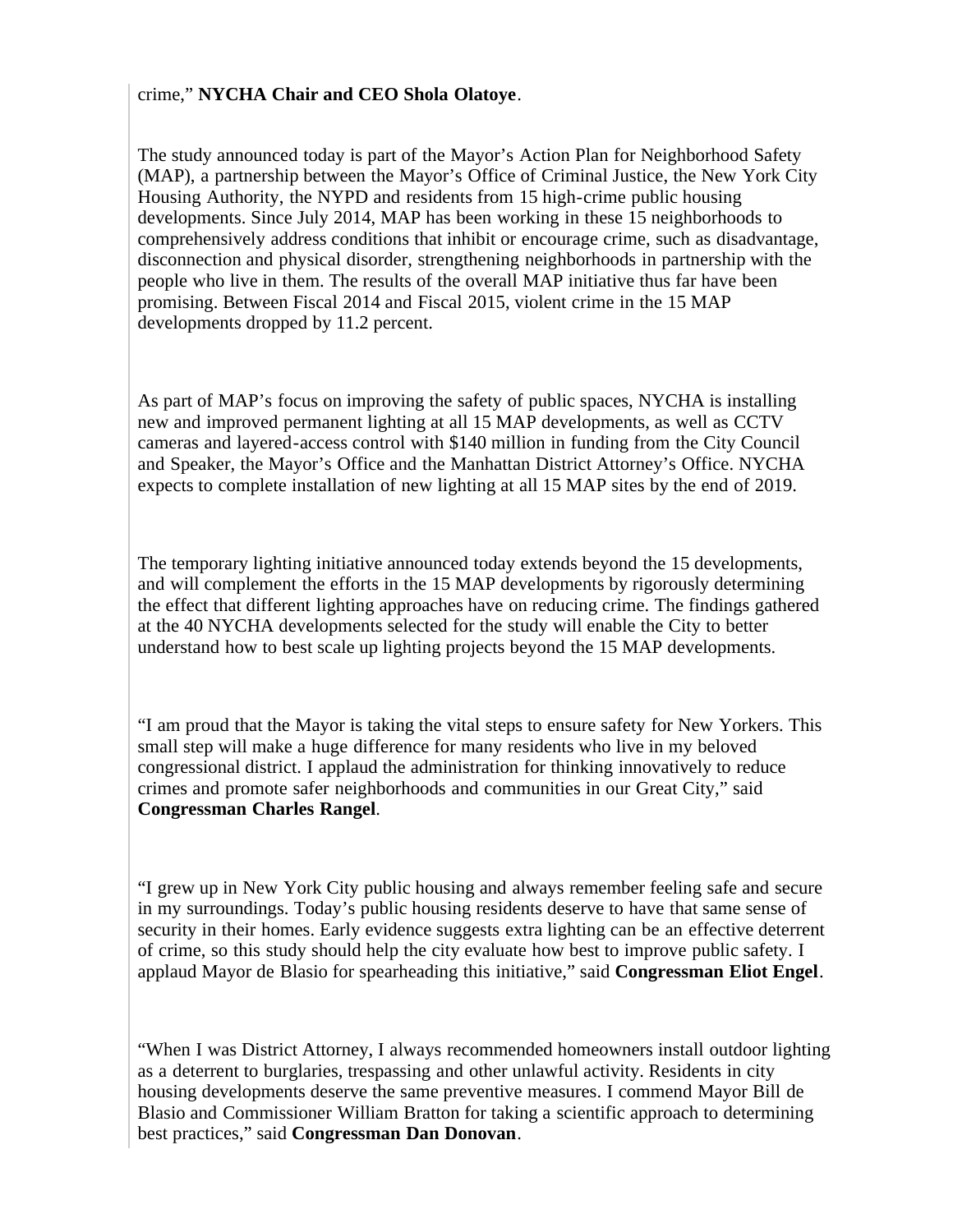"Public safety remains a top priority for New York City residents," said **Congresswoman Yvette D. Clarke**. "I am pleased to announce that seven public housing developments in the ninth congressional district have been selected to take part in the de Blasio administration's pioneering initiative to evaluate and to eventually reduce crime utilizing light. As part of the Mayor's Action Plan for Neighborhood Safety, I believe that this study will produce effective tools to protect our residents and to prioritize crime reduction where vulnerabilities exist. I look forward to partnering with the administration, the New York City Housing Authority, the New York City Police Department and most importantly residents, to strengthen and build safer communities."

"In the fight to keep our streets safe, we need an all-hands-on-deck approach. The unacceptable reality is that many of our public housing complexes suffer from disproportionately high rates of crime – in part because of poor lighting in hallways, elevators and courtyards. It is my hope that this is a strong first step in a recalibrated effort to give public housing residents the safety and peace of mind they deserve," said **Congressman Hakeem Jeffries**.

"The strategic placing of lightening is a simple, yet effective method to make communities safer. This study will help New York City's government decide where it needs to invest in outdoor lighting to tackle crime and strengthen neighborhoods using an innovative and cost-effective approach," said **Congressman José E. Serrano**.

"All New Yorkers have a fundamental right to feel secure in their homes and communities. Mayor de Blasio's new study on the effects of lighting on crime, a concern I regularly hear about from constituents, is an important step towards achieving this goal. I thank the Mayor, NYCHA Chair Olatoye, and NYPD Commissioner Bratton for their continued commitment to building safer and stronger neighborhoods throughout our city and look forward to reviewing the results of this study," said **State Senator Brad Hoylman**.

"I applaud District Attorney Vance and Mayor de Blasio for making these targeted investments to improve the security of our NYCHA residents. A safe home is a basic right, and working with residents, I am confident this program will reduce the threats they too often face," said **Assembly Member Robert J. Rodriguez**.

"I'm pleased that Marlboro Houses in my district has been chosen to participate in this initiative. It's common sense that residents feel safer walking around at night in areas that are well lit, which in turn enhances quality of life and builds community," said **Assembly Member Steven Cymbrowitz**. "I commend Mayor de Blasio for engaging residents directly in the planning process and working to make NYCHA developments a replicable model for forward-thinking safety initiatives."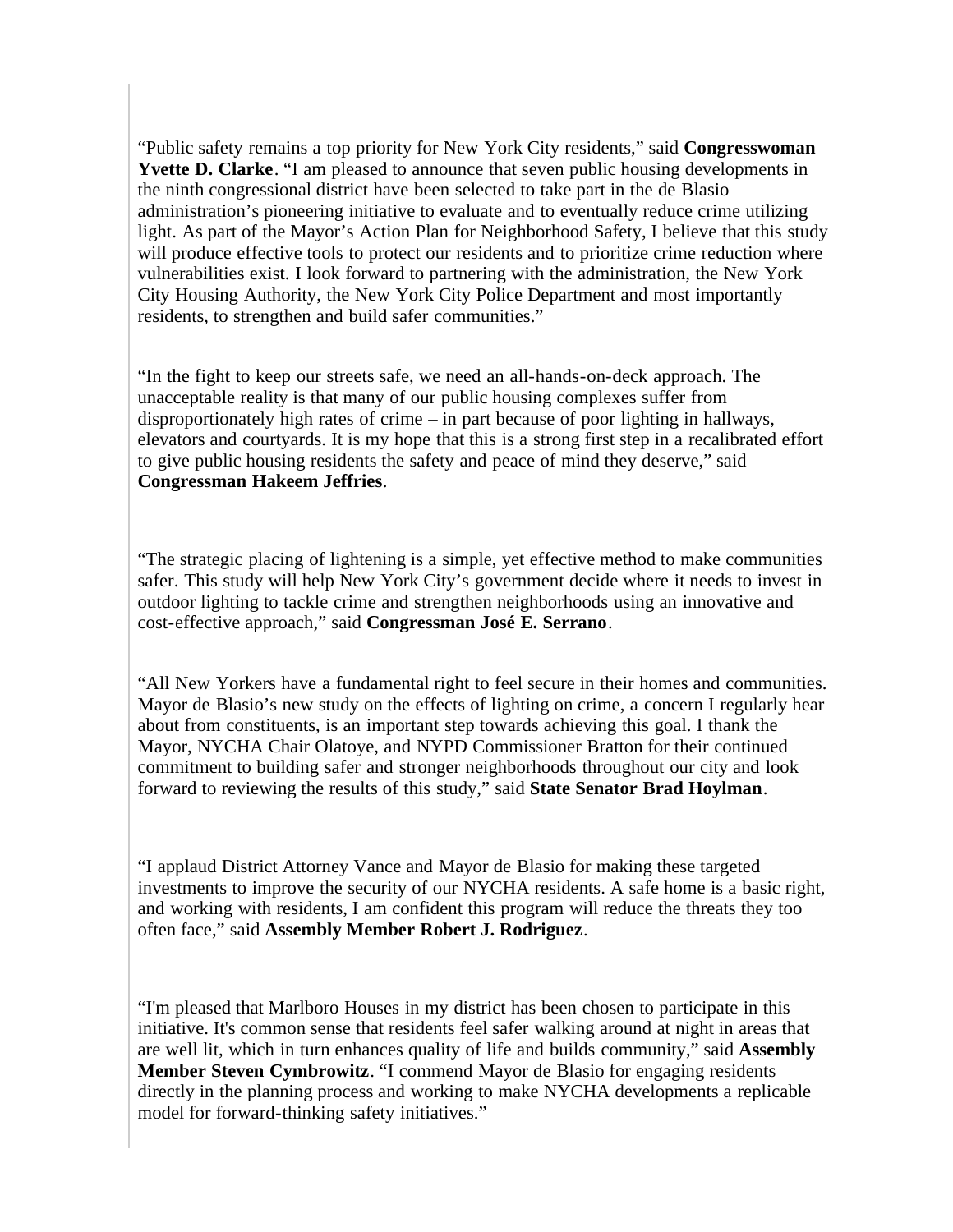"I applaud Mayor de Blasio in making this very important capital investment in our NYCHA developments. This study is essential to the safety and wellbeing of our families and communities. I look forward to working with him and his administration throughout the process," said **Assembly Member Latrice Walker**.

"The safety of all residents in New York matters. It is time that we take the necessary steps needed to help keep crime down and our community safe," said **Assembly Member Diana Richardson**. "This study, in conjunction with 40 of the NYCHA's public housing developments, is a great way for us to designate proper lighting solutions in our area."

"A critical element of safety is being able to see what's happening and feel secure in your surroundings. This study will improve both of those dynamics for our South Bronxites. Representing the second largest NYCHA population in NYC, I support this innovative path ahead for us to work together to make our communities safer together. I commend Mayor de Blasio, Chairwoman Olatoye and my Tenant Association Presidents of Danny Barber and Jenny Cruz for standing up for the people of the 79th district," said **Assembly Member Blake**.

"Of all the possible improvements in NYCHA's security infrastructure, none is more critical to both the reality and feeling of safety than exterior lighting," said **Council Member Ritchie Torres, Chair of the Committee on Public Housing**. "I applaud the Mayor's Office, MOCJ, and NYCHA for their innovative and holistic approach to public safety in public housing."

"All New Yorkers deserve to feel safe in their communities. Purposeful placement of external lighting is a proven deterrent of criminal activity and often improves residents' sense of safety.

I applaud Mayor de Blasio and Executive Director of the Mayor's Office of Criminal Justice Elizabeth Glazer for undertaking a study to determine the best practices in lighting design as a public safety tool. Where New York goes, the country follows, thus I commend this administration for their dedication to the safety of NYCHA residents and their commitment to evaluating and improving this City's public safety strategies," said **Council Member Vanessa L. Gibson, Chair of the Committee on Public Safety**.

"I'm glad the mayor has taken steps to improve the safety and quality of life for residents of public housing," said **Council Majority Leader Jimmy Van Bramer**. "Adequate outdoor lighting is an important safety tool. I look forward to working with the Mayor, NYCHA and residents of our public housing developments to see this study carried out, and take steps to keep New Yorkers safe."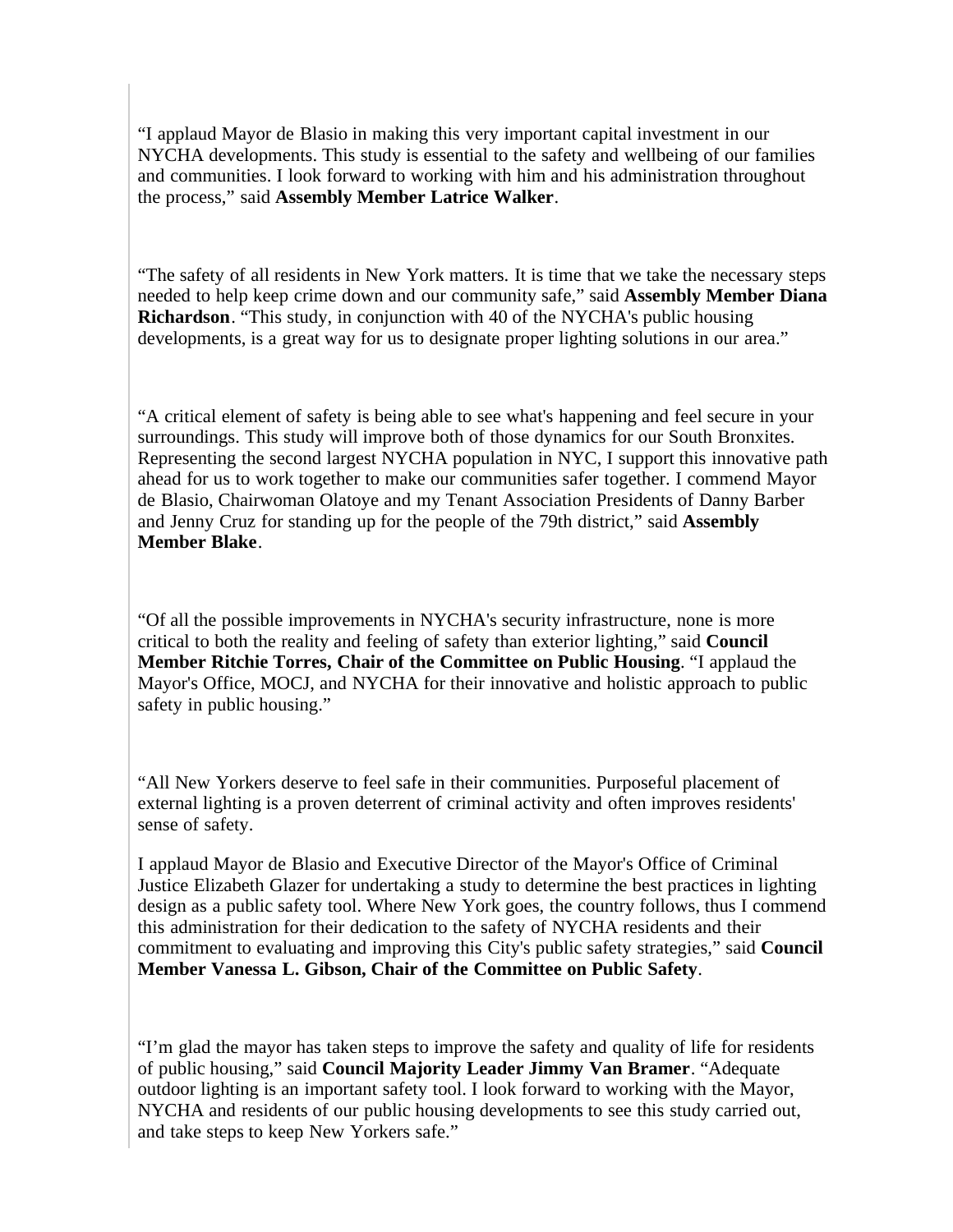"Public housing residents deserve to feel safe within their own developments and communities. The study of how lighting can be used as an anti-crime tool is an innovative approach to increasing public safety at night while enhancing the NYPD's ability to effectively patrol NYCHA grounds. I applaud the de Blasio administration for its commitment to improving neighborhood safety," said **Council Member Laurie A. Cumbo**.

"I'm excited that two NYCHA developments in my district – Monroe and Sotomayor – will be taking part in this landmark evaluation in crime deterrence," said **Council Member Annabel Palma**. "NYCHA residents deserve to live in communities that embody and encourage safety as a crucial element for quality of life. I applaud Mayor de Blasio for enacting this initiative, and look forward to bearing witness to what may come of it."

"The safety of our New Yorkers must be our city's top priority, and we must do everything possible to make sure that our children, adults and senior citizens feel safe," said **Council Member Mathieu Eugene, Chair of the Committee on Youth Services**. "I commend Mayor Bill de Blasio for initiating this important lighting study, which will help ensure the safety of all New Yorkers."

"This outdoor lighting study is an integral component of the Mayor's Action Plan for Neighborhood Safety. As we've seen with illuminating our city parks at night, additional lighting at public housing developments could result in a decrease in crime at these designated locations. It's logical to assume that individuals may think twice about committing crimes at night if there's a literal spotlight on their actions, but this is why we have studies. I look forward to seeing the results, and I commend all parties involved for organizing this analysis to improve neighborhood safety," said **Council Member Vincent J. Gentile**.

"Adding lighting in our housing developments is seriously bolstering the quality of life for NYCHA residents as it pertains to safety," said **Council Member Ydanis Rodríguez**. "An 11 percent drop in crime is to be taken seriously, and I hope we can scale this initiative up for the sake of residents in communities across the city. Working with local residents to find areas for improvement on a project like this is crucial as their voices are grounded in experience and an intrinsic knowledge of where changes are needed. I applaud the de Blasio administration for their initiative and for finding new ways to improve safety within NYCHA developments."

"Yesterday evening, I was proud to stand with NYCHA residents to celebrate the installation of 357 new state-of-the-art LED lighting fixtures at the Polo Grounds Towers. Good lighting is just one component of my Office's \$101 million commitment to enhancing security measures at 15 NYCHA development sites citywide, which also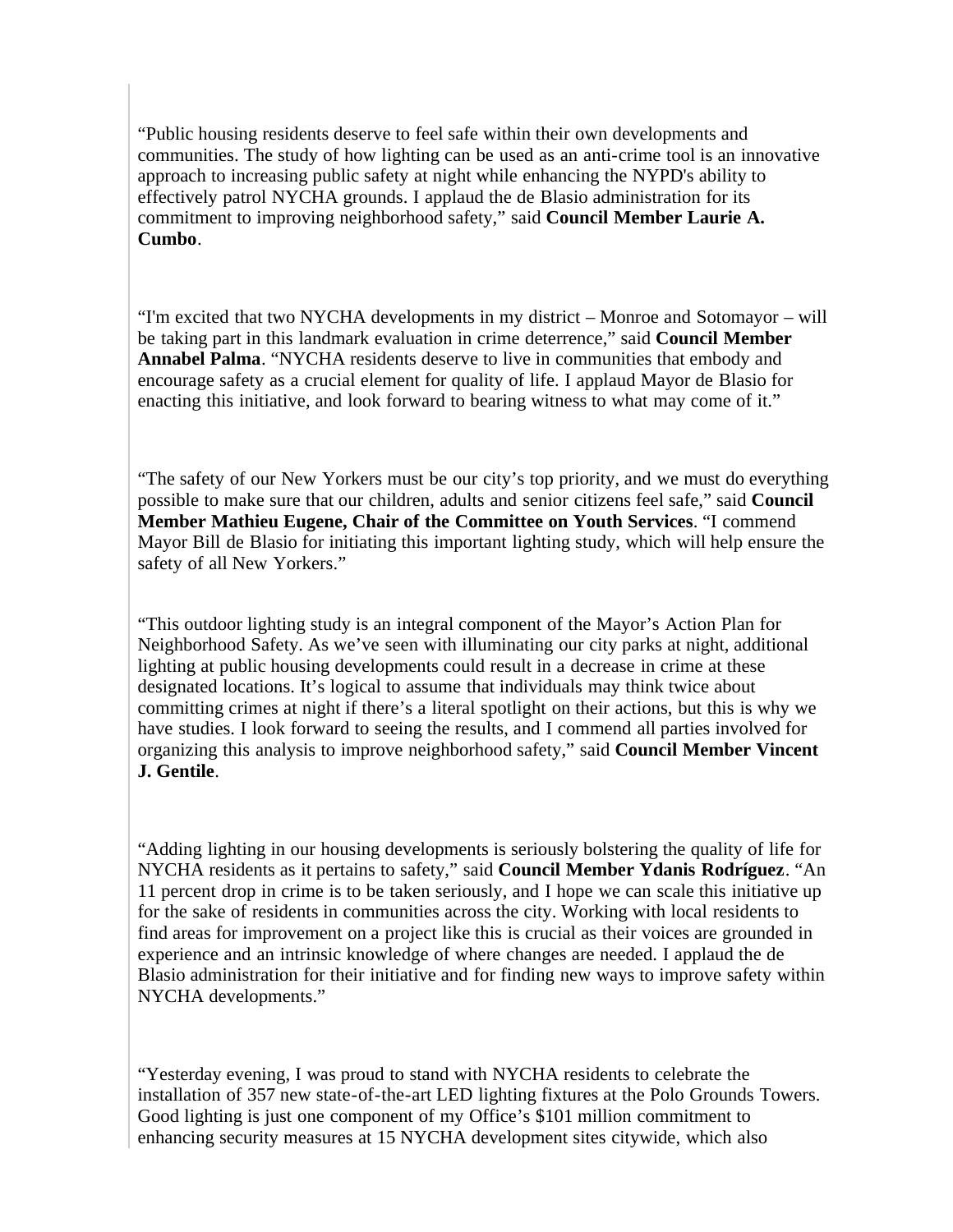includes layered access and security cameras. I commend the City for authorizing this study; in this day and age, it's not enough to simply state that something works; success needs to be evaluated, measured and documented, so that future investments can be made intelligently and their effectiveness maximized," said **Manhattan District Attorney Cyrus R. Vance, Jr.**

"I think that the lights will be a great deterrent, bringing about stronger communities and better outcomes for residents," said **Patricia Herman, RA President at Lincoln Houses**. "With this lights study, I hope we may find the right solution to violence."

"My tenants are happy to have more lights, and I'm hoping the lights will keep crime down," said **Carlos Mora, RA President at Monroe Houses**. "It's encouraging to see New York City working to better understand how lighting can make our communities safer."

"We believe that these lights will have an astounding impact on crime since it will create visibility to activities normally done in the dark," said **Diana Blackwell, RA President at Frederick E. Samuel Houses**. "With the City's lights study, I'm eager to learn more about how lights can increase safety and lessen the fears of residents after dark."

"The affect that lighting has had in my community so far, has been like 'Raid to Roaches,'" said **Leonard Jones, RA President at Fenimore-Lefferts Houses**. "My community feels safer with additional lighting, and I commend the City for taking steps to better understand how lights can help communities keep crime down."

"My community welcomes the lights, and feels safer with the light," said **Viola Harris, RA President at Beach 41st Street Houses**. "I'm glad the city is doing the study. I hope that when the City finishes the study, lighting is something we can better use moving forward."

"We've had a successful relationship with the staff and management. We've had good cooperation like I've never seen before," said **Michael Lopez, RA President at Washington Houses**. "Staff has come out at night, to refocus the lights so it wouldn't bother anyone through windows. They're doing a great job. The City is actually spotlighting people, and now they know if they're doing something, they're going to be seen."

"The light is lighting up everything really nice in the community. I feel a lot safer, I can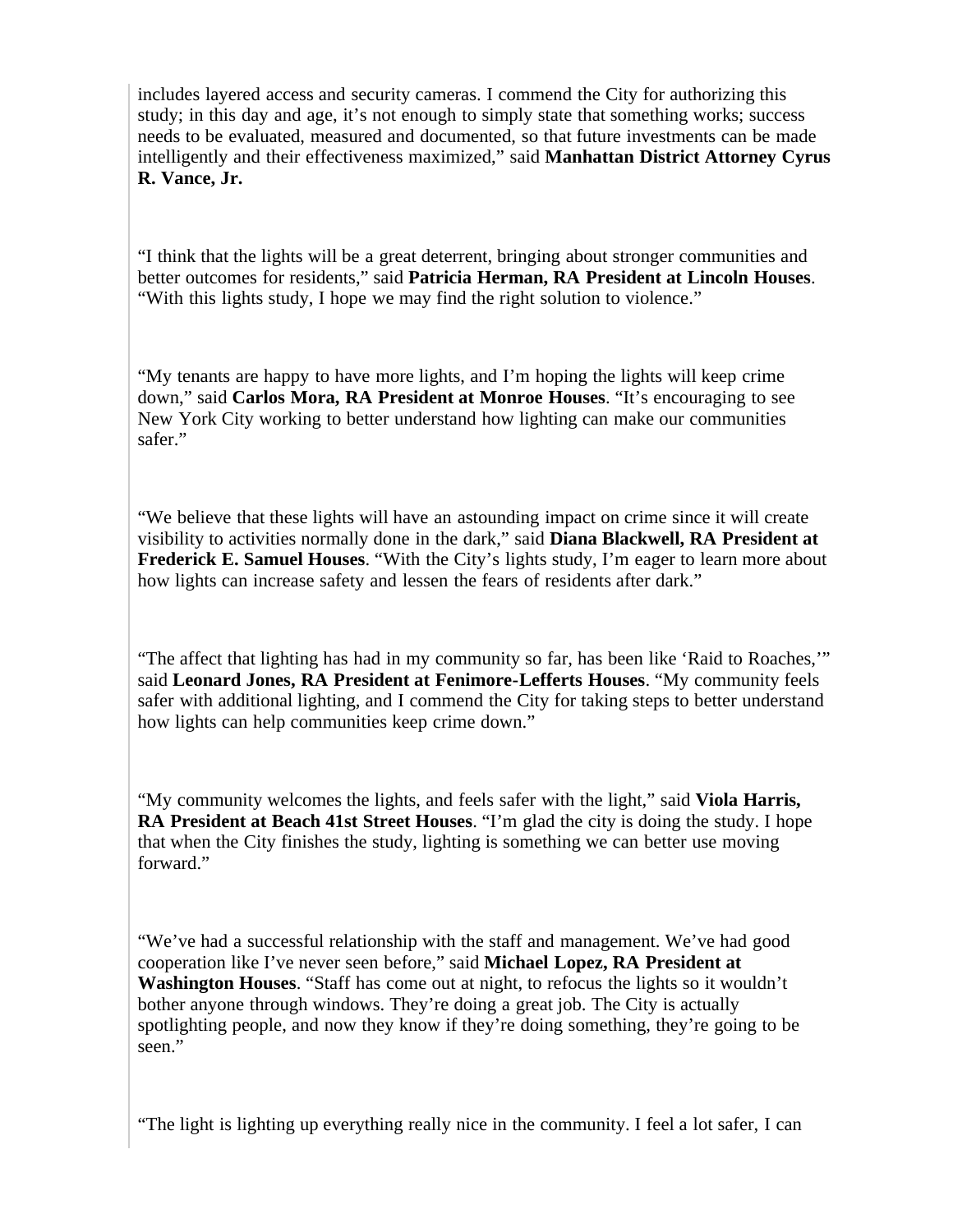actually see the people that are on the street," said **Carol Wilkins, RA President at Ravenswood Houses**. "I think the lighting study is a good idea. I think the lights will be able to keep the crime down as we can better identify who is doing the criminal activity."

"Crime Lab New York is thrilled to be partnering with the City to evaluate how lighting can reduce crime and build stronger communities," said **Katy Brodsky Falco, Executive Director of Crime Lab New York**. "It is a privilege to be able to evaluate this multiagency initiative that has incorporated residents into the planning process, and we hope that the research will contribute to a better understanding of how to create safer and stronger communities."

###

--

Dapper Dads + Men Magazine